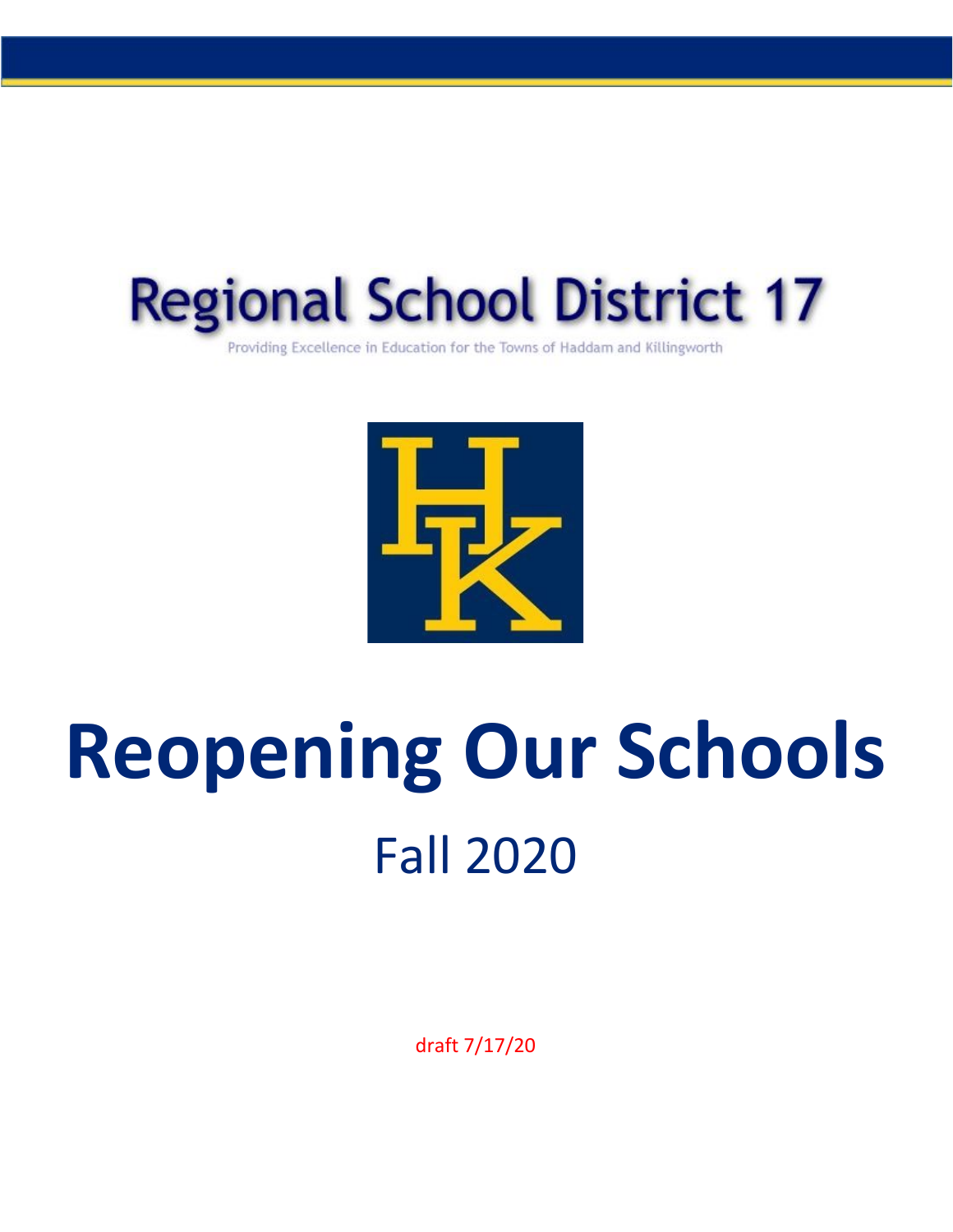## **A Message from the Superintendent of Schools**



Dear Haddam and Killingworth Students, Families, Faculty, Staff and Community,

The historical public health crisis due to COVID-19 taking place in our world is challenging to individuals, families, medical health systems, the economy and to schools. School systems need to be planning for various scenarios dependent upon the containment and or spread of COVID-19. The RSD17 Reopening Committee has worked effectively and intensively to develop a plan which addresses:

- The health and safety of all members of our school district;
- Academic excellence for all students; and
- The social-emotional well-being of all members of our school district

Precise planning is occurring to ensure learning is highly engaging, meaningful, and representative of grade-level/course learning standards. A key focus for all grade levels will be social emotional well-being and community-building in the first weeks of school. It is important that all students feel a strong sense of belonging to school as we enter the new school year.

The current plan for the fall of 2020 is to safely bring back students to in-person school settings and to maximize learning and address our students' social and emotional needs. This document outlines multiple possibilities, with a focus first and foremost on getting our students back into our school buildings.

Families play a critical role in partnership with the school district in supporting the health and safety conditions that each of our schools will establish**.** Most importantly, families can help mitigate the transmission of COVID-19 by checking their children daily for any COVID-19 symptoms and keeping them home from school if they are sick or have had close contact with a person diagnosed with COVID-19. Families can also contribute by supporting the use of face coverings or masks in school and on the bus, arranging alternate transportation if possible, communicating concerns with teachers and school leaders, and continuing to follow state guidance on health and safety outside of school.

We will continue to communicate with you throughout the summer, once the school year begins, and as needed once we are underway. It is important that we all stay connected and informed.

Be well,

*Holly Hageman, Superintendent of Schools*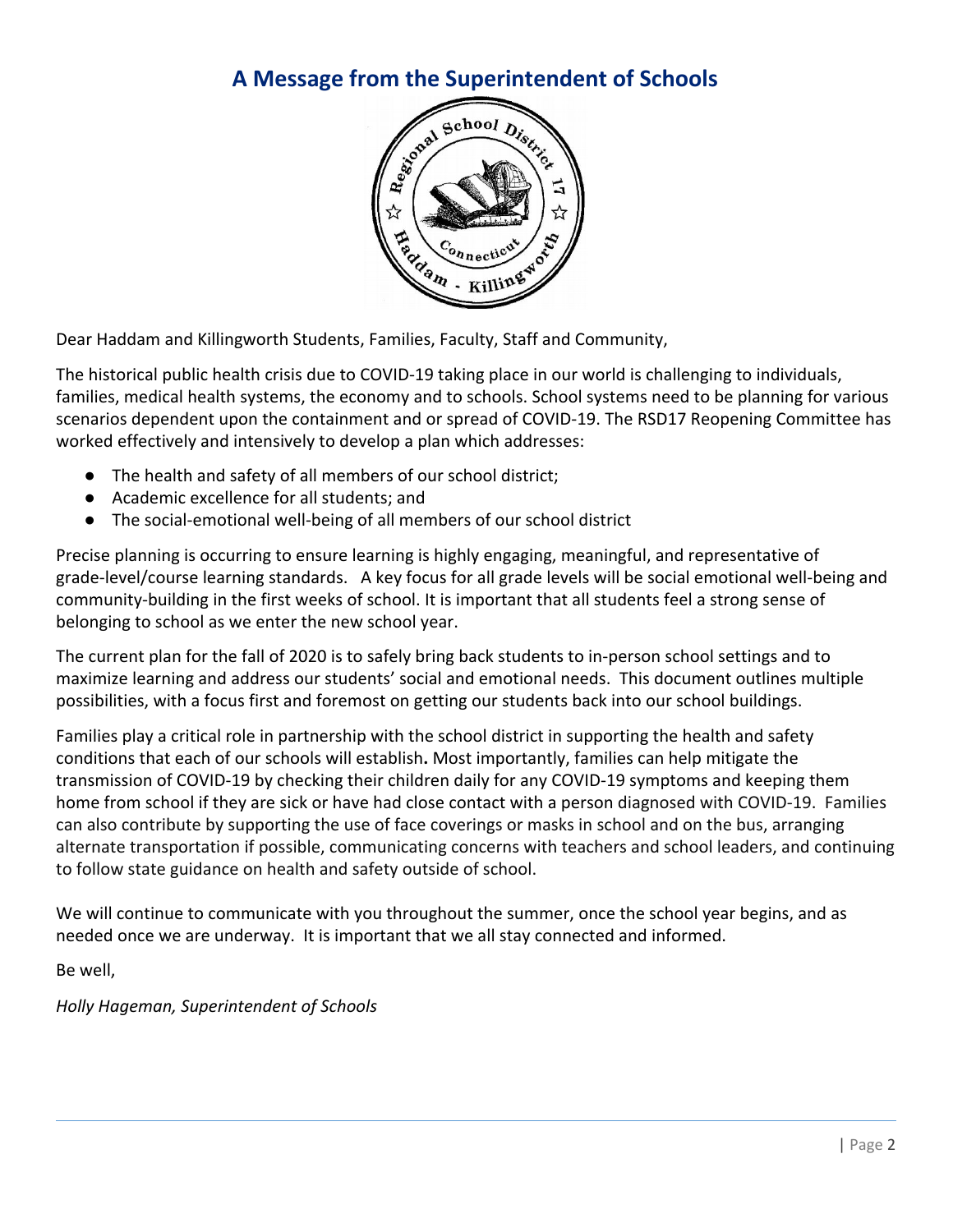## **Table of Contents**



| Reopening Our Schools - Fall 2020                        | 4              |
|----------------------------------------------------------|----------------|
| <b>State of Connecticut Guidelines and Expectations</b>  | 5              |
| <b>District Reopening Committee</b>                      | 6              |
| <b>RSD17 Priorities</b>                                  | $\overline{7}$ |
| <b>Expectations for Students and Adults</b>              | 8              |
| Continuum for Learning                                   | 9              |
| Fall 2020 Model for Learning                             | 10             |
| Alternate "Surge" Models for Learning                    | 11             |
| Curriculum, Instruction and Assessment                   | $12 - 13$      |
| <b>Academics Checklist</b>                               | $14 - 17$      |
| Monitoring COVID 19                                      | 18             |
| COVID 19 Cases in School                                 | 19             |
| Health & Wellness Checklist                              | $20 - 27$      |
| Family and Student Engagement Checklist                  | 28-29          |
| School Liaison, Communication Plans, and Data Collection | 29             |
| <b>Operations Checklist</b>                              | $30 - 32$      |
| <b>Transportation &amp; Checklist</b>                    | 33-34          |
| Food Services & Checklist                                | 35             |
| <b>Technology Checklist</b>                              | 36             |
| <b>Career and Technical Education</b>                    | 36             |
| After School Programming Checklist                       | 36             |
|                                                          |                |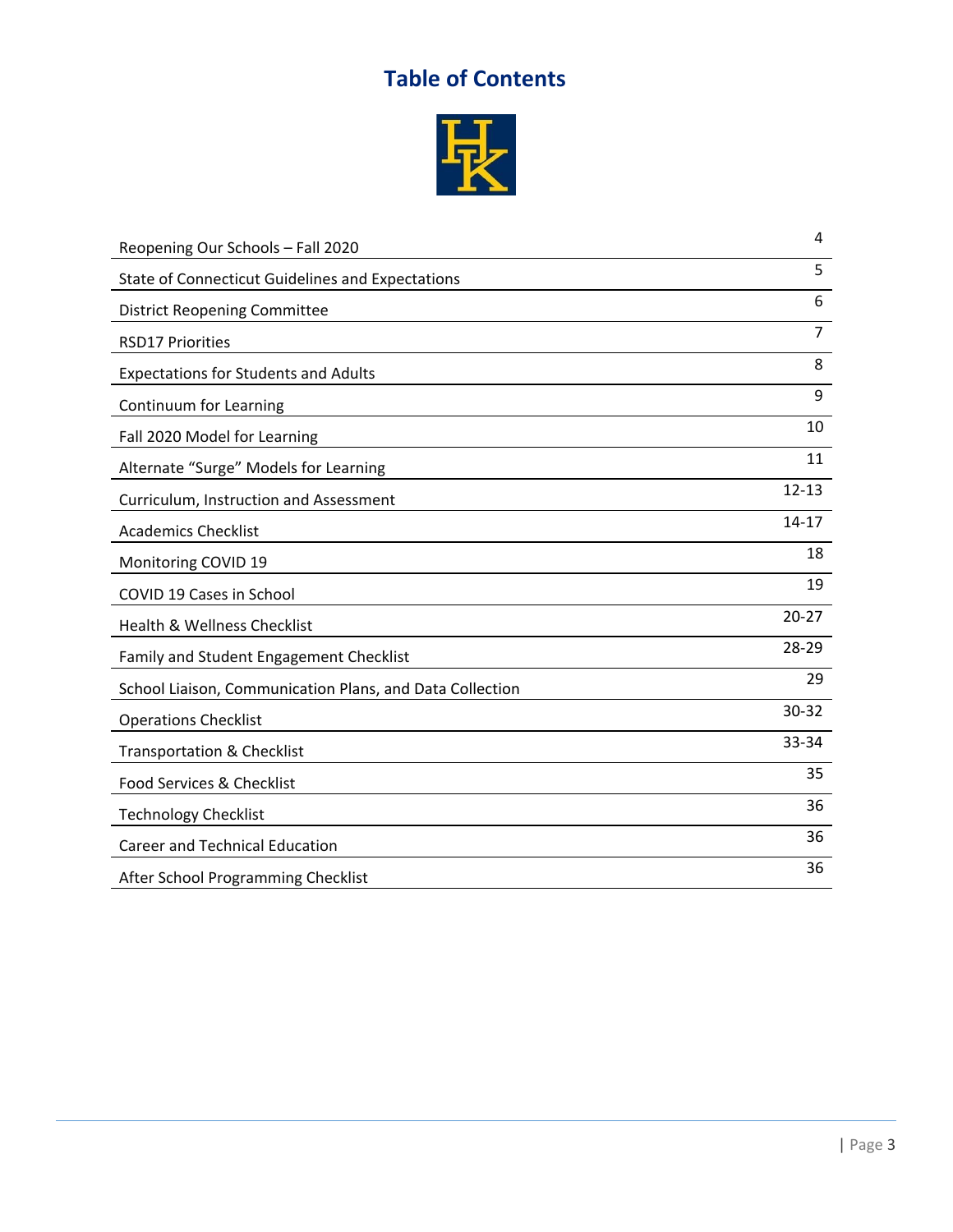## **Reopening Our Schools – Fall 2020**

In planning for the reopening of our schools, it has been essential to envision the safest environment and the highest quality instruction for the school community. Based on guidelines provided to school districts from the Connecticut State Department of Education, the **RSD17 schools are currently planning for a "full, safe, and appropriate" reopening in the fall of 2020**.

- A "full" reopening refers to the desire to have all students and all staff return in the fall for a full-length traditional day of school with necessary modifications given the pandemic.
- A "safe" reopening refers to adherence to expectations and guidelines from the State of Connecticut, the CDC, the local health officials and other sources that will be in place to ensure that the schools' environments support learning during this time of COVID 19.
- An "appropriate" reopening refers to high standards of academic achievement along with social and emotional support that are expected to be in place for all schools and all students.

A central belief in reopening is that the children of Haddam-Killingworth need to be connected in person once again to our schools' academics, activities, arts, and athletics led in person by their teachers, coaches, and mentors. As the schools reopen in the fall, the plan is to phase in all aspects of school life in the safest and most appropriate manner.

In order to reopen, the Superintendent of Schools and the RSD17 Board of Education have tasked the **District Reopening Committee** with the charge of reviewing all reopening guidelines from the State of Connecticut and developing expectations for our schools. This document "Reopening Our Schools" is available to the entire towns of Haddam and Killingworth including staff, parents, and community members for comment and input, as well.

RSD17 values the contributions and suggestions of parents, caregivers, families, and students in the decision-making process. Please email reopeningHKschools@rsd17.org with feedback, questions and/or concerns regarding school re-opening.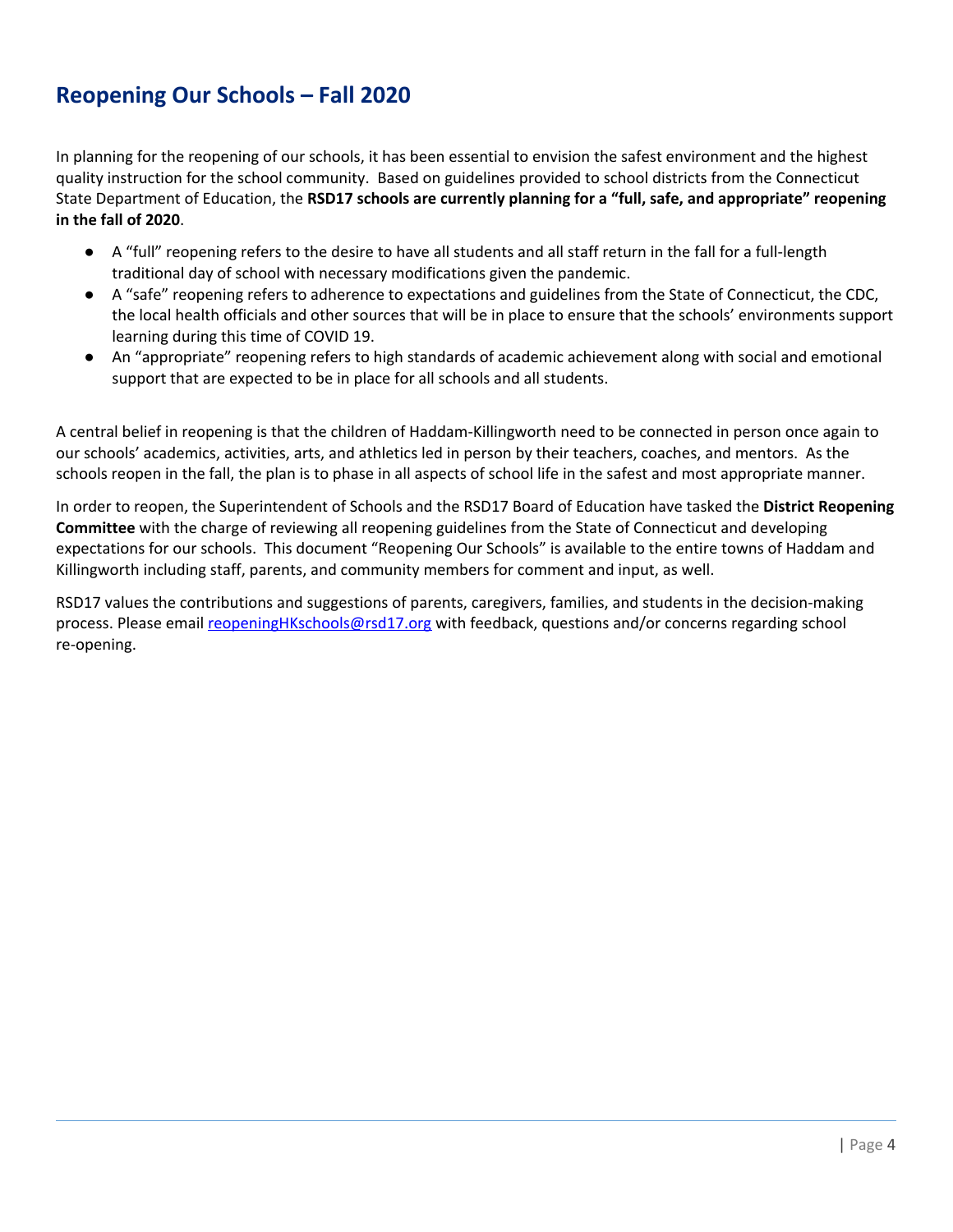## **State of Connecticut Guidelines & Expectations**

#### *from ADAPT, ADVANCE, ACHIEVE: Connecticut's Plan to Learn and Grow Together*

Due to positive containment efforts in Connecticut, reopening schools in person can be successfully achieved based upon current data. Connecticut has determined it is appropriate to plan a consistent approach to the operating model (schedule), but be prepared to modify plans as necessary. Maximizing in-person instructional time after the current period of disruption is critical. However, given the uncertainty planning for reopening months from now, schools must be prepared to modify their reopening model to support a partial reopening if the public health data changes.

**Schools should plan to have all students, in all districts, return to schoolhouses for full-time instruction at the beginning of 2020-2021, so long as public health data continues to support this model. This model will be supported with more intensive mitigation strategies and specific monitoring, containment and class cancellation plans.**

**As Connecticut schools plan to reopen, the guidance and considerations are grounded in six guiding principles:**

- **1.** Safeguarding the health & safety of students and staff;
- **2.** Allowing *all* students the opportunity to return into the classrooms *full time* starting in the fall;
- **3.** Monitoring the school populations and, when necessary, potentially cancelling classes in the future to appropriately contain COVID-19 spread;
- **4.** Emphasizing equity, access, and support to the students and communities who are emerging from this historic disruption;
- **5.** Fostering strong two-way communication with partners such as families, educators and staff; and
- **6.** Factoring into decisions about reopening the challenges to the physical safety and social-emotional well-being of our students when they are not in school

#### **Main Operational Considerations**

| <b>Cohorting:</b><br>Emphasize grouping students by the<br>same class/group of students and<br>teacher (into a cohort) so each team<br>functions independently as much as<br>possible. Consider this methodology<br>by grade levels. Placing students in<br>cohorts is strongly encouraged for<br>grades K-8, and encouraged where<br>feasible for grades 9-12. | Transportation:<br>Local Educational Agencies (LEAs) should<br>plan for buses to operate close to<br>capacity with heightened health and<br>safety protocols, including requiring all<br>students and operators wear face<br>coverings. Plans must be developed to<br>activate increased social distancing<br>protocols based upon community<br>spread. |
|-----------------------------------------------------------------------------------------------------------------------------------------------------------------------------------------------------------------------------------------------------------------------------------------------------------------------------------------------------------------|---------------------------------------------------------------------------------------------------------------------------------------------------------------------------------------------------------------------------------------------------------------------------------------------------------------------------------------------------------|
| <b>Social Distancing and Facilities:</b><br>Review building space and reconfigure<br>available classroom space, such as<br>gymnasiums and auditoriums, to<br>maximize social distancing, consistent<br>with public health guidelines in place<br>at that time.                                                                                                  | <b>Face Coverings:</b><br>All staff and students will be expected to<br>wear a protective face covering or face<br>mask that completely covers the nose<br>and mouth when inside the school<br>building, except for certain exceptions.                                                                                                                 |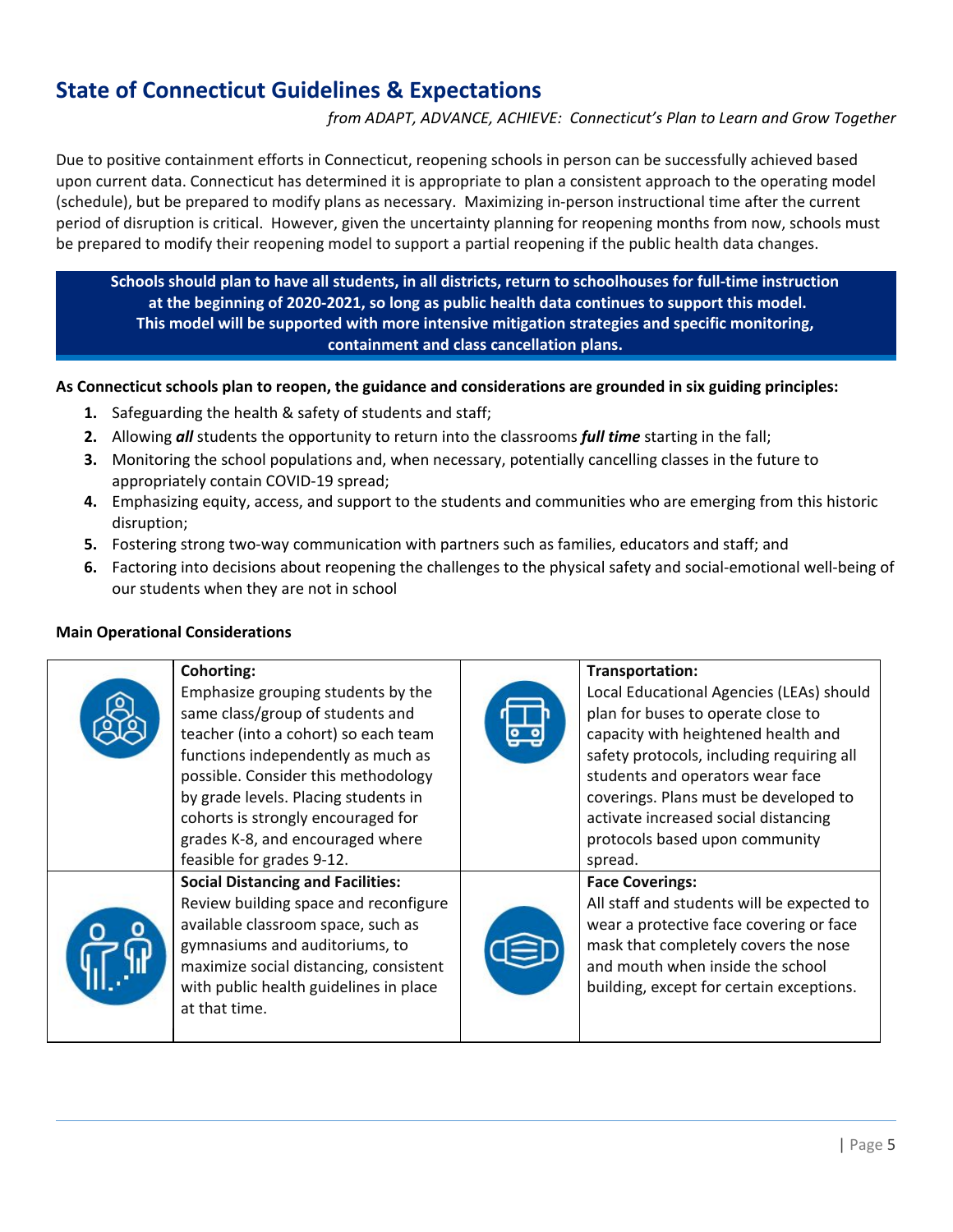## **District Reopening Committee Focus Areas**

The District Reopening Committee will address each focus area below and then share with the schools to allow for specific planning by the building-level principals. Each school will be responsible for making sure the approved District Reopening Plan is implemented as part of each schools building's reopening procedures.



#### **District Reopening Committee Members:**

| Dr. Holly Hageman                                                                                                                                                                                 | <b>Brienne Whidden</b>                                                                                                                                                                                                       | Pamela Hensel                                                                                                                                                                                                                  | Joel D'Angelo                                                                                     |
|---------------------------------------------------------------------------------------------------------------------------------------------------------------------------------------------------|------------------------------------------------------------------------------------------------------------------------------------------------------------------------------------------------------------------------------|--------------------------------------------------------------------------------------------------------------------------------------------------------------------------------------------------------------------------------|---------------------------------------------------------------------------------------------------|
| Superintendent of Schools                                                                                                                                                                         | <b>BES Principal</b>                                                                                                                                                                                                         | Administrative Assistant to the                                                                                                                                                                                                | Board of Education, Killingworth                                                                  |
| <b>John Mercier</b>                                                                                                                                                                               | <b>Dennis Reed</b>                                                                                                                                                                                                           | Superintendent                                                                                                                                                                                                                 | <b>Robin Duffield</b>                                                                             |
| Director of Operations                                                                                                                                                                            | <b>KES Principal</b>                                                                                                                                                                                                         | <b>Rob Albert</b>                                                                                                                                                                                                              | HKMS teacher/HKEA President                                                                       |
| Ann Andriani                                                                                                                                                                                      | <b>Eric Larson</b>                                                                                                                                                                                                           | Lead Maintenance                                                                                                                                                                                                               | <b>Wendy Adamczyk</b>                                                                             |
| Director of Fiscal Operations                                                                                                                                                                     | <b>HKIS Principal</b>                                                                                                                                                                                                        | <b>Howie Burr</b>                                                                                                                                                                                                              | HKHS teacher/HKEA V.P                                                                             |
| Dr. Kris Lindsay-Stevens                                                                                                                                                                          | <b>Dolores Bates</b>                                                                                                                                                                                                         | <b>HKHS Head Custodian</b>                                                                                                                                                                                                     | <b>Celeste Formica</b>                                                                            |
| Director of Student Services<br><b>Tonya Gorgone</b><br><b>Student Services Coordinator</b><br><b>Sharon Shettleworth</b><br>Director of Food Services<br><b>Lynne Flint</b><br>Athletic Director | <b>HKMS Principal</b><br>Donna Hayward<br><b>HKHS Principal</b><br><b>Adam Apicella</b><br><b>HKHS Assistant Principal</b><br>Jenn Beermuender<br>Curriculum Coordinator<br><b>Heather Rigatti</b><br>Curriculum Coordinator | <b>Allen Sansalone</b><br><b>HKMS Head Custodian</b><br><b>Suzanne Sack</b><br>Board of Education Chairperson<br><b>Brenda Buzzi</b><br>Board of Education, Haddam<br><b>Nelson Rivera</b><br>Board of Education, Killingworth | BES teacher/HKEA Rep<br><b>Michele Ouellette</b><br><b>HKIMS Lead Teacher for Student</b><br>Life |

**Compliance Liaison:** The Superintendent of Schools has appointed Dr. Kris Lindsay-Stevens to serve as COVID-19 Health & Safety Compliance Liaison and COVID-19 Response Leader. The Liaison, along with the Superintendent of Schools, will:

- engage with students, parents, faculty, staff, and administrators to answer questions about the health & safety requirements set out in this document and address questions about compliance.
- support the implementation of these requirements, as well as the implementation of other school health & safety measures relating to COVID-19 and any additional guidance provided by the State of Connecticut and the local health district.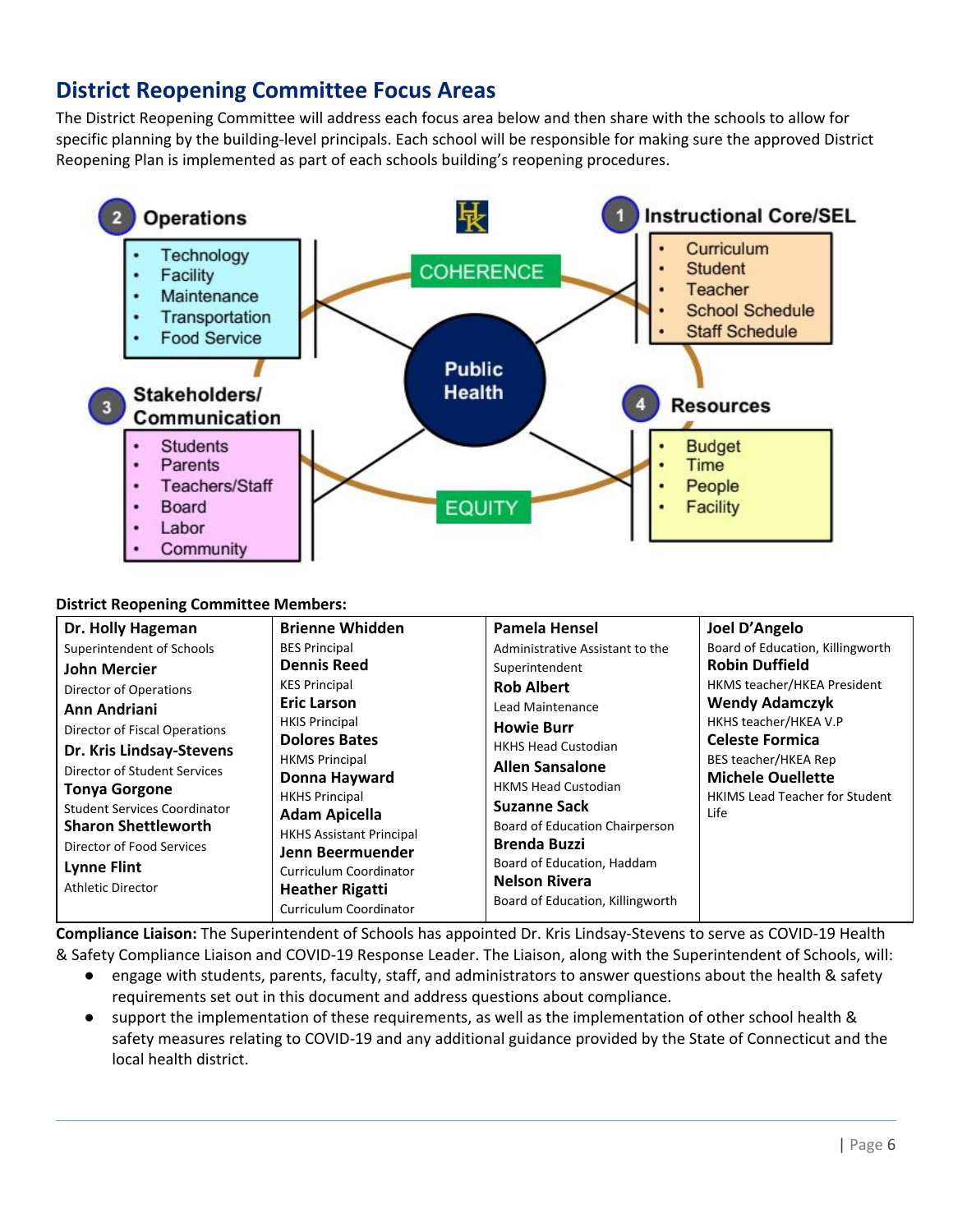## **RSD17 Priorities**

We have identified priority areas that must be in place to reopen, including: (1) the safety of the students and staff; (2) the development of appropriate educational opportunities; (3) the awareness of social and emotional well-being of students, families, and staff.

| <b>Safety of Students and Staff</b><br>Our schools will be prepared to reinforce healthy practices among our staff and students,<br>take preventative actions to prevent the spread of all respiratory illnesses, and prepare<br>for any potential cases or increased transmission of COVID 19.                                                                                                                                                                                                                                                                                                                                                                                                                                                 |
|-------------------------------------------------------------------------------------------------------------------------------------------------------------------------------------------------------------------------------------------------------------------------------------------------------------------------------------------------------------------------------------------------------------------------------------------------------------------------------------------------------------------------------------------------------------------------------------------------------------------------------------------------------------------------------------------------------------------------------------------------|
| <b>Development of Appropriate Educational Opportunities</b><br>Our schools will reopen with instructional schedules and model options that are flexible<br>and based on current transmission levels, understanding that we may start the school<br>year with one model, and as new information becomes available about health and safety,<br>may transition to different models.<br>Using longitudinal and formative assessments to inform instruction, RSD 17 educators<br>will build on the skills of our students to prepare them for the end of year grade-level<br>assessments. We will use individual student information to identify shifts and changes in<br>instruction to meet students' needs and implement intervention strategies. |
| <b>Awareness of Social and Emotional Well-Being</b><br>Our schools will reopen knowing that the COVID-19 pandemic has created different types<br>of traumatic experiences and high levels of stress for many of our staff, students, and<br>families. The pandemic has shown the importance of social/emotional well-being for all.<br>In addition, there is a growing body of research proving that social/emotional learning<br>(SEL) is fundamental to academic success.                                                                                                                                                                                                                                                                     |

In addition to our own priorities, Connecticut schools are expected to follow the guidelines of the State Department of Education - *Adapt, Advance Achieve: Connecticut's Plan to Learn and Grow Together,* published on June 29, 2020. The publication from the state has guidelines that may change prior to school reopening in the fall.

The document from the state is "intended to be a fluid document that will evolve based on the public health data trends as well as the understanding of the best way to mitigate spread. As we proceed toward the fall, we will continue to receive input from our educational partners, students, and families and will continue to work toward providing the best opportunities for our greatest resource—the students in the State of Connecticut."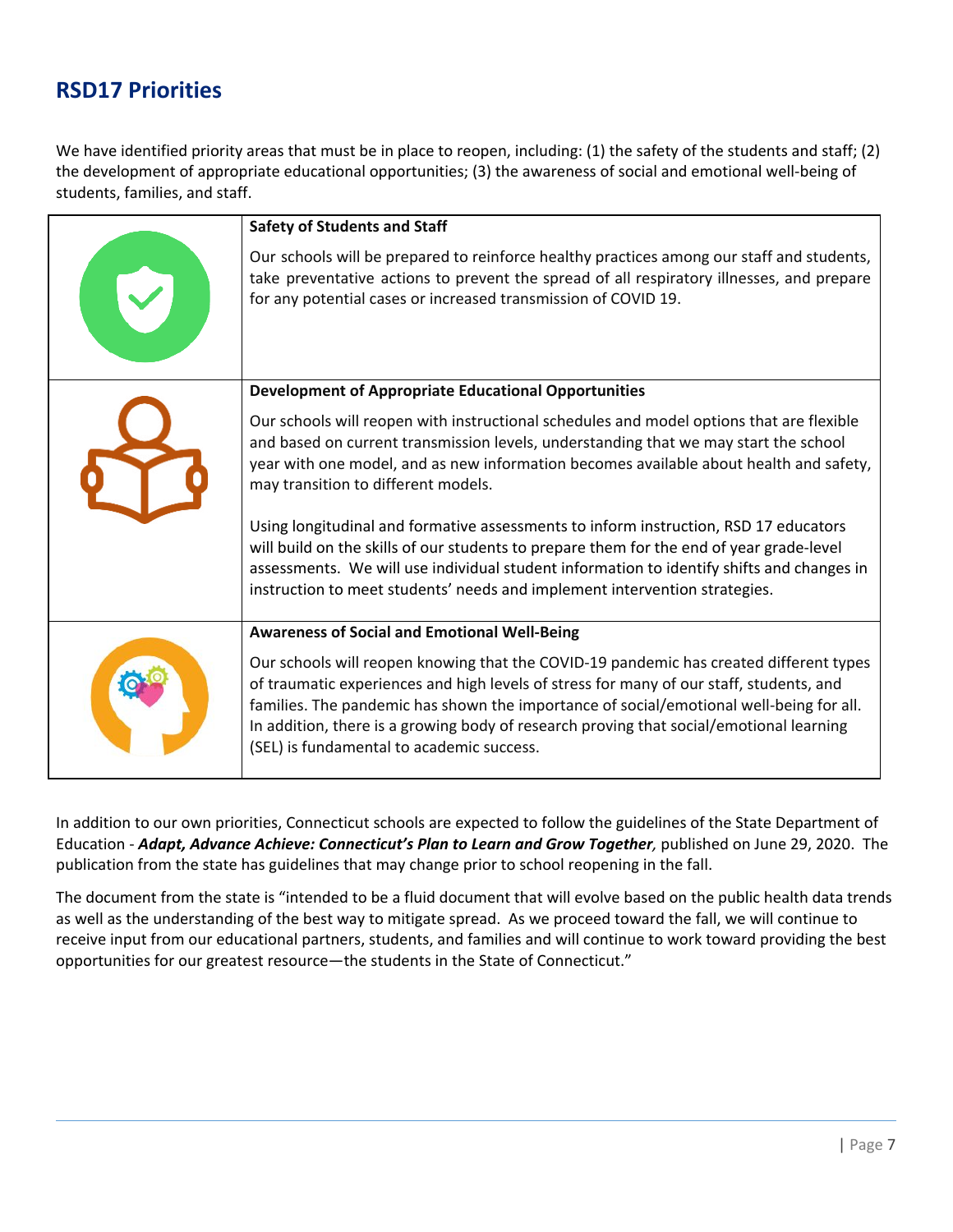# **Expectations**

|         | <b>Student Expectations</b>                                                                                                                                                                                                                                                                                                                                                                                                                                        | <b>Adult Expectations</b>                                                                                                                                                                                                                                                                                                                                             |
|---------|--------------------------------------------------------------------------------------------------------------------------------------------------------------------------------------------------------------------------------------------------------------------------------------------------------------------------------------------------------------------------------------------------------------------------------------------------------------------|-----------------------------------------------------------------------------------------------------------------------------------------------------------------------------------------------------------------------------------------------------------------------------------------------------------------------------------------------------------------------|
|         | Stay home if you feel ill.<br>Students and adults must stay home if they are feeling sick, have any symptoms consistent with<br>COVID-19, or have had close contact with a person diagnosed with COVID-19.                                                                                                                                                                                                                                                         |                                                                                                                                                                                                                                                                                                                                                                       |
|         | Morning health check by parents required.<br>In order to prevent transmission among the<br>school population, parents are instructed to<br>screen students before leaving for school.<br>Check to ensure temperature is below 100.4<br>degrees Fahrenheit and observe for symptoms<br>associated with COVID 19 outlined by public<br>health officials.                                                                                                             | Morning self-screening required.<br>In order to prevent transmission among the<br>school population, teachers, staff, and volunteers<br>are instructed to self-screen before leaving for<br>school. Check to ensure the temperature is below<br>100.4 degrees Fahrenheit and observe for<br>symptoms associated with COVID 19 outlined by<br>public health officials. |
|         |                                                                                                                                                                                                                                                                                                                                                                                                                                                                    | Face coverings or masks required.                                                                                                                                                                                                                                                                                                                                     |
|         | Students and adults must wear face coverings or masks that completely cover the nose and mouth<br>while inside the school and on the bus, with exceptions only for those students for whom it is not<br>safe to do so due to a physician-verified medical condition.                                                                                                                                                                                               |                                                                                                                                                                                                                                                                                                                                                                       |
|         | The school district will provide a cloth face mask for every student and adult. Families and staff can<br>provide a face covering of their choice if preferred. Since cloth masks must be washed regularly, it is<br>highly recommended students have an additional supply of face coverings or masks. Schools will<br>have backup disposable masks available for students who forget them. The schools will also supply<br>the necessary masks and PPE for staff. |                                                                                                                                                                                                                                                                                                                                                                       |
|         | "Mask Breaks" will be provided. Schools will develop procedures to address mask breaks<br>throughout the day.                                                                                                                                                                                                                                                                                                                                                      |                                                                                                                                                                                                                                                                                                                                                                       |
|         | Students will be allowed to remove masks while<br>eating, drinking, during PE, or when outside<br>effectively practicing social distancing and any<br>other possible mitigation strategies.                                                                                                                                                                                                                                                                        | Teachers may remove masks while teaching so<br>long as they are properly socially distancing or<br>remaining static behind a physical barrier, while<br>eating, drinking, or when outside effectively<br>practicing social distancing and any other possible<br>mitigation strategies                                                                                 |
|         |                                                                                                                                                                                                                                                                                                                                                                                                                                                                    | Social distancing required.                                                                                                                                                                                                                                                                                                                                           |
| U.<br>Ш | Students and adults must maintain social distancing between individuals to reduce the transmission<br>of the virus per the public health guidelines. Students and adults are expected to practice social<br>distancing when entering and exiting the building, in classrooms, and moving throughout the<br>school.                                                                                                                                                 |                                                                                                                                                                                                                                                                                                                                                                       |
|         | Frequent hand washing or hand sanitizing expected.<br>Students and adults will engage in frequent hand washing and/or hand-sanitizing upon arrival,<br>before and after meals, after bathroom use, and after coughing or sneezing.                                                                                                                                                                                                                                 |                                                                                                                                                                                                                                                                                                                                                                       |
|         | <b>Bus expectations</b><br>Students will be expected to ride their assigned<br>bus to and from school. Face coverings or<br>masks must be in place prior to entering the<br>bus and remain on throughout the ride.                                                                                                                                                                                                                                                 |                                                                                                                                                                                                                                                                                                                                                                       |

**Keeping our schools open**…*is everyone's responsibility!*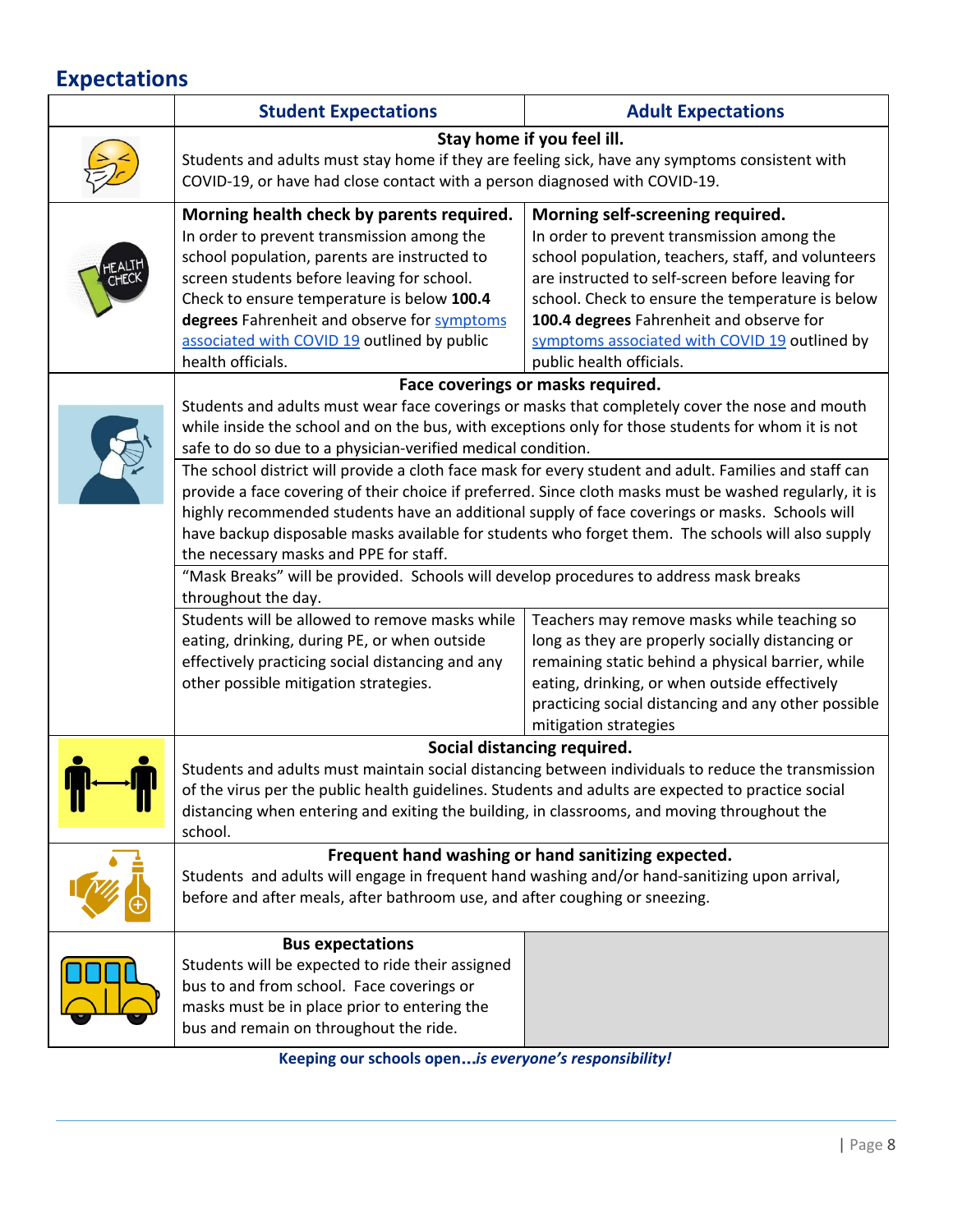## **Continuum for Learning**

**RSD17 Schools are committed to In-Person Learning, meaning a full reopening, following all guidelines and expectations of the State and maintaining health standards in accordance with the local health district.** However, if there is a surge of COVID 19, an increase of local cases, or the occurrence of in-school cases, the learning models may need to be adjusted as a result. Throughout the year, the RSD17 Schools will be prepared to adjust plans based on health indicators and guidance from state and local health officials (see chart below).

| In Person<br>Learning                                                                                                                                                                                                                                                                                                                                                                                                                                                                                                                                                                                                                                                                                                                                                                                                                                                                                                     | <b>Hybrid</b><br>Learning                                                                                                                                                                                                                                                                                                                                                                                                                                                                                                                                                                                                                                                                                                                                                                                                                                                                                                                                                                                                            | Remote<br>Learning                                                                                                                                                                                                                                                                                                                                                                                   |
|---------------------------------------------------------------------------------------------------------------------------------------------------------------------------------------------------------------------------------------------------------------------------------------------------------------------------------------------------------------------------------------------------------------------------------------------------------------------------------------------------------------------------------------------------------------------------------------------------------------------------------------------------------------------------------------------------------------------------------------------------------------------------------------------------------------------------------------------------------------------------------------------------------------------------|--------------------------------------------------------------------------------------------------------------------------------------------------------------------------------------------------------------------------------------------------------------------------------------------------------------------------------------------------------------------------------------------------------------------------------------------------------------------------------------------------------------------------------------------------------------------------------------------------------------------------------------------------------------------------------------------------------------------------------------------------------------------------------------------------------------------------------------------------------------------------------------------------------------------------------------------------------------------------------------------------------------------------------------|------------------------------------------------------------------------------------------------------------------------------------------------------------------------------------------------------------------------------------------------------------------------------------------------------------------------------------------------------------------------------------------------------|
| <b>Fall 2020</b>                                                                                                                                                                                                                                                                                                                                                                                                                                                                                                                                                                                                                                                                                                                                                                                                                                                                                                          | <b>Alternate "Surge" Model</b>                                                                                                                                                                                                                                                                                                                                                                                                                                                                                                                                                                                                                                                                                                                                                                                                                                                                                                                                                                                                       | <b>Alternate "Surge" Model</b>                                                                                                                                                                                                                                                                                                                                                                       |
| Minimal/No Spread of Virus                                                                                                                                                                                                                                                                                                                                                                                                                                                                                                                                                                                                                                                                                                                                                                                                                                                                                                | <b>Moderate Spread of Virus</b>                                                                                                                                                                                                                                                                                                                                                                                                                                                                                                                                                                                                                                                                                                                                                                                                                                                                                                                                                                                                      | <b>High Spread of Virus</b>                                                                                                                                                                                                                                                                                                                                                                          |
| (or Virus Contained)<br>100% In School                                                                                                                                                                                                                                                                                                                                                                                                                                                                                                                                                                                                                                                                                                                                                                                                                                                                                    | (requires adjusted schedule)                                                                                                                                                                                                                                                                                                                                                                                                                                                                                                                                                                                                                                                                                                                                                                                                                                                                                                                                                                                                         | (requires quarantine)                                                                                                                                                                                                                                                                                                                                                                                |
| Based on the current lower levels<br>of transmission of COVID 19, all<br>students return to school in<br>person as part of a full reopening.<br>Heightened health & safety<br>protocols will be in place, which<br>can be reduced or ramped up as<br>appropriate.<br>Schools operating up to 100%<br>capacity, students/staff with<br>underlying medical conditions may<br>consider remote learning<br>Buses up to full capacity with face<br>coverings/masks in place during<br>transit, controlled<br>loading/unloading of riders<br>Face coverings/masks for students<br>and staff while inside buildings<br>• Identification/isolation of sick<br>students/staff<br>• Cohorting of students used,<br>particularly in Grades K-8,<br>restrictions on group activities<br>Maximize spacing of seating as<br>feasible<br>Increased cleaning and<br>sanitization protocols<br>Extracurricular activities may be<br>remote | approximately 50% in /out of school<br>• Based on a higher transmission<br>level of COVID 19, student<br>numbers in the school are reduced<br>by approximately 50%.<br>• Schools operating at reduced<br>capacity (approximately 50%).<br>• Students attend on A or B days.<br>• Remote learning takes place on<br>days not in school.<br>• Buses at reduced capacity<br>(approximately 50%), face<br>coverings/masks in place during<br>transit, controlled loading/<br>unloading of riders, spaced seating<br>• Face coverings/masks for students<br>and staff while inside buildings.<br>· Identification/isolation of sick<br>students/staff<br>• Cohorting of students used,<br>restrictions on congregating,<br>staggered start/stop times<br>• Maximize spacing of seating up to<br>six feet or more when feasible<br>with reduced class sizes<br>• Specific and increased cleaning<br>and sanitization protocols<br>• Extracurricular activities may be<br>remote or suspended<br>• Sports may continue with<br>restrictions | 0% in school / All Remote Learning<br>Based on a widespread<br>$\bullet$<br>increase in transmission levels<br>of COVID 19, learning takes<br>place at home for all students<br>as a result of school or district<br>closure.<br>Schools closed<br>100% remote learning<br>Bus transportation suspended<br>Extracurricular activities will<br>be remote or suspended and<br>sports will be suspended |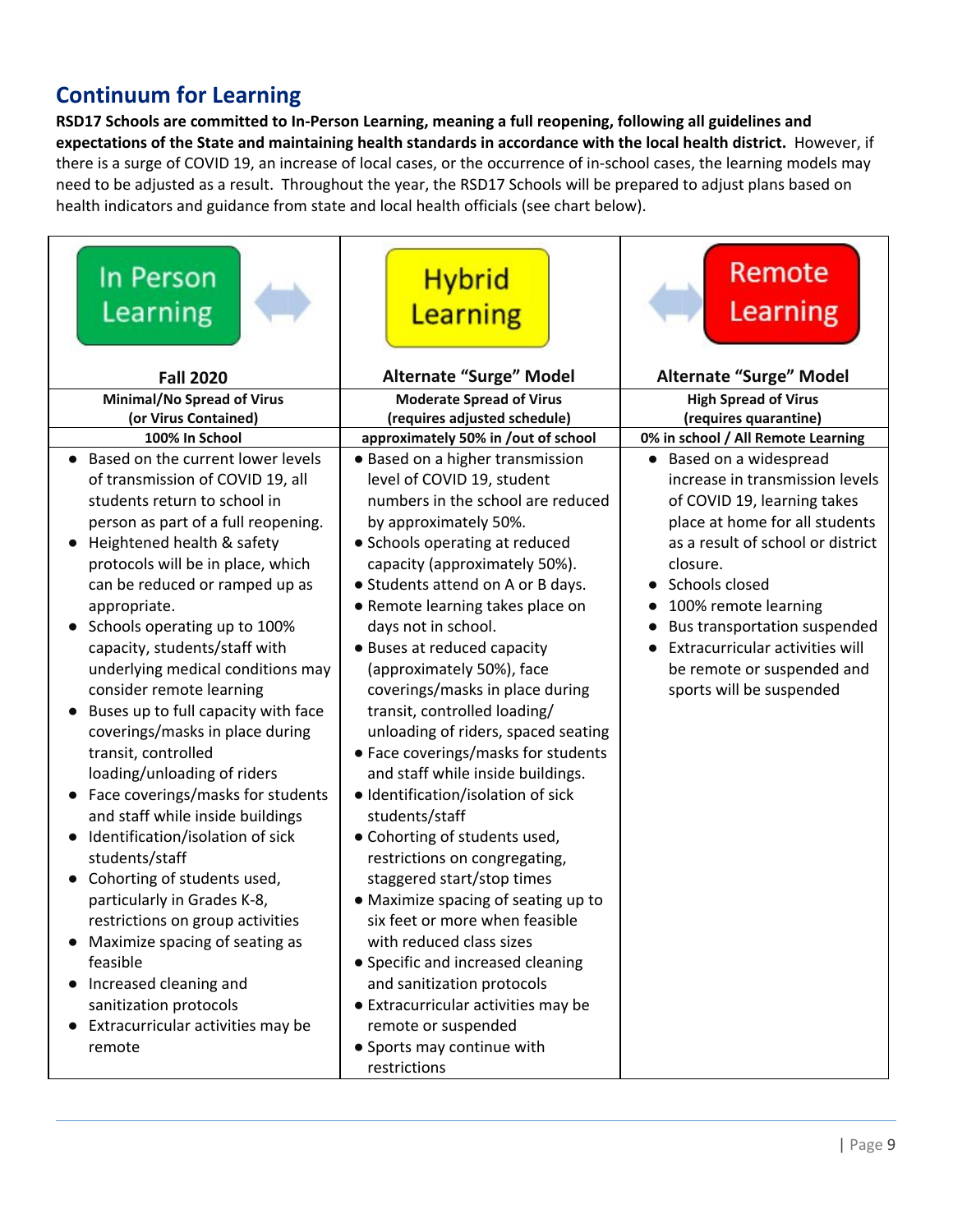## **Fall 2020 Model for Learning**



#### **IN PERSON LEARNING**

- **● TRADITIONAL SCHEDULE with Health & Safety Expectations**
	- **○ All students learn at school.**
	- Students attend every day with all State requirements in place.
	- Classroom instructional activities and school logistics are planned to provide the safest environment.

#### **● REMOTE LEARNING**

- **○ Some students learn at home due to medical concern, illness, quarantine, or other reasons** *with support from the school***.**
- Students engage in Remote Learning with materials and support from the school.
- Classroom learning and instructional activities are delivered by RSD17 teachers as a blend of synchronous and asynchronous learning.

In order to smoothly re-enter school and participate in the traditional in-person environment, it is required that students fully engage in the Remote Learning program provided by the school district. Students on this track can enter school at any point in time; the district asks that parents provide at least one week's notice of the intention to send their child to school.

#### **● HOME SCHOOLING**

- **○ Some students learn at home due to medical concern or other reasons. (Parent withdraws the child from RSD17 public schools.)**
- The parent chooses all instructional materials and is solely responsible for student learning.
- Parents may choose to access The CT Learning Hub for ideas for instructional resources. <https://portal.ct.gov/SDE/Academic-Office/CT-Learning-Hub>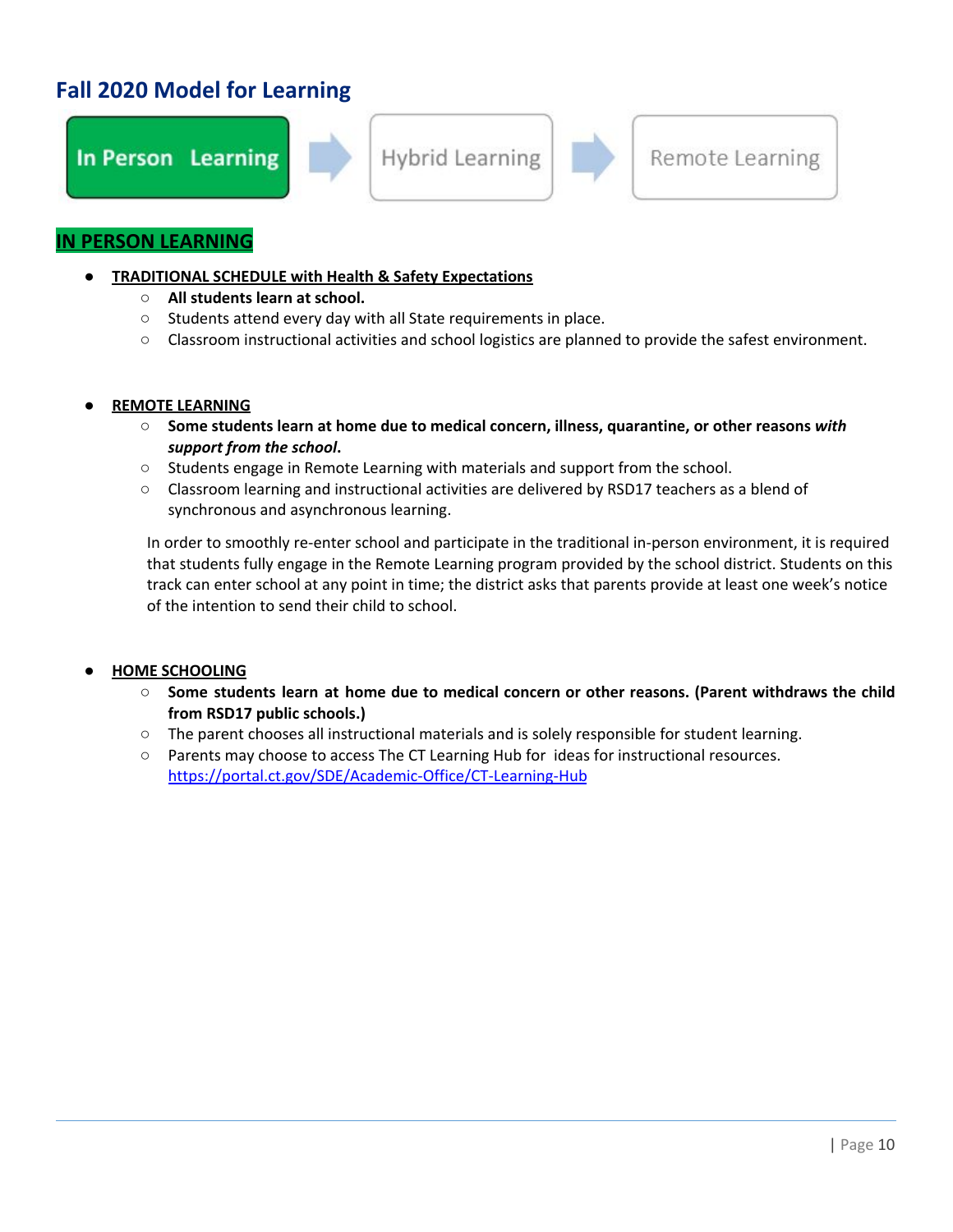## **Alternate "Surge" Models for Learning**



In recognition of uncertainty, we are prepared for different scenarios that may occur with little notice:

#### **HYBRID LEARNING**

- **● REDUCED SCHOOL POPULATIONS**
	- $\circ$  As a result of a surge in COVID 19, smaller groups of students are returned to school (alternating **schedules of approximately 50% of students).**
	- **○** If the State of Connecticut and/or local health officials place limits on student access to schools/buses due to a surge of COVID 19, this model will be used.
	- **○** When students are not in school, learning at home will be facilitated remotely by the teachers.
	- **● A-B Days (Students attend in-person school on some days and learn remotely on other days)**

| Monday                                                                           | Tuesday                                                                          | Wednesday                                        | Thursday                                                                         | Friday                                                                           |
|----------------------------------------------------------------------------------|----------------------------------------------------------------------------------|--------------------------------------------------|----------------------------------------------------------------------------------|----------------------------------------------------------------------------------|
| <b>Student Group A</b><br>(approximately 50%<br>of students)<br><b>IN-SCHOOL</b> | <b>Student Group A</b><br>(approximately 50%<br>of students)<br><b>IN-SCHOOL</b> | <b>All Students</b><br><b>REMOTE</b><br>learning | <b>Student Group A</b><br>(approximately 50%<br>of students)<br><b>REMOTE</b>    | <b>Student Group A</b><br>(approximately 50%<br>of students)<br><b>REMOTE</b>    |
| <b>Student Group B</b><br>(approximately 50%<br>of students)<br><b>REMOTE</b>    | <b>Student Group B</b><br>(approximately 50%<br>of students)<br><b>REMOTE</b>    |                                                  | <b>Student Group B</b><br>(approximately 50%<br>of students)<br><b>IN-SCHOOL</b> | <b>Student Group B</b><br>(approximately 50%<br>of students)<br><b>IN-SCHOOL</b> |

#### **100% REMOTE LEARNING**

- **● Short Term Closure (2-5 days, 2 weeks, etc.) or Long Term Closure for all students**
- Teaching and learning takes place remotely for all students as a result of school or district closure.
- **●** Classroom learning and instructional activities are shared through contact with RSD17 teachers.
- Remote learning will combine synchronous and asynchronous delivery of instruction provided by teachers.

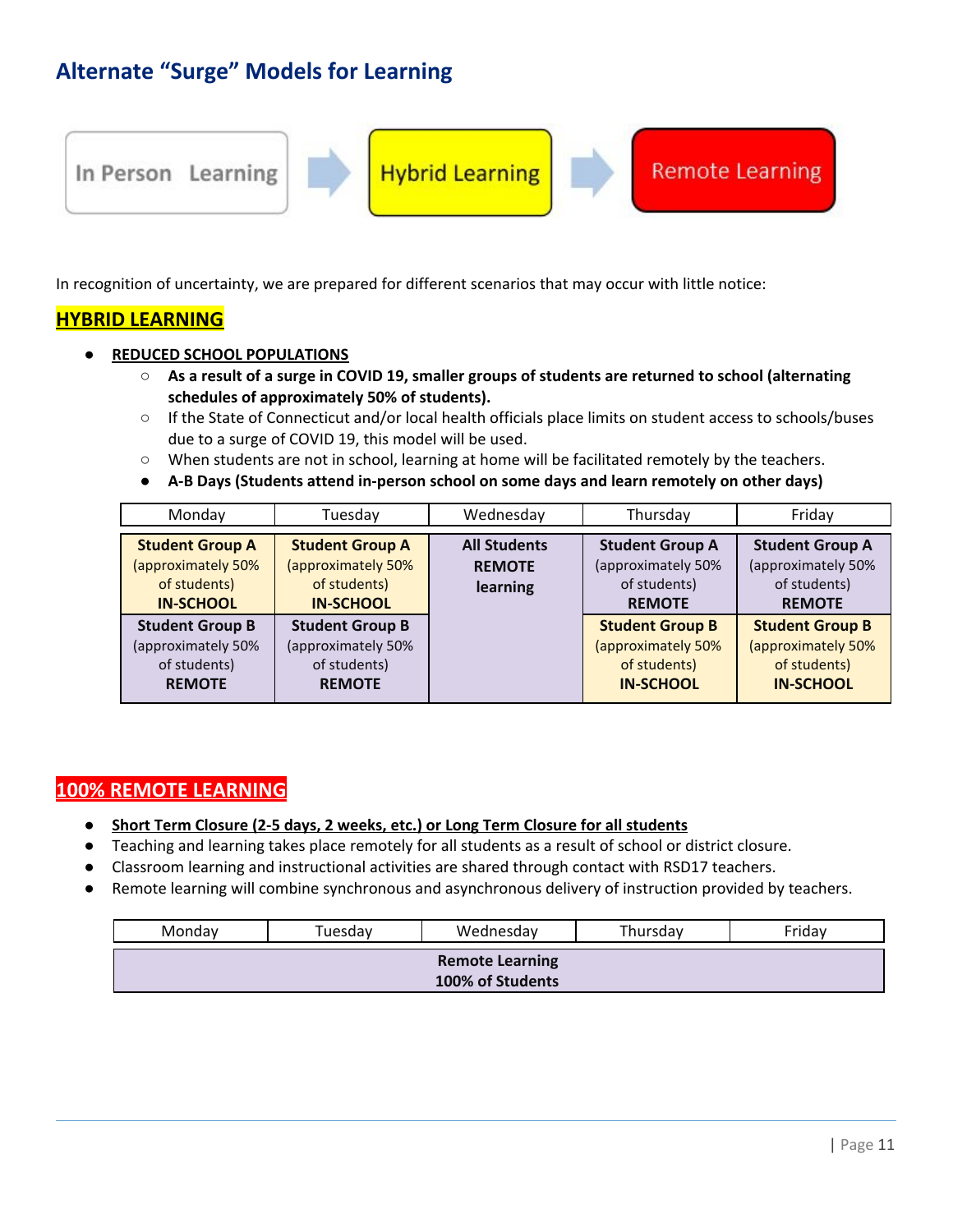## **Curriculum, Instruction and Assessment**

We are committed to a focus on health and safety, academic excellence and social-emotional well-being. Educators will establish strong relationships with students and families as the foundation for learning and plan for a healthy rhythm of connecting and wellness opportunities whether onsite or in remote learning. The following pages describe the planned action steps in curriculum, instruction and assessment.

#### **Prior to the start of school:**

- Prioritize the essential grade-level/course content that students must learn and develop year-long pacing calendars to sequence units of study.
- List the prerequisite knowledge for each grade-level/course content and review prerequisites right alongside grade-level content within each unit.
- Revise, resequence and add to the curriculum in hands-on areas such as science, tech education, foods, art, music, and physical education/wellness to align with the state guidelines.
- Develop a plan for the August professional development days to include:
	- Health and safety protocols
	- Social emotional learning and Advisory lessons
	- Computer devices and learning management systems (new Chromebooks, Google Classroom, See-Saw, etc...)
	- Software that will support teaching and continuous learning in all environments
	- Culturally relevant and responsive education
	- Updates on curriculum work (from summer)
	- Grade level/team collaboration and planning

#### **In the first 2 weeks:**

- Review longitudinal student data from district database and/or portfolios to gather baseline information instead of administering a separate assessments right at the start of the school year; use multiple measures
	- Benchmarks will remain the same as to keep expectations high and in line with our past practice
	- Determine strengths and weaknesses as determined by informal assessments
- Build community and address social-emotional needs; establish norms with new class(es) through engaging activities in-person and in virtual learning environments
- Plan the first unit of grade-level content to include review, plan for high engagement/probability of success.
- Provide both digital and paper/pencil or hands-on learning opportunities
- Meet regularly with teammates to build consistency and review the learning load on students
- Technology
	- Teach students how to use their new Chromebooks: log on, access apps, use tablet mode, take a picture, turn in, shut down, etc.
	- Teach students how to use their learning management system (SeeSaw PreK, K, 1 and Google Classroom 2-12) for communicating and accessing learning resources whether onsite or remote and standardize use within a grade or school to minimize confusion
	- Integrate a consistent and simplified set of related digital tools
	- Support learners in their ability to collaborate and communicate with digital tools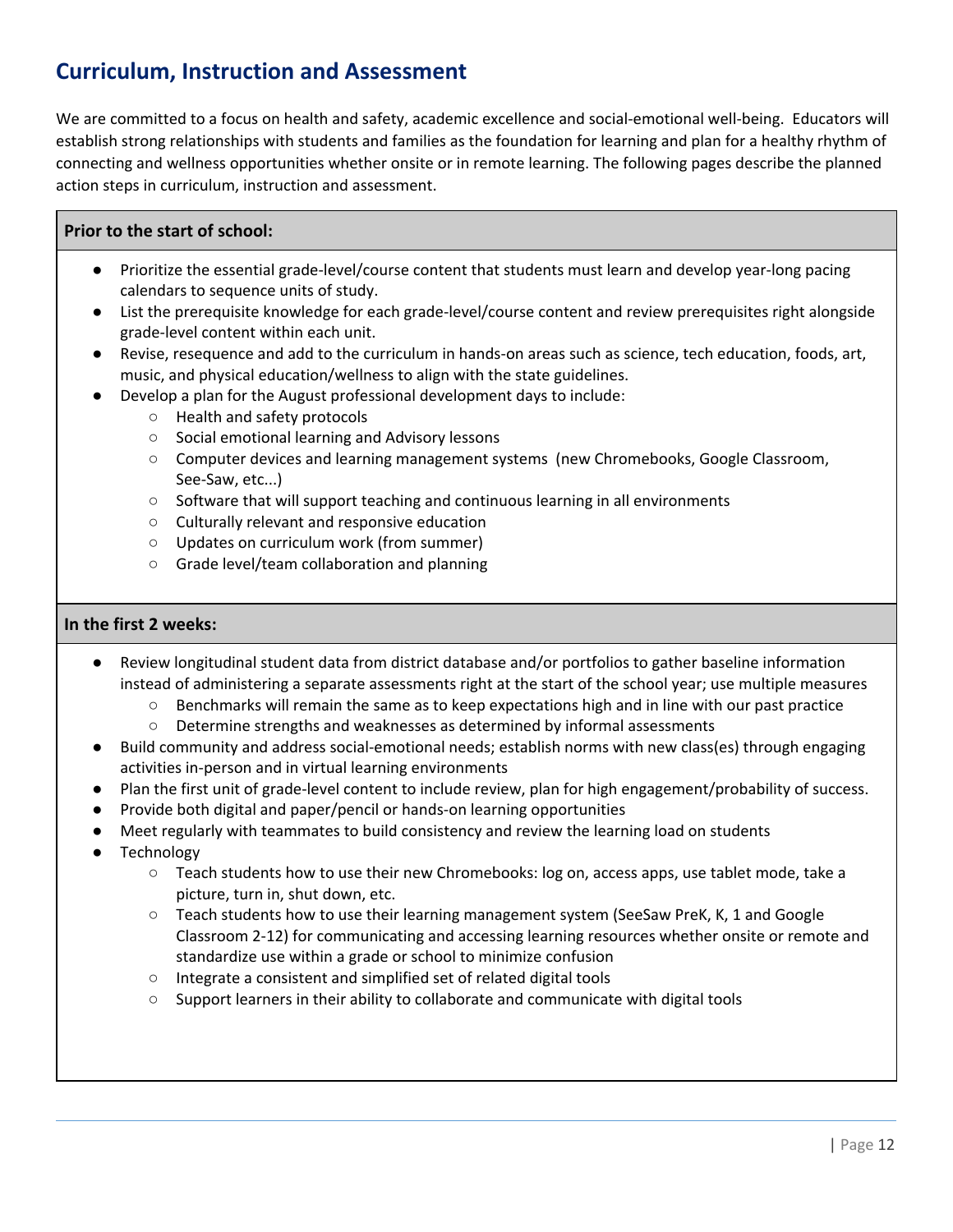#### **In the first month and beyond:**

- Use diagnostic, benchmark, and screening assessments to identify strengths/next steps/students in need of intervention and enrichment
- Use formative assessment strategies to gather evidence of student learning and use feedback to design/facilitate instruction
- Follow RSD17 assessment calendar and pacing guides for common assessments and instructional sequence
- Deliver high quality face-to-face live (synchronous) and asynchronous instruction
	- Build in ways to differentiate and personalize to the needs and interests of students
	- Solidify foundational skills and knowledge by effectively addressing any learning loss from the spring
	- Ensure opportunities for practice with feedback
	- Provide small group instruction for students based on their needs
	- Group students in quadrants within the classroom space and partner remote learners with in-school learners to promote engagement, participation, and collaboration
	- Employ flexible delivery of instruction such as flipped classrooms, blended or self-paced learning
- Teachers will participate in on-going collaborative conversations around student growth and best practices.

#### **If in Remote Teaching and Learning:**

- Curriculum:
	- Continue to implement lessons aligned to priority standards across content areas
	- Tech Ed, Art, Music, Foods and PE flex the sequence/materials/processes
- Instruction:
	- Share the planning of lessons with teachers of the same grade/course so that everyone has more time for instruction, feedback and making personal connections with students.
	- Plan for a blend of synchronous and asynchronous teaching scheduled across the week as well as consistent wellness breaks to support connectedness and wellbeing
	- Use video to explain assignments to support understanding and completion and articulate clear learning targets
	- Adhere to clear, simple and consistent school routines such as following a daily schedule for synchronous lessons, posting assignments, office hours, etc.
	- Science and tech ed labs use teacher demonstrations or add virtual labs/simulations
- Assessment:
	- Utilize shorter, more frequent assessments
	- Include performance and project-based assessments
	- Utilize assessment data provided by software systems (Lexia, IReady, RazKids, Edulastic, Ed Puzzle, etc.) and analyze results to plan for instruction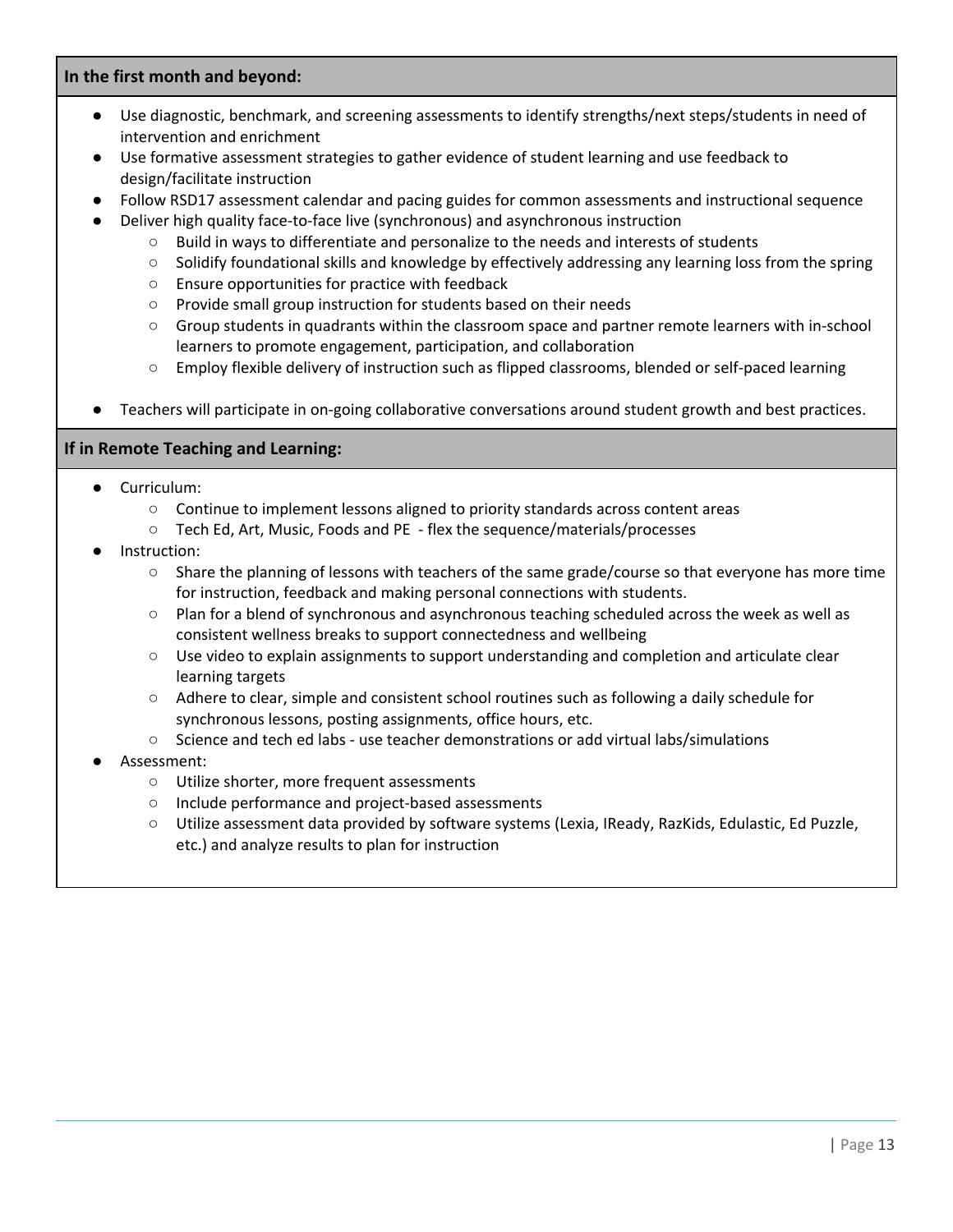## **Academic Checklist**

The **Classroom Cohort Model** will be used predominantly in Grades K-8. A Cohort is a group of students and educators that stay together throughout the school day to help mitigate the risk of spreading the virus. It is still expected that students and individuals within the cohorts maintain as much physical distance as possible. The classroom cohort will spend as much of the day together as a group as possible with a single teacher or with teachers of different subject areas meeting the cohort in the cohort's assigned classroom(s).

|                         | <b>Instruction</b>                                                                                                 |
|-------------------------|--------------------------------------------------------------------------------------------------------------------|
| 1                       | The instructional day and building schedules may be modified to meet the current health situation.                 |
|                         | Principals will review current instructional schedules in each school and make any modifications necessary to      |
|                         | reopen and best meet the needs of students and staff members for a full return to school.                          |
|                         | Principals will be prepared to amend schedules as necessary due to increased transmission in the school            |
|                         | and/or the community. The Alternate "Surge" Models will include:                                                   |
|                         | Hybrid Models, approximately 50% in-person/50% remote Student Cohorts on adjusted (A, B)<br>$\bullet$              |
|                         | schedules (for a moderate increase in transmission)                                                                |
|                         | Remote Learning (for a large increase in transmission)<br>$\bullet$                                                |
|                         | Principals and teachers will proactively plan and be prepared at all times throughout the year for an              |
|                         | expedited shift to Remote Learning instruction during a required short period (2-5 days) and a longer period       |
|                         | (2 weeks) of closure. A plan for faculty and staff regarding individual roles and responsibilities in the event of |
|                         | a shutdown occurring during the school year will be developed.                                                     |
|                         | The Principals and technology department will proactively plan and be prepared at all times throughout the         |
|                         | year for expedited technology access/support for a required period of Remote Learning including a short            |
|                         | period (2-5 days) and a longer period (2 weeks) of closure.                                                        |
|                         | Curriculum Coordinators will consult and share resources for teaching in a Remote Learning environment             |
|                         | that is both synchronous and asynchronous. Additional resources can be found in the Plan to Reimagine CT           |
|                         | Classrooms for Continuous Learning and the CT Remote Learning Hub.                                                 |
|                         | The schools will evaluate and adapt any revised models of instruction throughout the year                          |
|                         | The Superintendent of Schools will assess how to engage a full roster of staff in compliance with legal and        |
|                         | regulatory requirements related to personnel, including but not limited to the EEOC guidance related to the        |
|                         | ADA and the COVID-19 pandemic.                                                                                     |
| $\overline{2}$          | Principals will group students in Classroom Cohorts in Grades K-8 as much as possible.                             |
|                         | Classroom cohorts will be established and use the same classroom(s) every day and for the most part utilize        |
|                         | the same hallways, bathrooms, and other areas of the school as much as possible. Cohorts will be assigned a        |
|                         | team of teachers and support personnel.                                                                            |
|                         | Principals and teachers will restrict the mixing of cohorts for the start of the school year as much as possible.  |
|                         | Specials/Applied Academics teachers will push into the cohort classroom as much as practical and applicable.       |
|                         | Students in each cohort will have assigned seating in the cohort classroom(s) as much as possible.                 |
|                         | Students in each cohort will have assigned materials in the cohort classroom(s) as much as possible.               |
| $\overline{\mathbf{3}}$ | All learning experiences will be reviewed in order to ensure safe and appropriate instructional practices.         |
|                         | Curriculum Coordinators will oversee all learning experiences and any curricular modifications in order to         |
|                         | provide safe environments for students and teachers.                                                               |
|                         | Curriculum Coordinators will oversee all learning experiences and any curricular modifications in order to         |
|                         | provide an appropriate, high standard of learning for students and teachers.                                       |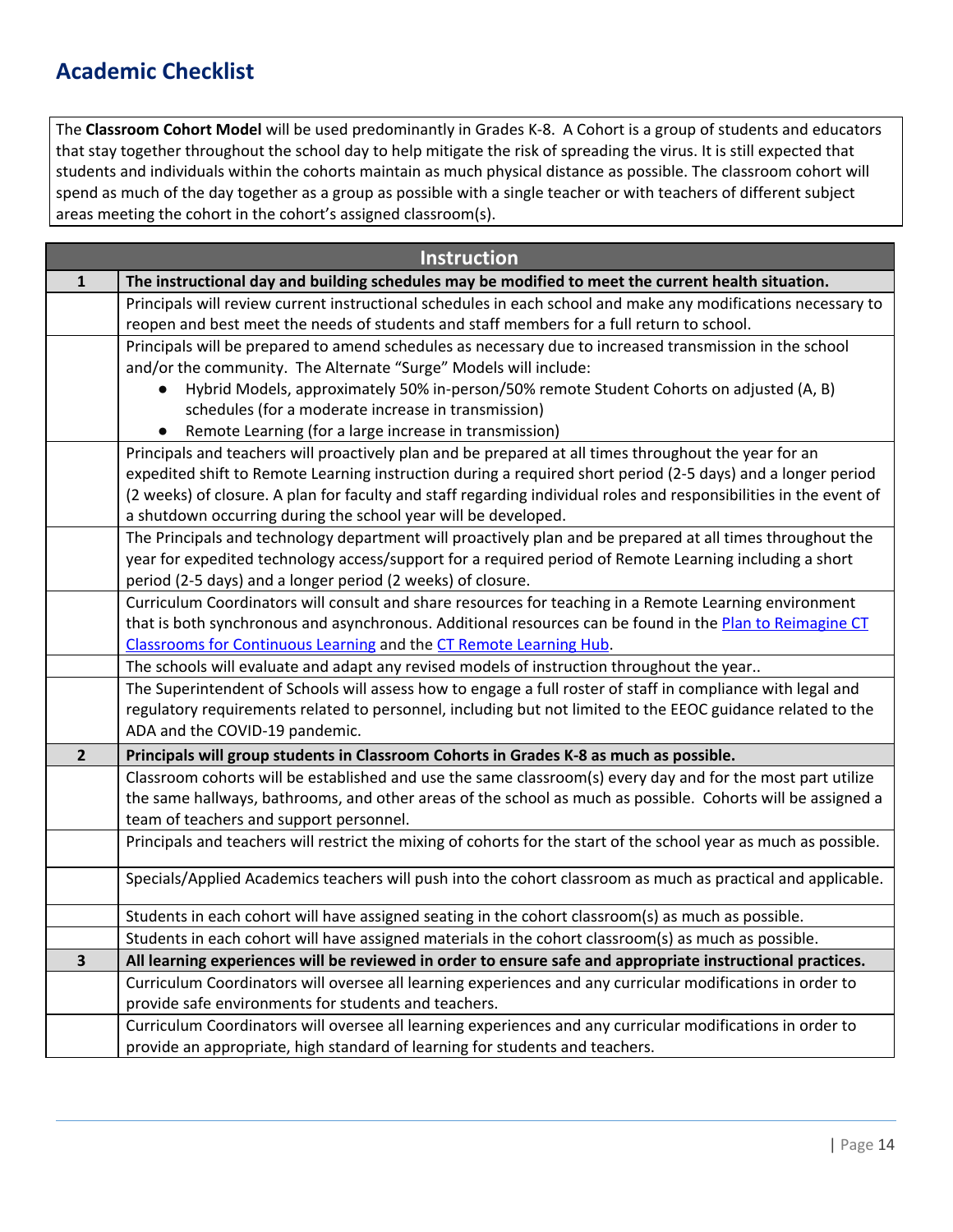|                | Courses and activities that may involve risk to students and staff (singing, playing instruments, food           |
|----------------|------------------------------------------------------------------------------------------------------------------|
|                | production and consumption, etc.) will be approved in advance by the Curriculum Coordinators and the             |
|                | Superintendent of Schools.                                                                                       |
|                | School assemblies, concerts, and other programs with a larger number of students will be strictly limited at     |
|                | the start of the school year and require approval of the Principals and the Superintendent of Schools.           |
|                | Decisions will be made based on the nature of the activity, ability to maintain proper distancing, and safety    |
|                | expectations.                                                                                                    |
|                | Field trips and off campus experiences will be strictly limited (not likely to occur) at the start of the school |
|                |                                                                                                                  |
|                | year and require approval of the Principals and the Superintendent of Schools. Decisions will be made based      |
|                | on ability to maintain proper distancing and safety expectations. Virtual field trips will be encouraged         |
|                | instead.                                                                                                         |
| $\overline{4}$ | Building Principals and Literacy/Math Coaches will work with the Curriculum Coordinators to identify             |
|                | learning gaps to employ innovative ways to meet the needs of children.                                           |
|                | Diagnostic assessments will be used to identify specific areas where instruction or intervention may be          |
|                | needed to improve student learning.                                                                              |
|                | Formative assessments and progress monitoring will take place during lessons and provide actionable              |
|                | information about students' learning status relative to the desired lesson goal.                                 |
|                | Teachers will use data from formative assessments immediately to adjust their instruction to promote             |
|                | students' progress towards learning goals.                                                                       |
|                | School teams will develop common diagnostic, formative, and summative assessment tools across the                |
|                | district/school for comparative analysis to identify specific targeted student learning needs.                   |
|                | Principals will refine each school's multi-tiered system of support and include guidance for implementing Tier   |
|                | 1 strategies before offering Tier 2 interventions and when and how to offer Tier 2 and Tier 3 supports.          |
|                |                                                                                                                  |
|                | District Administrators and Specialists will identify and plan for grade level/subject level/team improvement    |
|                | cycles including reviewing student assessments, planning instructional shifts and strategies based on data,      |
|                | establishing clear outcome goals, debriefing the lesson as a team, and repeating the process.                    |
|                | The Student Services Coordinator and special education teachers will oversee appropriate accommodations          |
|                | for students and share innovative ways to meet unique student needs with teachers.                               |
| 5              | The Director of Student Services, Special Education Coordinator, Special Education teachers and School           |
|                | Counselors will oversee programming and transition back to school for all students with IEPs.                    |
|                | The schools will oversee programming for the fall with the understanding that there has been no waiver of        |
|                | requirements under the IDEA for provision of a free and appropriate public education (FAPE) in the least         |
|                | restrictive environment (LRE). During the spring of 2020 closure, the schools may not have been able to          |
|                | provide all services in the same manner that they are typically provided. Federal disability law allows for      |
|                | flexibility in determining how to meet the individualized needs of students receiving special education          |
|                | services.                                                                                                        |
|                | The schools will treat students eligible for special education and other special populations as general          |
|                | education students first. Guidance and policies related to school reopening plans apply to all students,         |
|                | including students with special needs who qualify for individual education programs under the IDEA and           |
|                | accommodation plans for eligible students under section 504 of the Rehabilitation Act. If students with          |
|                | disabilities are unable to access the reopening plan as designed, facilitate individualized and alternative      |
|                | means of re-entry based upon student need, present levels of functioning, developmental levels, and              |
|                | student/parent input. Consider remote learning schedules if needed.                                              |
|                | Programming decisions will not be based on a student's disability category. However, the nature and/or           |
|                | severity of a student's disability may require unique considerations. Protocols should consider the student's    |
|                |                                                                                                                  |
|                | developmental level and skills.                                                                                  |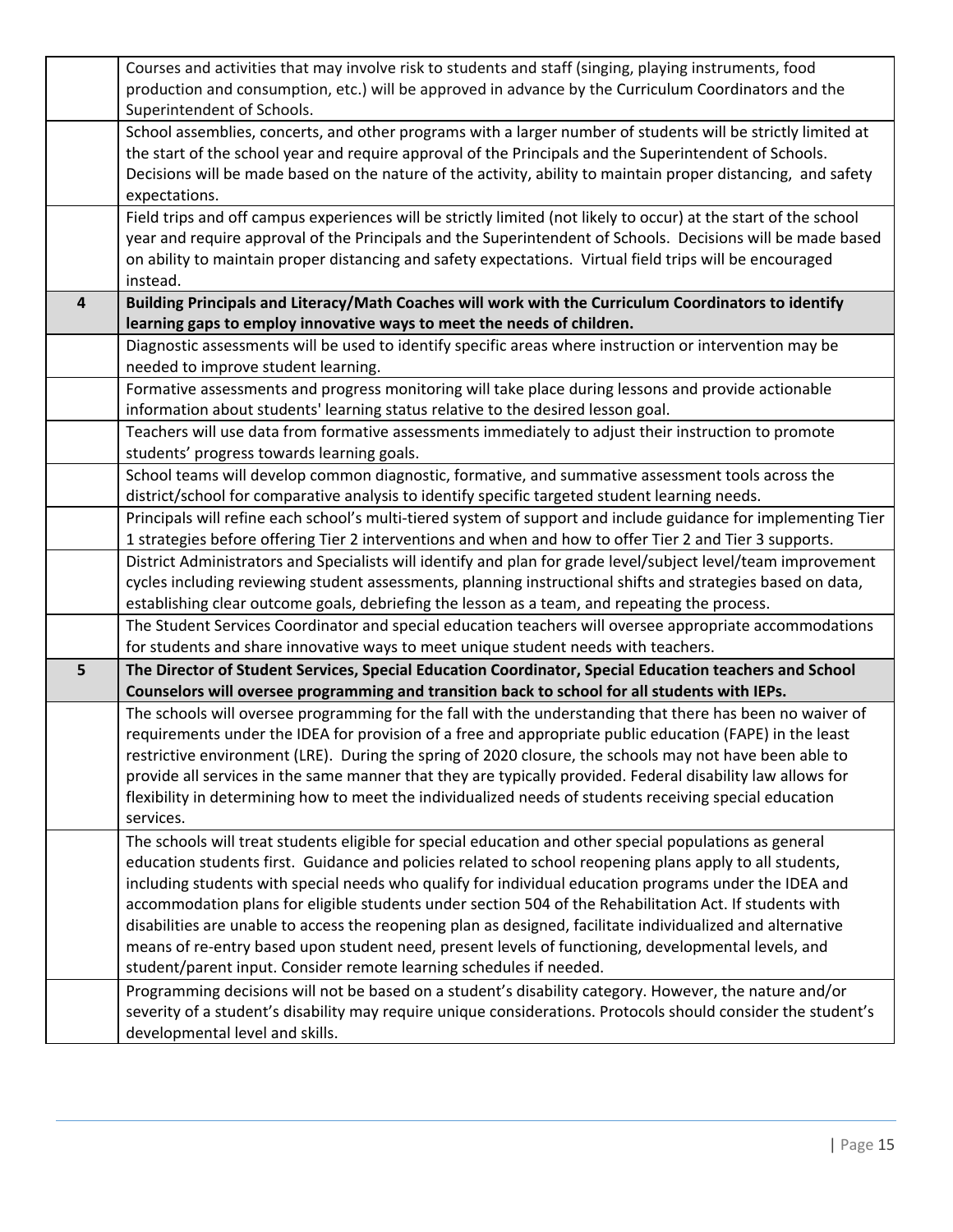|   | Student Services Coordinator, Special Education teachers and Guidance Counselors will communicate with       |
|---|--------------------------------------------------------------------------------------------------------------|
|   |                                                                                                              |
|   | families of students with a high level of need to develop transition plans to assist special populations and |
|   | special education students in their return to the school building.                                           |
|   | The Student Services Coordinator and Reading Specialists will work with EL students ensuring the provision   |
|   | of a free and appropriate public education (FAPE).                                                           |
| 6 | The schools will base assessment practices for 20-21 on the Connecticut Department of Education model        |
|   | found in: Adapt, Advance, Achieve: Connecticut's Plan to Learn and Grow Together.                            |

#### Sensible Assessment Practices in 2020-21 and Beyond



| The Curriculum Coordinators and/or Principals will oversee the safe implementation of Physical                                                                                                                                                                                                                             |
|----------------------------------------------------------------------------------------------------------------------------------------------------------------------------------------------------------------------------------------------------------------------------------------------------------------------------|
| Education Art, and Music, Courses and extracurricular activities.                                                                                                                                                                                                                                                          |
| All educational programming in PE, Art, and Music will be expected to adhere to all CDC, state, and local<br>guidelines related to social distancing and disinfecting areas and equipment used for physical education,<br>physical activity and recess.                                                                    |
| Curriculum Coordinators and/or Principals will work with Teachers to plan for physical education, fine arts,<br>and music curricula that consider the needs of all students, including focusing on activities, adaptations,<br>and modifications of all education activities to ensure the full inclusion by all students. |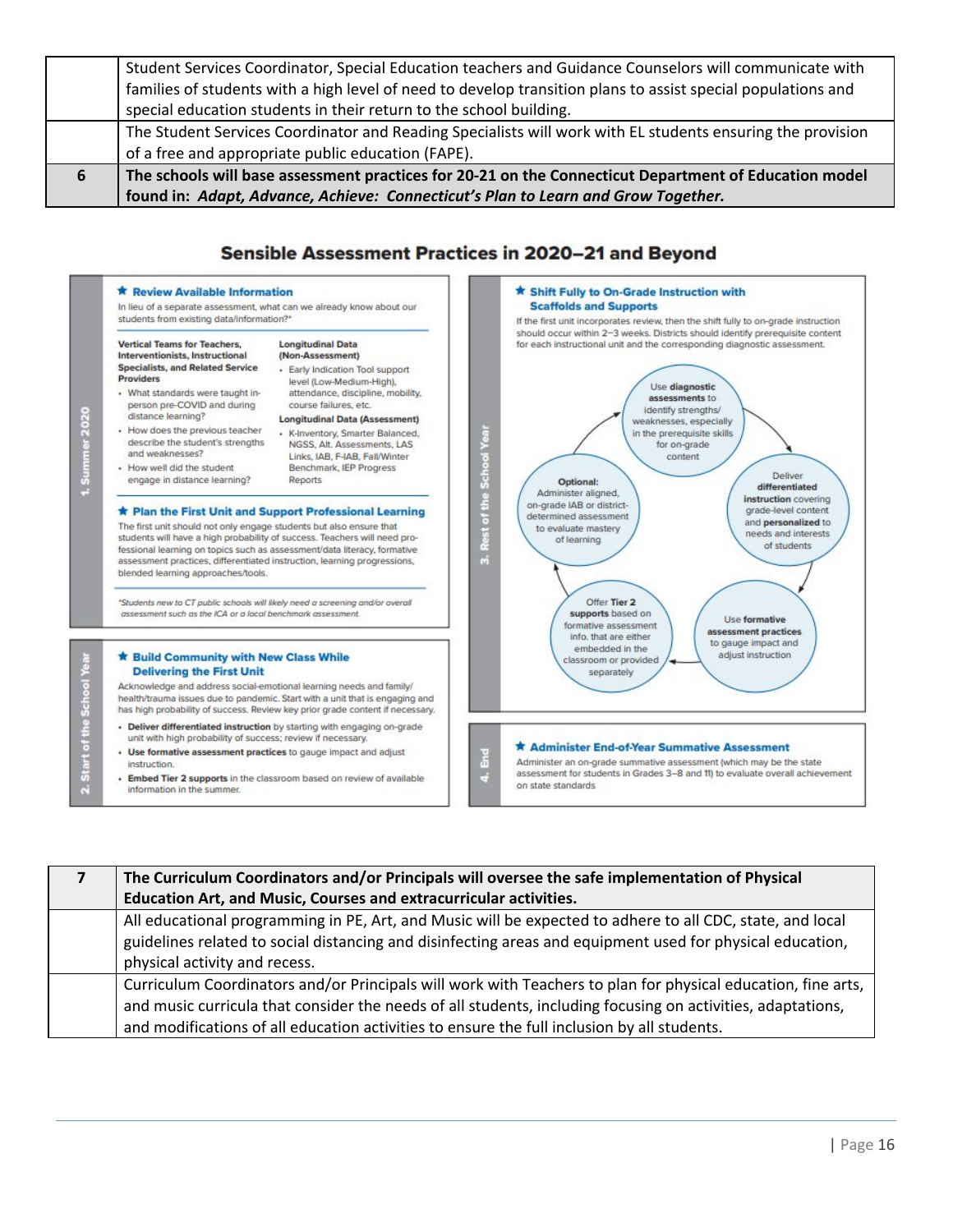|                                     | PE will focus as much as possible on activities, fitness, exercises, and sports that are teacher-led but<br>performed individually and focus on lifetime fitness, utilizing alternative environments, activities, and<br>individual sports/activities.                                                                                                                                                                                                                                                                                                                                                                        |
|-------------------------------------|-------------------------------------------------------------------------------------------------------------------------------------------------------------------------------------------------------------------------------------------------------------------------------------------------------------------------------------------------------------------------------------------------------------------------------------------------------------------------------------------------------------------------------------------------------------------------------------------------------------------------------|
|                                     | PE activities will assist as much as possible in the support of social-emotional learning.                                                                                                                                                                                                                                                                                                                                                                                                                                                                                                                                    |
| $\bullet$<br>$\bullet$              | Music and Art courses will strive to maintain current program of studies and course offerings, utilizing the<br>following safety precautions:<br>Schedule large ensembles into smaller groups throughout the day. Shift curriculum focus to solo and<br>small group work and create virtual performance experiences and assessments.<br>Continue access to beginning instrumental music. Maintain small homogeneous groupings of<br>instruments for lesson instruction.<br>Focus on maximizing distancing per health guidelines for instruments that require blowing or for<br>singing                                        |
| $\bullet$<br>$\bullet$<br>$\bullet$ | Provide art supplies to students/cohorts in a way that will minimize sharing and increase clearing<br>protocols.<br>Use on-line apps or platforms for student artwork (e.g., SeeSaw, Artsonia, Google Classroom, Flip<br>Grid, SmartMusic, Sound Trap, museum collections, painting/drawing platforms), video displays (e.g.,<br>YouTube), and slides (e.g., Google Slides, PowerPoint).<br>Consult the resources provided by the Connecticut Arts Administrators Association. For handling<br>musical instruments, consult the National Association for Music Education's COVID-19 Instrument<br><b>Cleaning Guidelines.</b> |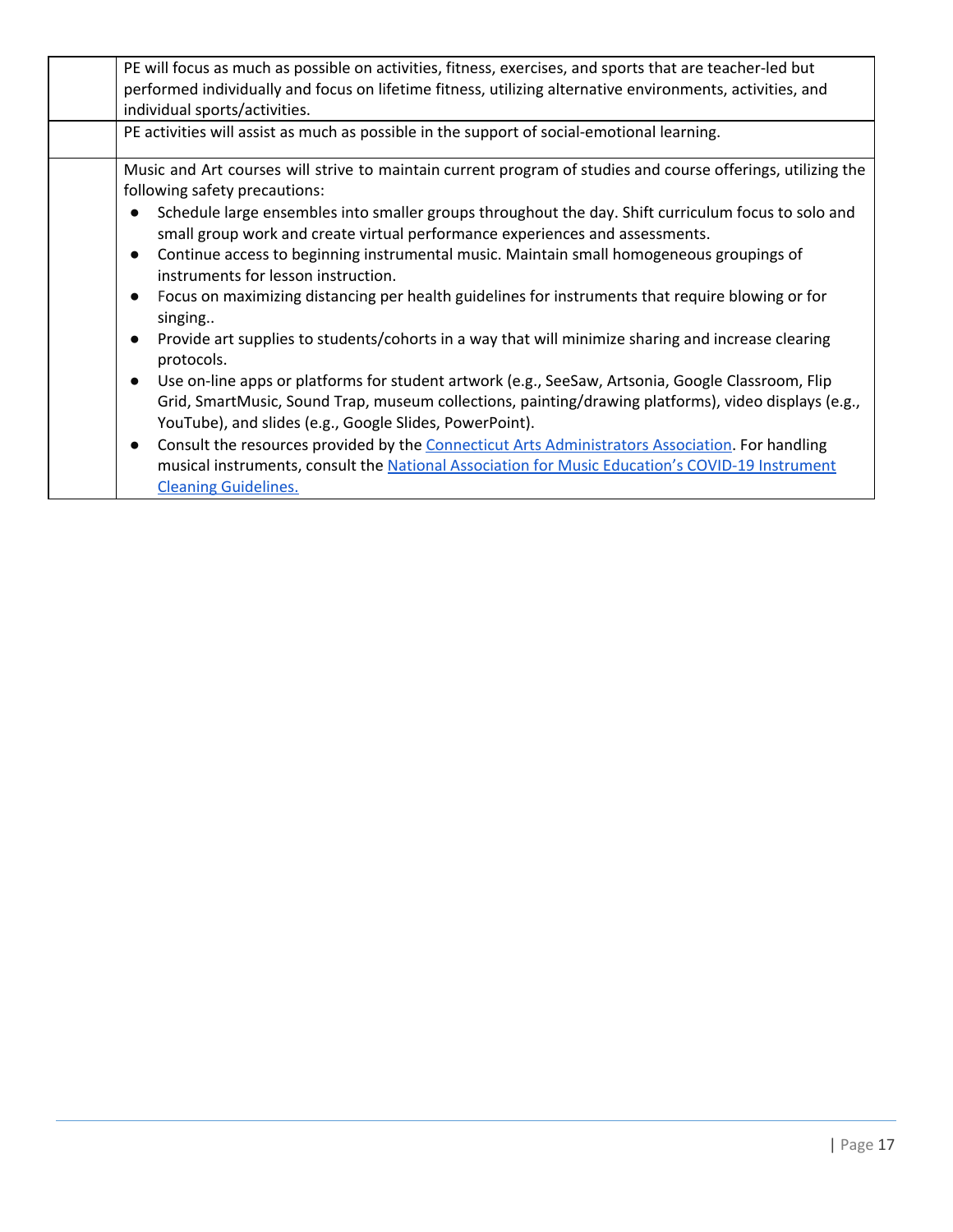## **Monitoring COVID 19**

RSD17 will follow a traditional schedule of school while monitoring the level of transmission of COVID-19 with the assistance of the State of Connecticut and the local health district. Ideally, the towns of Haddam and Killingworth will remain in the "green" level with little or no community transmission. School schedules and/or protocols may be adjusted if the state or community enters a "yellow" level with minimal or moderate community transmission. If there is a substantial surge in state or local cases, based on guidance from the State of Connecticut and/or the local health district, the school will likely revert to a Remote Learning Model.

| <b>LITTLE or NO</b><br><b>COMMUNITY TRANSMISSION</b><br><b>Minimal/No spread of Virus</b><br>(or Virus Contained) | <b>MINIMAL OR MODERATE</b><br><b>COMMUNITY TRANSMISSION</b><br><b>Moderate Spread of Virus</b><br>(requires possible adjusted schedule and<br>adjusted transportation) | <b>SUBSTANTIAL</b><br><b>COMMUNITY TRANSMISSION</b><br><b>High Spread of Virus</b><br>(requires quarantine)            |
|-------------------------------------------------------------------------------------------------------------------|------------------------------------------------------------------------------------------------------------------------------------------------------------------------|------------------------------------------------------------------------------------------------------------------------|
| Instruction is 100% in-person                                                                                     | Instruction is 100% in-person or<br>possibly ~50/50% Hybrid                                                                                                            | Instruction is 100%<br><b>Remote Learning</b>                                                                          |
| Daily attendance rates<br>monitored                                                                               | Daily attendance rates monitored and<br>shared with local health officials                                                                                             | Attendance for Remote Learning is<br>monitored based on participation<br>from home                                     |
| Teaching and reinforcing<br>of healthy hygiene                                                                    | Concentrated reinforcement<br>of healthy hygiene                                                                                                                       | Communication to home on healthy<br>hygiene practices                                                                  |
| <b>Prevention measures</b><br>in place                                                                            | Heightened prevention measures<br>in place                                                                                                                             | Strict prevention measures in place<br>for essential personnel                                                         |
| Social distancing<br>in place                                                                                     | Heightened social distancing<br>in place with limitations in<br>activities/events                                                                                      | <b>Quarantine measures</b><br>in place                                                                                 |
| Group gatherings/events limited;<br>all events require approval                                                   | Group gatherings/events<br>postponed                                                                                                                                   | All group gatherings/events<br>canceled                                                                                |
| Remain prepared for<br>Remote Learning while<br>learning is in-person at school                                   | <b>Active Preparation for Remote</b><br>Learning and/or short-term<br>school dismissals resulting in<br>possible Remote Learning                                       | Continued engagement in remote<br>Learning during extended school<br>dismissals and/or closures for long<br>periods    |
| Cleaning and disinfecting in place                                                                                | Intensified cleaning<br>and sanitizing in place                                                                                                                        | Classroom and buildings<br>sanitized and shut down                                                                     |
| Regular communication<br>with local health officials                                                              | Coordination of closure<br>with local health officials                                                                                                                 | Order of closure<br>from local health officials and/or<br><b>Executive Order for closure from</b><br>Governor's Office |

Note: All plans are subject to change/adjustments as appropriate.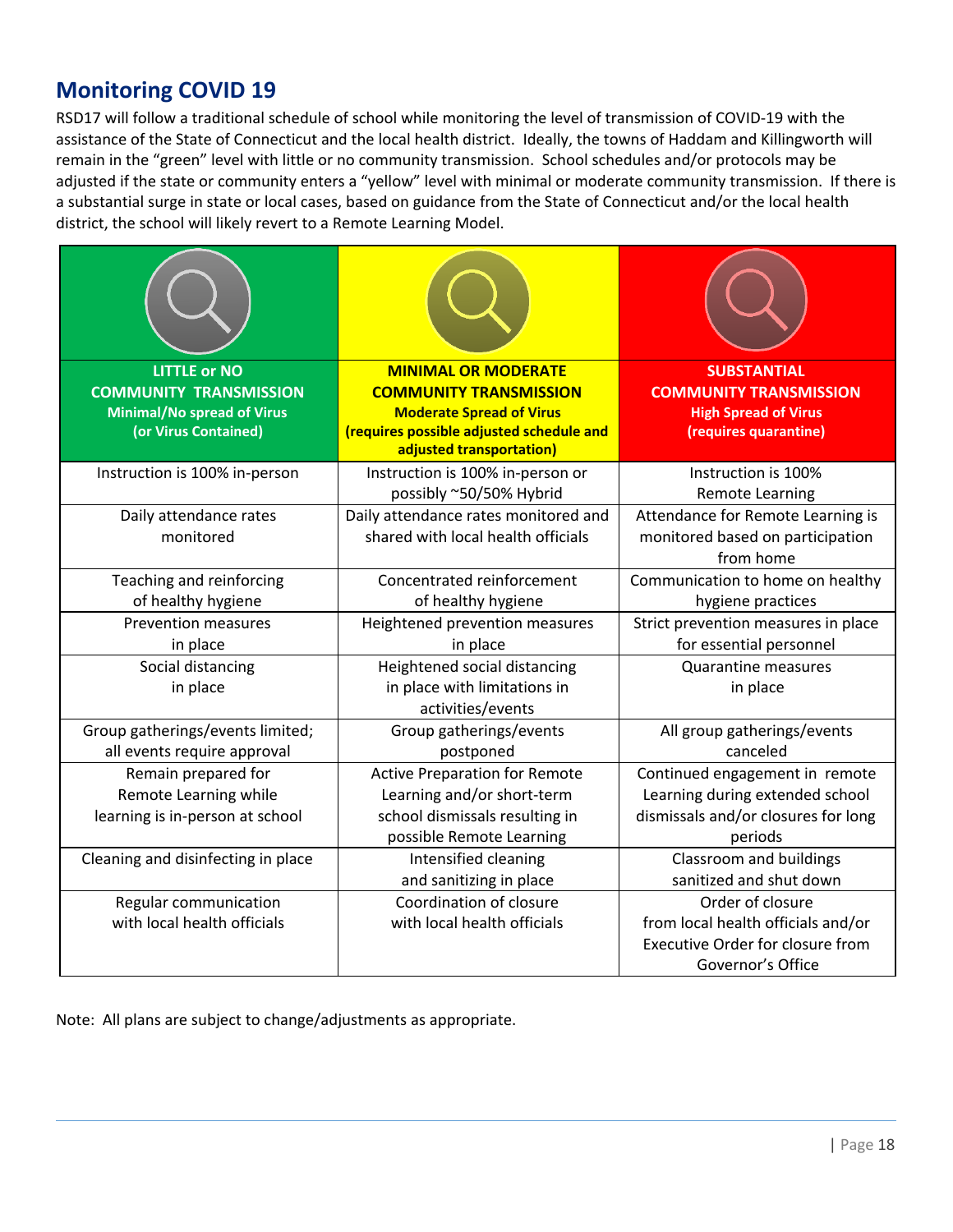## **COVID 19 Cases in School**

# A confirmed case in the school building: Assess risk with local health officials. Plan for short (2-5 days) or longer (10 days) closure to clean, disinfect, and contact trace in consultation with the local health district.

If a student, staff member, volunteer, or visitor has been present in school has a **confirmed diagnosis** of COVID-19, the School Nurse and the building Principal contact the Central Office and the Superintendent of Schools. In addition, the Superintendent will be notified by school personnel that a student is suspected of being sick, maintaining confidentiality in accordance with FERPA, privacy expectations, and the Americans with Disabilities Act (ADA).

The Superintendent of Schools notifies the local health officials immediately.

The local health district will assess risk of further transmission in the school.

Decisions are made concerning:

- CONTACT TRACING
- CLOSURE
- CLEANING
- **CONTINUITY OF EDUCATION**
- REOPENING OF SCHOOL

The decision to suspend or close a school (or the entire school district) will be made by the Superintendent or designee based on information and recommendation from local health officials. Board of Education members and town officials are notified of closure as well as the State Department of Education.

Schools will likely implement a short-term closure (2-5 days) or longer regardless of community spread if an infected person has been in a school building. The CDC recommends dismissal of students and most staff for 2-5 days. This initial short-term dismissal allows time for the local health officials to gain a better understanding of the COVID-19 situation impacting the school. This allows the Superintendent, in consultation with the local health officials, to determine appropriate next steps,

including whether an extended dismissal duration is needed to stop or slow further spread of COVID-19.

All communications to the school community including staff and families are made through the Central Office.

During school closures, all extracurricular activities, athletics, and school-based afterschool programs are canceled.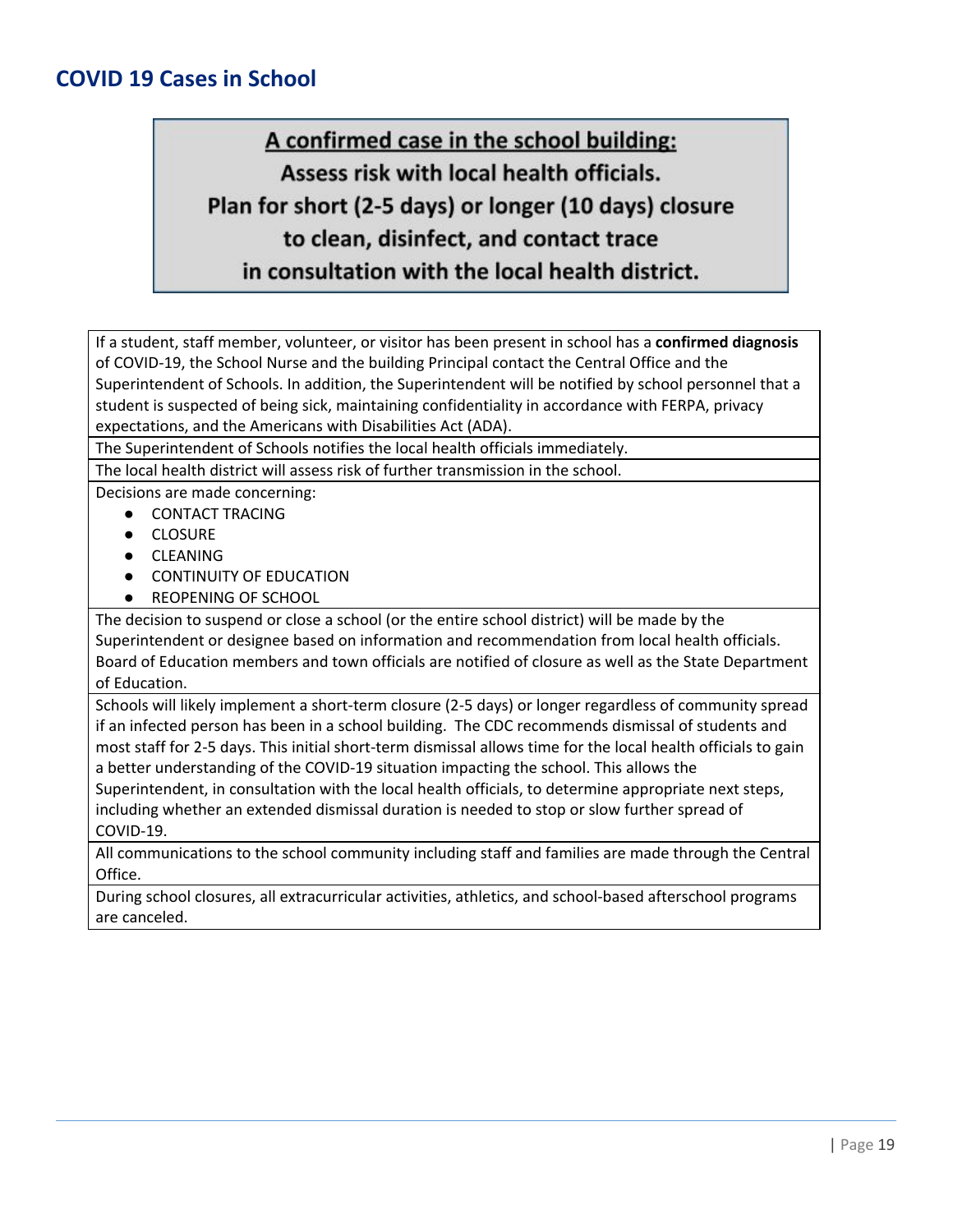## **Health and Wellness Checklist**

The health and safety of students and staff is the top priority in planning for the reopening. RSD17 will work in collaboration with local health officials, the Connecticut State Department of Education, and the Office of the Governor in planning for health and wellness procedures, as well as making decisions regarding the status of school.

| <b>Health Practices and Protocols</b> |                                                                                                                |
|---------------------------------------|----------------------------------------------------------------------------------------------------------------|
| 1                                     | Conditions for reopening have been confirmed by the State of Connecticut and/or local health officials.        |
|                                       | The State of Connecticut has lifted, adjusted, or removed any school closure or Executive Order allowing       |
|                                       | schools to physically reopen.                                                                                  |
|                                       | Local health officials have determined that local conditions safely allow for schools to physically reopen.    |
| $2^{\circ}$                           | Planning guidelines for reopening have been issued by the State of Connecticut and RSD17 plans have            |
|                                       | been developed and approved at the local level under the supervision of the Superintendent of Schools.         |
|                                       | The State of Connecticut and State Department of Education have issued guidelines on which school              |
|                                       | reopening plans are to be based with the document "Adapt, Advance, Achieve" on June 29, 2020.                  |
|                                       | The RSD17 reopening plan, "Reopening Our Schools" will be reviewed by the RSD17 Board of Education.            |
| $\overline{\mathbf{3}}$               | The Director of Student Services and Director of Operations have confirmed that there is adequate              |
|                                       | protective equipment in place for reopening.                                                                   |
|                                       | There is protective equipment (including masks) for students in the classrooms and throughout the              |
|                                       | facilities. There is protective equipment (including masks and PPE) for staff appropriate for each             |
|                                       | classification or duty.                                                                                        |
|                                       | There is a plan for an ongoing supply of protective equipment.                                                 |
|                                       | There is a sufficient number of no-touch thermal scan thermometers for symptom screenings.                     |
|                                       | There is sufficient PPE for the staff of various populations of students with disabilities (i.e., for those    |
|                                       | requiring medical procedures, toileting, lifting and mobility assistance).                                     |
|                                       | There is a sufficient supply of school-appropriate cleaning supplies to continuously disinfect the school site |
|                                       | in accordance with State of Connecticut & DPH guidance.                                                        |
|                                       | There are sufficient supplies that include hand sanitizers, soap, handwashing stations, tissues, no-touch      |
|                                       | trash cans, disinfectant wipes and paper towels.                                                               |
| 4                                     | The Superintendent of Schools has established a procedure should there be COVID 19 cases in the schools        |
|                                       | or in the community that could possibly impact the schools.                                                    |
|                                       | The Superintendent and Principals have updated the RSD17 Pandemic Response Plan that includes                  |
|                                       | procedures for a case or cases of COVID-19. This procedure includes communication to the local health          |
|                                       | officials when a student, teacher, or staff member or a member of their household has tested positive for      |
|                                       | COVID-19 and has possibly exposed others at the school.                                                        |
|                                       | The Principals and Director of Operations have procedures for an isolation room in the school for a length     |
|                                       | of time based on (1) a positive COVID-19 case or cases in the school and (2) the risk level within the         |
|                                       | school/community as determined by the local health district.                                                   |
|                                       | The Superintendent of Schools has a procedure for the closure of schools for a length of time based on (1) a   |
|                                       | positive COVID 19 case or cases and (2) the risk level within the school/community as determined by the        |
|                                       | local health officials.                                                                                        |
|                                       | The Board of Education has granted the Superintendent the authority to take any lawful actions necessary       |
|                                       | to ensure the continuation of public education, provide for the health and safety of students and              |
|                                       | employees, or to respond to direction form the State of Connecticut and/or the local health districts.         |
|                                       | The Board of Education has granted the Superintendent the authority to limit access to public school           |
|                                       | grounds and school buildings during school closures or elevated levels of transmission in the area.            |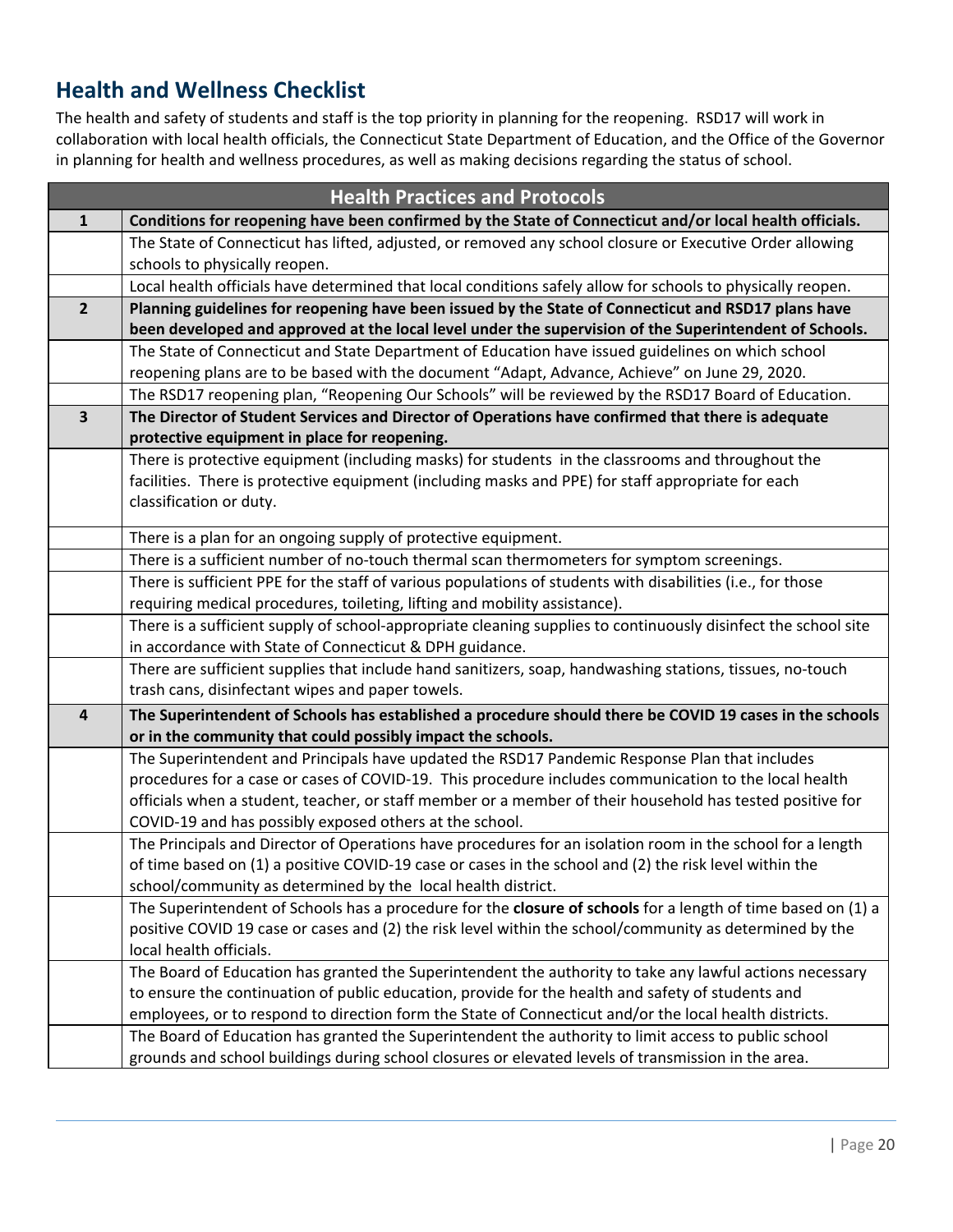|                         | Under the supervision of Curriculum Coordinators, the schools are able to provide for a continuity of                                                                                                                                                             |
|-------------------------|-------------------------------------------------------------------------------------------------------------------------------------------------------------------------------------------------------------------------------------------------------------------|
|                         | instruction / remote learning, if necessary.                                                                                                                                                                                                                      |
|                         | Under the supervision of the Director of Student Services, the schools will be prepared for any special or<br>unique needs for students with disabilities related to planned district or school wide procedures.                                                  |
|                         | Under the supervision of the Director of Food Services and the Director of Fiscal Operations, the schools are                                                                                                                                                     |
|                         | able to provide for continuity of meal service, if necessary.                                                                                                                                                                                                     |
| 5                       | The Board of Education has authorized limited access and/or restricted access to the schools by the<br>public.                                                                                                                                                    |
|                         | The Board of Education supports restricting access to the school buildings during the school day by<br>nonessential visitors and minimal use of school buildings outside of school hours.                                                                         |
|                         | Students, parents, caregivers, volunteers, and staff are excluded from school facilities if showing symptoms<br>of COVID-19 or if a member of their household has tested positive for COVID-19.                                                                   |
|                         | The district will develop plans to address when clubs, before-and after-school programs or other voluntary<br>groups may be allowed to use school space. The plan will include ways to safely allow access for before-and<br>after-school and childcare programs. |
| 6                       | The district will offer options for students and staff.                                                                                                                                                                                                           |
|                         | Consistent with the applicable laws and school policies, the district will offer options for school and work to<br>staff and students with special healthcare needs (e.g., remote learning options, alternate or modified job<br>responsibilities).               |
| $\overline{\mathbf{z}}$ | The Director of Student Services and Principals have organized a screening procedure for students at<br>home and to the extent possible, at school.                                                                                                               |
|                         | Passive Screening: Parents are instructed to screen students before leaving for school by checking to                                                                                                                                                             |
|                         | ensure temperatures below 100.4 degrees and to observe for symptoms consistent with COVID-19.                                                                                                                                                                     |
|                         | Parents are asked to keep students at home if they are feeling sick, have any symptoms associated with                                                                                                                                                            |
|                         | COVID 19, or have had close contact with a person diagnosed with COVID-19.                                                                                                                                                                                        |
|                         | Active Screening: Schools will visually screen students as they enter school consistent with state and local                                                                                                                                                      |
|                         | health guidance, and any necessary follow-up temperature checks with no-touch thermometers (checking                                                                                                                                                              |
|                         | to ensure temperatures below 100.4 degrees). Students will be observed for illnesses including cough or                                                                                                                                                           |
|                         | respiratory distress. Students may be asked about COVID-19 symptoms within the last 24 hours and<br>whether anyone in their home has had COVID-19 symptoms or a positive test.                                                                                    |
|                         | NOTE: Screening procedures such as temperature checks for all children are not required at the point of                                                                                                                                                           |
|                         | entry to the school (due to the likelihood of potential false positive or false negative results). However,                                                                                                                                                       |
|                         | school staff will observe students throughout the day and refer students who may be symptomatic to the                                                                                                                                                            |
|                         | school nurse.                                                                                                                                                                                                                                                     |
|                         | Staff and families will be educated about when to stay home, including the resource How We Feel.                                                                                                                                                                  |
|                         | In screening students who appear ill, only the nurse shall use a thermometer requiring a touch method                                                                                                                                                             |
|                         | (under the tongue or arm, forehead, etc). Caution will be taken by the nurse including wearing gloves, eye                                                                                                                                                        |
|                         | protection, and a mask.                                                                                                                                                                                                                                           |
|                         | Students with a temperature greater than 100.4 degrees are not permitted in school. Students will be                                                                                                                                                              |
|                         | allowed to return 24 hours after a fever has broken, or with a note from their healthcare provider, or with a                                                                                                                                                     |
|                         | documented negative COVID-19 test.<br>The school nurse will monitor screening information / data of students while complying with relevant                                                                                                                        |
|                         | privacy and health laws.                                                                                                                                                                                                                                          |
|                         | The school nurse will monitor symptoms in students and staff that could be related to COVID-19, with the                                                                                                                                                          |
|                         | goal of decreasing the risk of spreading or contracting the virus while complying with relevant privacy and<br>health laws.                                                                                                                                       |
|                         | The Principals will oversee that entry to/exit from school as large groups are avoided. Students will                                                                                                                                                             |
|                         | proceed directly to classrooms or small group designated areas through multiple supervised points                                                                                                                                                                 |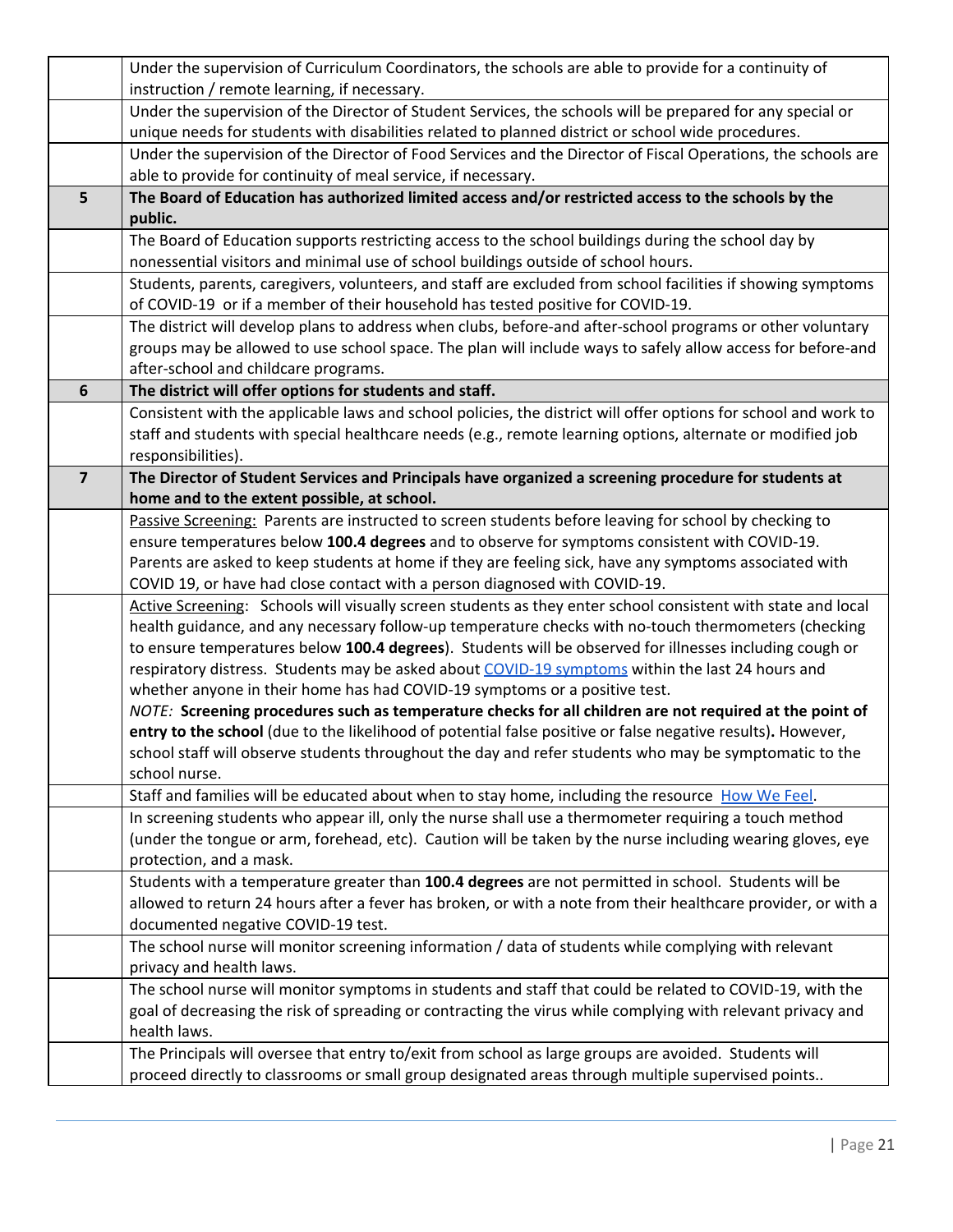| 8                | The Director of Student Services and Principals have organized a screening of staff at home and to the        |
|------------------|---------------------------------------------------------------------------------------------------------------|
|                  | extent possible, at school.                                                                                   |
|                  | Passive Screening: Staff and regular approved volunteers are instructed to self-screen before leaving for     |
|                  | school by checking to ensure temperatures below 100.4 degrees and to observe for symptoms consistent          |
|                  | with COVID-19. Staff and regular approved volunteers are to stay at home if they are feeling sick, have any   |
|                  | symptoms associated with COVID-19, or have had close contact with a person diagnosed with COVID-19.           |
|                  | The Equal Employment Opportunity Commission (EEOC) has provided guidance that confirms that, during a         |
|                  | pandemic, it is permissible to ask employees if they are experiencing symptoms of the pandemic virus (such    |
|                  | as fever, chills, cough, shortness of breath, or sore throat.) Employers must maintain all information about  |
|                  | employee or student illness as a confidential medical record.                                                 |
|                  | Active Screening: Schools will screen staff and regular approved volunteers as they enter school consistent   |
|                  | with state and local health guidance, which includes visual wellness checks and any necessary follow up       |
|                  | temperature checks with no-touch thermometers (checking to ensure temperatures below 100.4 degrees).          |
|                  | Staff and regular approved volunteers will be observed for illnesses including cough or respiratory distress. |
|                  | Staff may be asked about COVID-19 symptoms within the last 24 hours and whether anyone in their home          |
|                  | has had COVID-19 symptoms or a positive test. They must stay home when they are sick, especially if they      |
|                  | have COVID-19 symptoms such as fever and cough.                                                               |
|                  | Staff and regular approved volunteers with a temperature greater than 100.4 degrees are not permitted         |
|                  | into the school. Staff and regular approved volunteers will be allowed to return 24 hours after a fever has   |
|                  | broken, or with a note from their healthcare provider, or with a documented negative COVID-19 test.           |
|                  | The school nurse will monitor screening information / data of staff and volunteers while complying with       |
|                  | relevant privacy and health laws.                                                                             |
|                  | The school nurse will monitor symptoms in staff that could be related to COVID-19, with the goal of           |
|                  | decreasing the risk of spreading or contracting the virus while complying with relevant privacy and health    |
|                  | laws.                                                                                                         |
|                  | The Principals will oversee procedures for all staff and regular approved volunteers to sanitize hands upon   |
|                  | entering schools.                                                                                             |
| $\boldsymbol{9}$ | The Superintendent of Schools has developed a procedure for all schools for symptomatic students.             |
|                  | Students who are symptomatic while entering school or become symptomatic during the school day will be        |
|                  | separated from others right away by the school nurse.                                                         |
|                  | Students exhibiting symptoms will be required to continue to wear masks and wait in a supervised,             |
|                  | designated isolation room through which others do not enter until students can be transported home. This      |
|                  | room will accommodate students who exhibit symptoms consistent with COVID-19 until a parent or                |
|                  | guardian arrives. If more than one student is in the isolation area, physical distancing will be maintained.  |
|                  | For the purposes of contact tracing, schools should log all persons who entered the room. The individual      |
|                  | supervising the room must be equipped with proper PPE.                                                        |
|                  | The school nurse will have a plan for triaging students in the health office, recognizing that not all        |
|                  | symptoms are COVID-19 related.                                                                                |
|                  | The school nurse will advise parents of sick students that students are not to return until they have met     |
|                  | CDC criteria to discontinue home isolation.                                                                   |
|                  | https://www.cdc.gov/coronavirus/2019-ncov/if-you-are-sick/steps-when-sick.html.                               |
|                  | Students will be allowed to return 24 hours after a fever has broken, or with a note from their               |
|                  | healthcare provider, or with a documented negative COVID-19 test.                                             |
|                  | If a student has been present in school and has a confirmed diagnosis of COVID-19, the School Nurse and       |
|                  | the building Principal contact the Central Office and the Superintendent of Schools notifies the local health |
|                  | officials immediately. In addition, the Superintendent will be notified by school personnel that a student is |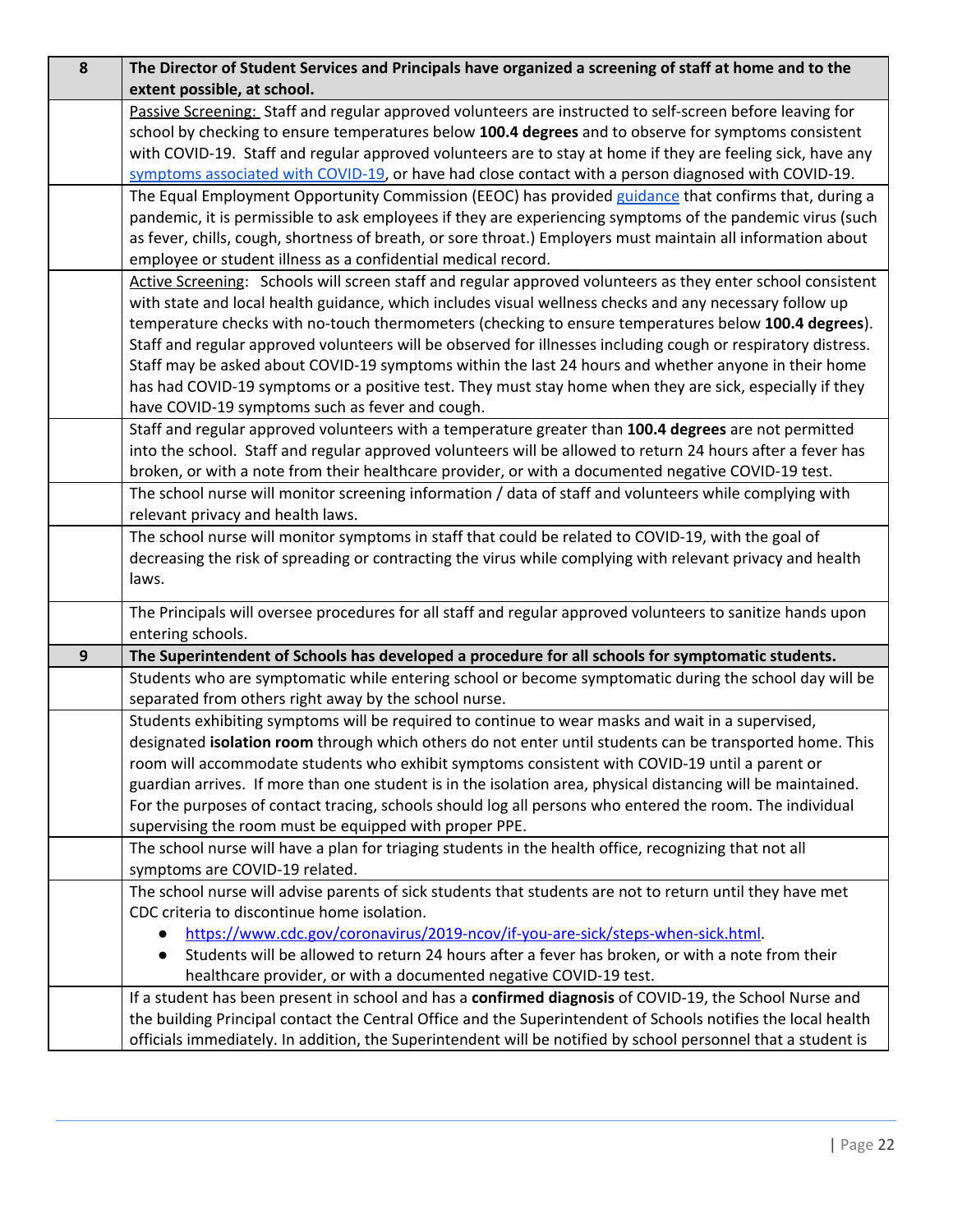|    | confirmed to be sick, maintaining confidentiality in accordance with FERPA, privacy expectations, and the                                                                                                  |
|----|------------------------------------------------------------------------------------------------------------------------------------------------------------------------------------------------------------|
|    | Americans with Disabilities Act (ADA).                                                                                                                                                                     |
|    | Each school has a response team coordinated by the Principal with designated responsibilities including                                                                                                    |
|    | monitoring of attendance, symptoms, and screening; communications to families; overseeing cleaning                                                                                                         |
|    | procedures; and responding to suspected confirmed cases.                                                                                                                                                   |
|    | The district will initiate recommended CDC cleaning procedures following a confirmed COVID-19 case.                                                                                                        |
|    | Review CDC guidance to ensure compliance with most up to date information regarding containment.                                                                                                           |
|    | The schools have developed a consistent policy for dismissal of students who exhibit symptoms of                                                                                                           |
|    | COVID-19 and must be dismissed from school.                                                                                                                                                                |
| 10 | The Superintendent of Schools has developed a uniform procedure for all schools for symptomatic staff                                                                                                      |
|    | and volunteers.                                                                                                                                                                                            |
|    | Adults who are symptomatic while entering school or become symptomatic during the school day will be                                                                                                       |
|    | sent home and advised to seek medical care.                                                                                                                                                                |
|    | The school nurse will advise adults not to return until they have met CDC criteria to discontinue home                                                                                                     |
|    | isolation. https://www.cdc.gov/coronavirus/2019-ncov/if-you-are-sick/steps-when-sick.html.                                                                                                                 |
|    | Staff and regular volunteers will be allowed to return 24 hours after a fever has broken, or with a                                                                                                        |
|    | note from their healthcare provider, or with a documented negative COVID-19 test.                                                                                                                          |
|    | There will be no COVID-19 testing of staff and volunteers at school. Local testing site information will be                                                                                                |
|    | shared with staff. The schools' nursing offices will monitor testing results of staff and volunteers, complying                                                                                            |
|    | with relevant privacy and health laws.                                                                                                                                                                     |
|    | If a staff member or volunteer has been present in school and has a confirmed diagnosis of COVID-19, the                                                                                                   |
|    | School Nurse and the building Principal contact the Central Office and the Superintendent of Schools                                                                                                       |
|    | notifies the local health officials immediately. In addition, the Superintendent will be notified by school                                                                                                |
|    | personnel that a staff member or a volunteer is suspected of being sick, maintaining confidentiality in                                                                                                    |
|    | accordance with privacy expectations and the Americans with Disabilities Act (ADA).                                                                                                                        |
| 11 | Outside visitors and groups will have very limited or no access to schools during the school day.                                                                                                          |
|    | Access to the buildings by visitors/parents will be limited and only for specific educational purposes.                                                                                                    |
|    | Non-essential volunteers and visitors, and activities held in the school such as assemblies or larger                                                                                                      |
|    | gatherings, will be limited.                                                                                                                                                                               |
|    | Passive Screening: Visitors/parents with prior approval to enter the building are instructed to self-screen                                                                                                |
|    | before leaving for school by checking to ensure temperatures below 100.4 degrees and to observe for                                                                                                        |
|    | symptoms consistent COVID-19. Visitors/parents are to stay at home if they are feeling sick, have any                                                                                                      |
|    | symptoms associated with COVID-19, or have had close contact with a person diagnosed with COVID-19.                                                                                                        |
|    | Active Screening: Schools will screen visitors/parents with prior approval to enter the building as they enter                                                                                             |
|    | school consistent with state and local health guidance, which includes visual wellness checks and any                                                                                                      |
|    | necessary follow up temperature checks with no-touch thermometers (checking to ensure temperatures<br>below 100.4 degrees). Visitors/parents will be observed for illnesses including cough or respiratory |
|    | distress. Staff may be asked about COVID-19 symptoms within the last 24 hours and whether anyone in                                                                                                        |
|    | their home has had COVID-19 symptoms or a positive test.                                                                                                                                                   |
|    | Each school's Main Office will maintain a log for those visitors allowed into the building. The log will include                                                                                           |
|    | name, contact phone number, and arrival/departure time of each individual.                                                                                                                                 |
|    | Principals and office staff will organize parent pick up / drop off of students, which will be modified at each                                                                                            |
|    | building. The use of a face mask will be required of all parents who are picking up or dropping off students                                                                                               |
|    | during the school day and required to enter the school office in the process. Pick up in the afternoon will                                                                                                |
|    | be modified to ensure that parents have limited or no access to the interior of the school building.                                                                                                       |
|    | The Superintendent of Schools will review all requests for use of the schools - before and after school.                                                                                                   |
|    | There will be limited access to outside organizations' use of school sites and schools' resources after school.                                                                                            |
|    |                                                                                                                                                                                                            |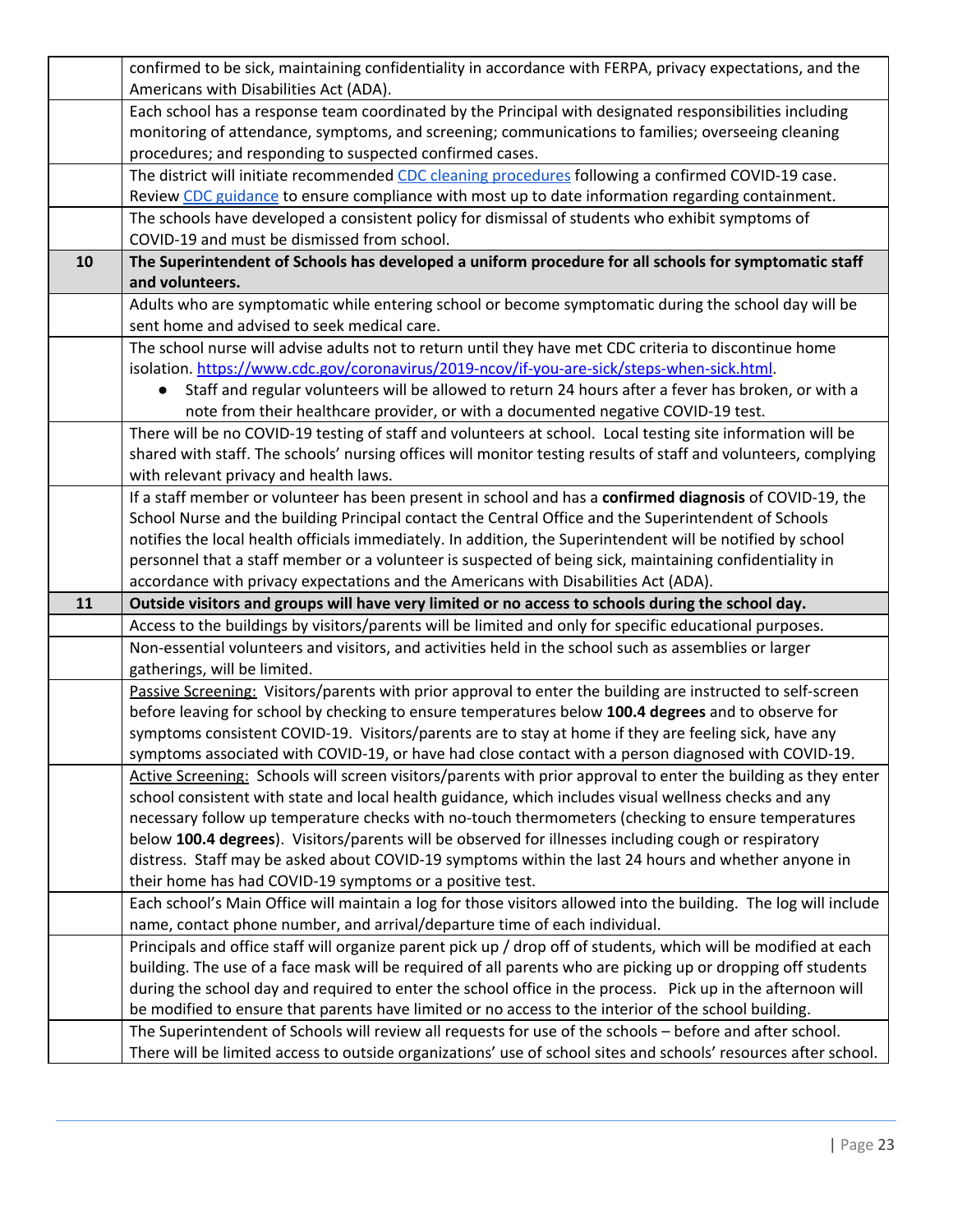| The Central Office and Superintendent of Schools will ensure that external community organizations<br>(including those that sponsor before- or after-school childcare) that are allowed use of the facilities also<br>follow the school's health and safety plans, as well as the expectations of local health officials. |
|---------------------------------------------------------------------------------------------------------------------------------------------------------------------------------------------------------------------------------------------------------------------------------------------------------------------------|
| There are procedures at each school site developed by Principals and the custodial staff for accepting<br>deliveries in a safe manner.                                                                                                                                                                                    |

| <b>Wellness</b> |                                                                                                                                                               |
|-----------------|---------------------------------------------------------------------------------------------------------------------------------------------------------------|
| $\mathbf{1}$    | The Director of Student Services and School Nurses will oversee high standards of hygiene (hand washing<br>/ sanitizing) and training for all in each school. |
|                 | Schools will ensure, in accordance with CDC guidance, that hand washing/sanitizing includes:                                                                  |
|                 | Opportunities for students and staff to meet hand washing/sanitizing frequency guidance.                                                                      |
|                 | Sufficient access to handwashing and sanitizer stations.                                                                                                      |
|                 | The availability of fragrance-free hand sanitizer (with a minimum of 60 percent alcohol).                                                                     |
|                 | Children under age nine use hand sanitizer under adult supervision.                                                                                           |
|                 | The Director of Student Services in collaboration with School Nurses will identify the training needs of staff                                                |
|                 | related to health and safety protocols and work with the Curriculum Coordinators who will oversee such                                                        |
|                 | training prior to the first day of classes.                                                                                                                   |
|                 | The Director of Student Services will plan in-person or online training that includes: social distancing;                                                     |
|                 | cleaning protocols; and hygiene practices. Principals will ensure access for all students and staff, as well as                                               |
|                 | for family members who are interested.                                                                                                                        |
|                 | Training will be provided to substitutes or others who may enter the school outside of the first day or typical<br>calendar start.                            |
|                 | The Director of Student Services will designate, in addition to the School Nurses, an additional 1 to 2 people                                                |
|                 | in each school to assist with training as needed. Prioritize mandatory training for staff, before the beginning                                               |
|                 | of the school year, that covers signs and symptoms of COVID-19, Standard Public Health protocols, Hygiene                                                     |
|                 | Practices, PPE, Reporting Illnesses, and supporting SEL. Plan ongoing training as changes occur in                                                            |
|                 | recommendations and public health data.                                                                                                                       |
|                 | Principals and teachers will review guidance/training and post signage on proper handwashing techniques                                                       |
|                 | with students, including the following:                                                                                                                       |
|                 | Scrub with soap for at least 20 seconds or use hand sanitizer if soap and water are not accessible.                                                           |
|                 | Staff and students should dry hands thoroughly.                                                                                                               |
|                 | Wash/sanitize hands when: arriving and leaving home; arriving at and leaving school; after playing                                                            |
|                 | outside; after having close contact with others; after using shared surfaces or tools; before and after                                                       |
|                 | using restroom; after blowing nose, coughing, and sneezing; and before and after eating and                                                                   |
|                 | preparing foods.                                                                                                                                              |
|                 | Principals and Teachers will ensure that students receive ongoing education in the expectations related to                                                    |
|                 | all public health policies and protocols. Students will be educated about how coronavirus is spread, and                                                      |
|                 | how preventative actions help avoid the spread (for example, that masks keep droplets out of the air and                                                      |
|                 | hand hygiene keeps the virus out of one's mouth/nose/eyes).                                                                                                   |
|                 | Principals will assess the best approach to communicating wellness information for each age group, and                                                        |
|                 | plan to set aside time at the beginning of the school year, as well as scheduling frequent reminders, to                                                      |
|                 | review the new policies and protocols. These practices include, but are not limited to:                                                                       |
|                 | social distancing,                                                                                                                                            |
|                 | use of face coverings that completely cover the nose and mouth,                                                                                               |
|                 | respiratory and cough etiquette, and                                                                                                                          |
|                 | enhanced cleaning/disinfection of surfaces.                                                                                                                   |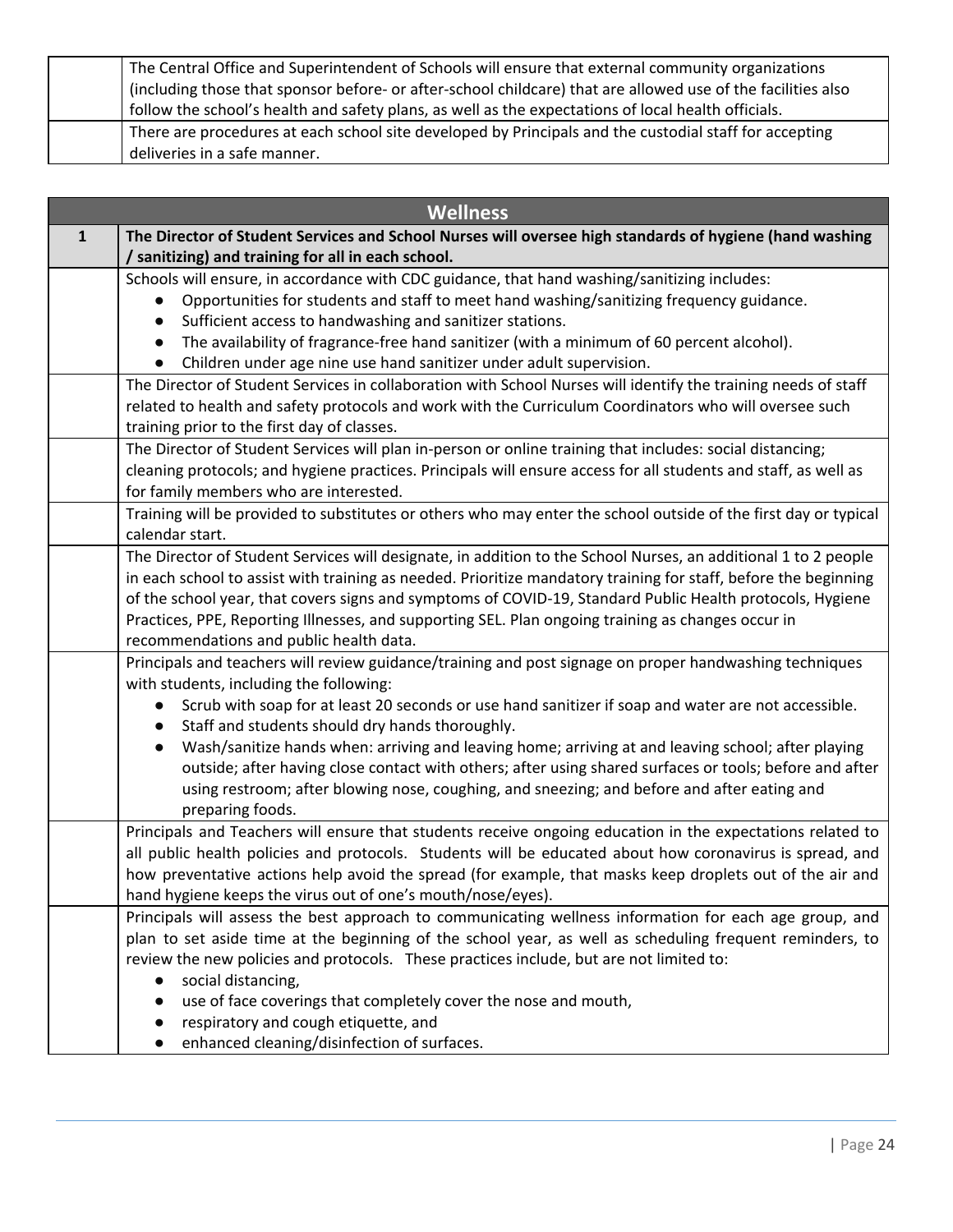| $\overline{2}$          | All school employees will assist in the expectation from the State of Connecticut that face coverings<br>/masks are in place during the school day by all.                                                             |
|-------------------------|------------------------------------------------------------------------------------------------------------------------------------------------------------------------------------------------------------------------|
|                         | The following communication will appear in school email and on the website: "For the safety of all students                                                                                                            |
|                         | and all staff, the State of Connecticut guidelines for returning to schools and RSD17 Board of Education                                                                                                               |
|                         | policy require that all students must wear face coverings or masks that completely cover the nose and mouth                                                                                                            |
|                         | while inside the school and on the bus."                                                                                                                                                                               |
|                         | The only exceptions for face coverings or masks are as follows:                                                                                                                                                        |
|                         | • For anyone who has trouble breathing, or anyone who is unconscious, incapacitated or otherwise                                                                                                                       |
|                         | unable to remove the mask without assistance, face coverings and masks should not be required, per                                                                                                                     |
|                         | CDC guidance.<br>• For anyone who has a medical reason making it unsafe to wear a face covering, masks should not be                                                                                                   |
|                         | required. Doctor's notes are required.                                                                                                                                                                                 |
|                         | For students, face coverings/masks may be removed while eating, drinking, during PE, or when students are                                                                                                              |
|                         | outside, and effectively practicing social distancing. Exceptions may also be necessary for certain special                                                                                                            |
|                         | education students or other special populations. In such cases, other PPE/mitigation strategies will be                                                                                                                |
|                         | employed.                                                                                                                                                                                                              |
|                         | District will provide students and staff with at least one cloth mask.                                                                                                                                                 |
|                         | Schools will have backup disposable masks available for students who forget them.                                                                                                                                      |
|                         | Principals will establish times for "Mask Breaks" that will be provided during the school day. Breaks will                                                                                                             |
|                         | occur when students can practice social distancing and/or when they are outside.                                                                                                                                       |
|                         | Staff members and volunteers will wear masks that completely cover the nose and mouth inside the schools                                                                                                               |
|                         | and will be assigned all necessary PPE as required for their role.                                                                                                                                                     |
|                         | For teachers and staff, face coverings/masks may be removed while teaching if the following conditions are                                                                                                             |
|                         | in place: Enhanced social distancing; remaining static behind a physical barrier of some sort; while eating,                                                                                                           |
|                         | drinking, or when outside and effectively practicing social distancing.                                                                                                                                                |
|                         | Face shields worn with face masks may also be used by staff who support students with special healthcare<br>needs (who are not able to wear masks and who may need assistance with activities of daily living, such as |
|                         | toileting, eating).                                                                                                                                                                                                    |
|                         | Staff working with students who are not wearing face coverings due to one of the exceptions and also                                                                                                                   |
|                         | cannot maintain social distancing will be provided increased protective equipment, including but not limited                                                                                                           |
|                         | to medical-grade masks and disposable gowns.                                                                                                                                                                           |
|                         | Schools will have backup disposable masks available for staff members who forget them.                                                                                                                                 |
|                         | Staff members will receive guidance/training on proper use of PPE required for their role:                                                                                                                             |
|                         | https://www.cdc.gov/coronavirus/2019-ncov/hcp/using-ppe.html.                                                                                                                                                          |
|                         | School Nurses and any staff member engaged in symptom screening will be provided surgical masks, face                                                                                                                  |
|                         | shields, and disposable gloves                                                                                                                                                                                         |
|                         | Front office and food service employees will be provided face coverings or masks and disposable gloves.                                                                                                                |
|                         | Custodial staff will be provided equipment and PPE for cleaning and disinfecting:                                                                                                                                      |
|                         | (1) For regular surface cleaning, gloves appropriate for all cleaning and disinfecting will be provided. (2)                                                                                                           |
|                         | Classified staff engaged in deep cleaning and disinfecting will be equipped with proper PPE for COVID-19                                                                                                               |
|                         | disinfection (disposable gown, gloves, eye protection, and mask or respirator) in addition to PPE as required                                                                                                          |
|                         | by product instructions.                                                                                                                                                                                               |
|                         | Visitors and those making deliveries to the school must wear face coverings or masks that completely cover                                                                                                             |
|                         | the nose and mouth.                                                                                                                                                                                                    |
|                         | Information will be given to staff, students and, parents on proper use, removal, and washing of face<br>coverings.https://www.cdc.gov/coronavirus/2019-ncov/prevent-getting-sick/diy-cloth-face-coverings.html        |
| $\overline{\mathbf{3}}$ | All school employees will assist in the expectation that Physical Distancing / Social distancing is                                                                                                                    |
|                         | maintained as much as possible.                                                                                                                                                                                        |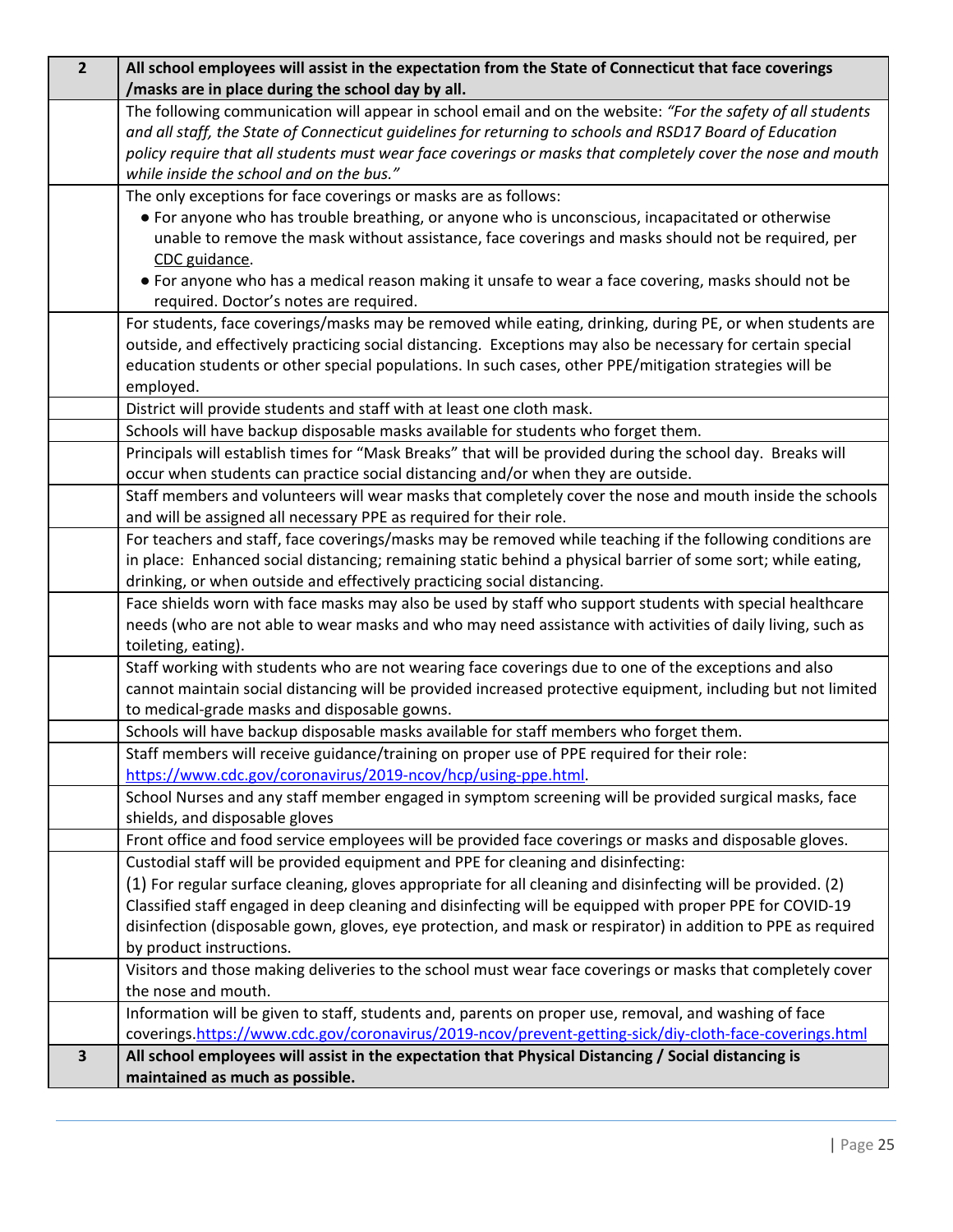|                         | The school administration will be prepared to assist staff and students in determining and maintaining social |
|-------------------------|---------------------------------------------------------------------------------------------------------------|
|                         | distancing between individuals to reduce the transmission of the virus per the public health guidelines.      |
|                         | Principals will be prepared to communicate and adjust the approach to social distancing if guidance from      |
|                         | the CDC or DPH changes due to shifting public health data or evolving understanding of COVID-19 disease,      |
|                         | including transmission.                                                                                       |
|                         | Each school will plan for the number of people that can be in all school spaces (library, cafeteria,          |
|                         | gymnasium) based on maintaining reasonable social distancing prior to use by a classroom or group.            |
|                         | Even with social distancing expectations in the classroom, school spaces, hallways, students and staff        |
|                         | members will wear face coverings / masks in school and on the bus.                                            |
|                         | To the extent possible, schools will create cohorts to minimize the mixing of student groups throughout the   |
|                         | day. Consistent cohorts will minimize cross-contamination of student groups.                                  |
|                         | Schools will have plans to minimize movement of students and staff as much as possible and reduce the         |
|                         | amount of students and staff that move at the same time.                                                      |
|                         | Traffic patterns in hallways will be designed to promote social distancing during passing times. Strategies   |
|                         | will include staggered passing times or one-way traffic in hallways.                                          |
|                         | Classroom seating shall be assigned to students. Shared seating in reading nooks, group centers, and other    |
|                         | areas will not be allowed.                                                                                    |
|                         | Individual plastic desk shields may be employed in certain learning spaces if needed.                         |
|                         | Backpacks will be used to discourage the use of lockers as much as possible.                                  |
| $\overline{\mathbf{4}}$ | The Superintendent of Schools will oversee school activities/athletics, which will be allowed in a limited    |
|                         | capacity on a case by case basis.                                                                             |
|                         | The school district will follow all CIAC (Connecticut Interscholastic Athletic Conference) and State of       |
|                         | Connecticut guidelines for middle school and high school sports.                                              |
|                         | After school clubs, activities, and events will be approved in advance by the Superintendent of Schools.      |
|                         | Approval will be based on the ability to meet the safety expectations of students/staff members involved.     |
|                         | Recess time and use of playgrounds will be supervised and scheduled to ensure physical distancing. Recess     |
|                         | time will be adjusted for specific classroom and/or cohorts. At this time, playscapes and similar equipment   |
|                         | will not be in use due to the challenge of sanitizing equipment between cohort use.                           |
|                         | Curriculum Coordinators and/or Principals will work with the Physical Education Teachers in adapting          |
|                         | curriculum and activities to be in line with guidance found in Adapt, Advance, Achieve: Connecticut's Plan to |
|                         | Learn and Grow Together. (p36) In general, activities will be limited to those that do not involve physical   |
|                         | contact with other students or equipment until advised otherwise by state/local public health officials.      |
|                         | Curriculum Coordinators and/or Principals will work with the Art and Music Teachers in adapting curriculum    |
|                         | and activities to be in line with guidance found in Adapt, Advance, Achieve: Connecticut's Plan to Learn and  |
|                         | Grow Together. (p37)                                                                                          |
|                         | Courses and activities that may involve any potential risk to students and staff will be approved in advance  |
|                         | by the Curriculum Coordinators and the Superintendent of Schools.                                             |
|                         |                                                                                                               |
| 5                       | The Director of Student Services and School Nurses will oversee and monitor changes and updates to the        |
|                         |                                                                                                               |
|                         | State of Connecticut Requirements for Immunizations and Health Assessments                                    |
|                         | <b>Immunizations:</b> Guidance from the Department of Public Health was issued dated June 17, 2020            |
|                         | emphasizing the importance of protecting students by staying up to date on immunizations.                     |
|                         | Health Assessments: Guidance from the CSDE was issued dated June 26, 2020 outlining the requirements          |
|                         | for Health Assessments prior to students enrolling in school.                                                 |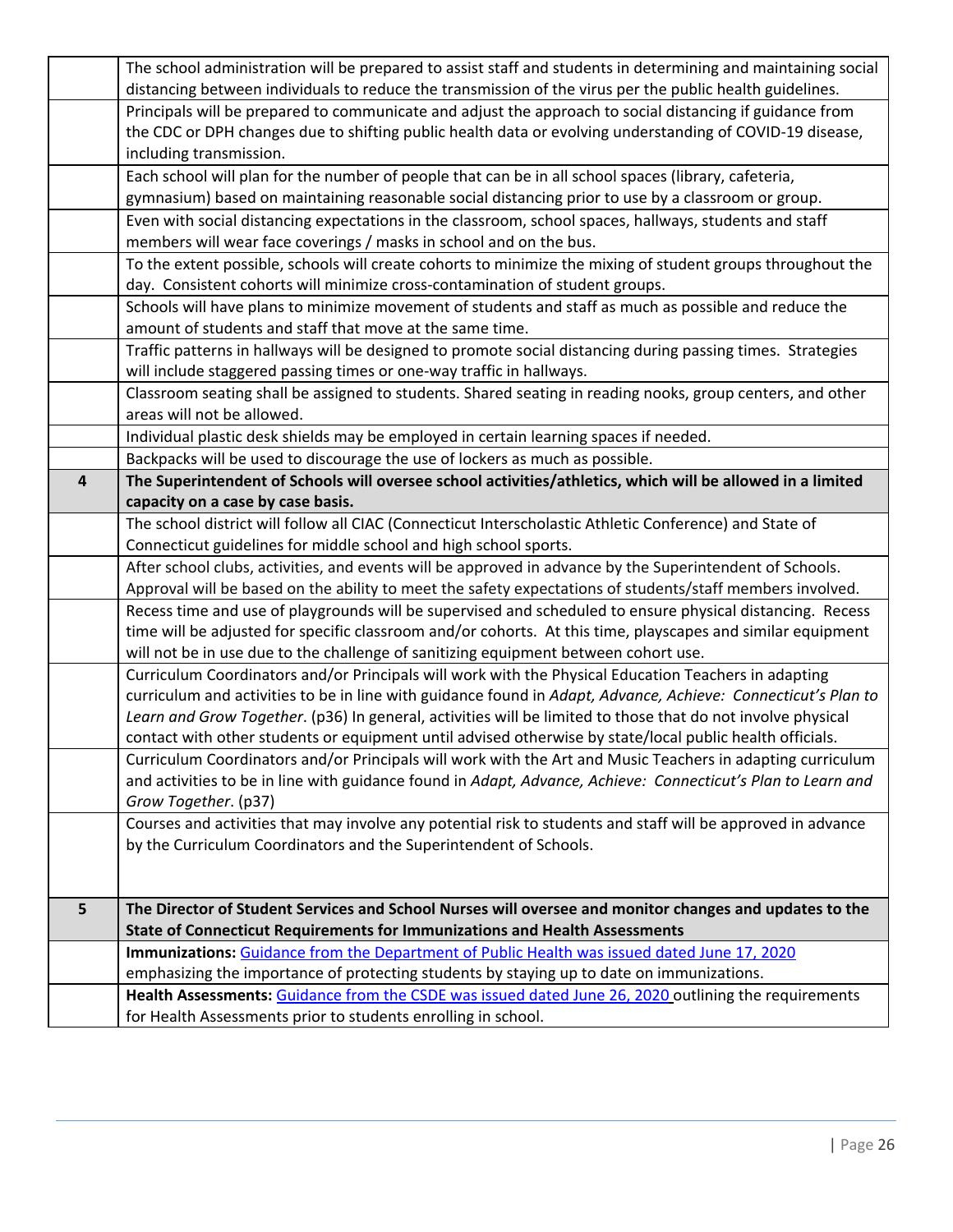| If the State of Connecticut adjusts social distancing guidelines due to a surge in COVID 19:                |
|-------------------------------------------------------------------------------------------------------------|
| The schools will determine the student and staff capacity of classrooms and school spaces based on state of |
| local guidelines limiting existing class groups/sizes in every classroom.                                   |
| The classrooms will be arranged in a manner that minimizes face-to-face contact and increases the space     |
| between desks and/or providing barriers between children at tables. Desks/tables will be separated and      |
| turned to face in the same direction.                                                                       |
| Other spaces in the building may be used for instructional activities to allow for appropriate distancing   |
| including gyms, cafeterias, libraries, larger rooms, outdoors.                                              |
| The schools may need to limit the number of students present in classrooms and/or limit the number of       |
| students physically reporting to each day based on guidelines issued from the State of Connecticut.         |
| The school schedule may be adjusted to meet the needs of social distancing (in classrooms) based on         |
| adjusted guidelines issued from the State of Connecticut.                                                   |
| If student numbers are to be limited, the schedule will result in A-B day (alternating days) for            |
| students.                                                                                                   |
|                                                                                                             |

● Adjusted State Guidelines may result in an extended period of Remote Learning by all students.

 $\mathsf{l}$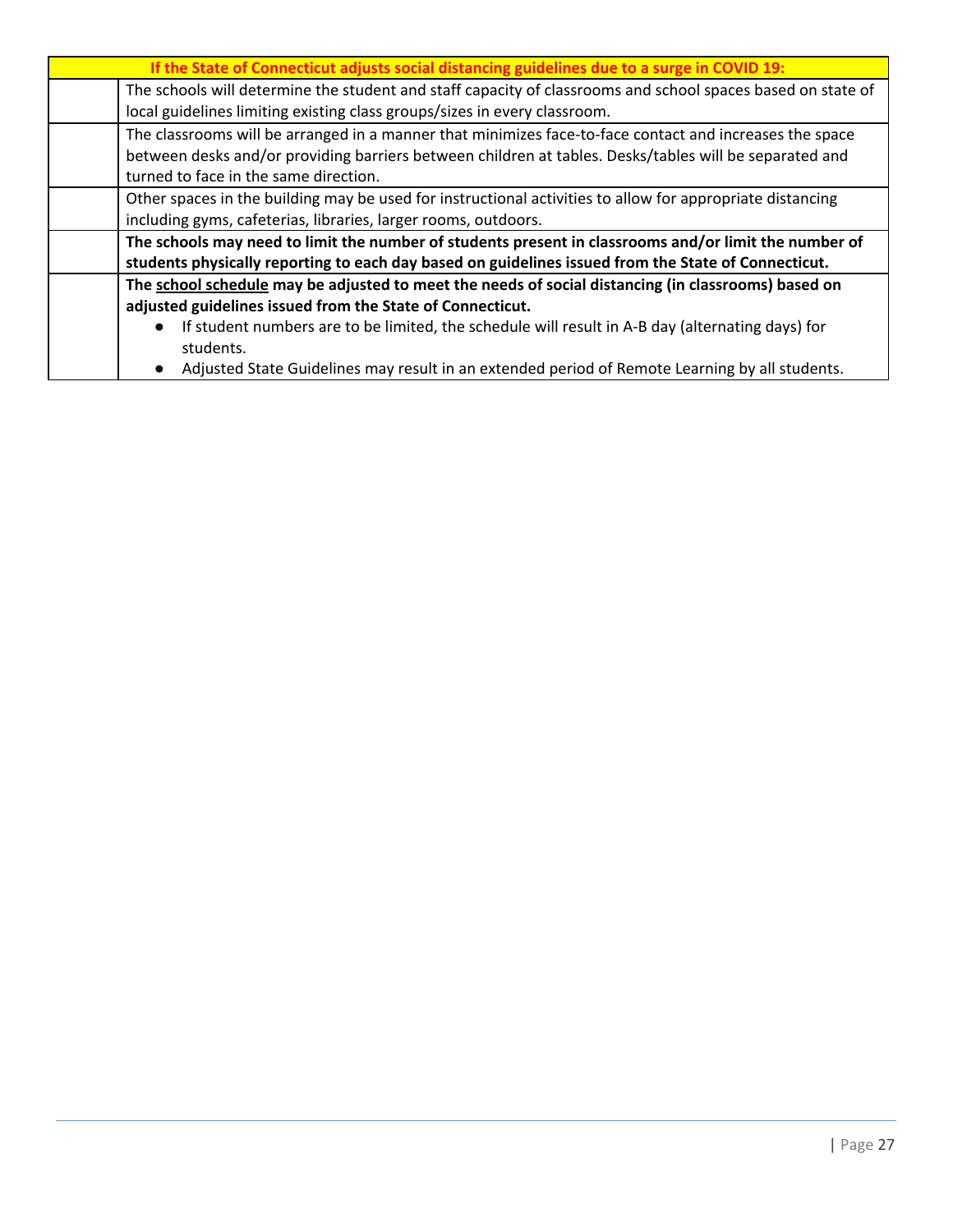## **Family and Student Engagement Checklist**

While much uncertainty surrounds how and when school will reopen, we know that social and emotional learning (SEL) will be critical to re-engaging students, supporting adults, rebuilding relationships, and creating a foundation for academic learning. This unprecedented shift to a new type of learning experience may have a lasting and profound impact on young people's academic, social, emotional, and life outcomes. School leaders will need to bring together administrators, teachers, school staff, families, youth, and community partners to co-create supportive learning environments where all students and adults can enhance their social and emotional competencies, feel a sense of belonging, heal, and thrive. *From "Leveraging the Power of Social and Emotional Learning" (casel.org)*

| <b>Family Support and Communication</b> |                                                                                                                                                                                                                                                                                                                                                                                                                                                                                                                                                                                                                |
|-----------------------------------------|----------------------------------------------------------------------------------------------------------------------------------------------------------------------------------------------------------------------------------------------------------------------------------------------------------------------------------------------------------------------------------------------------------------------------------------------------------------------------------------------------------------------------------------------------------------------------------------------------------------|
|                                         | <b>Communicate with families</b>                                                                                                                                                                                                                                                                                                                                                                                                                                                                                                                                                                               |
|                                         | Schools will comply with all state and federal engagement requirements during COVID-19 pandemic. Schools<br>will provide families with clear and ongoing communication about what to expect, during and prior to<br>reopening. This includes but is not limited to school protocols related to health and safety guidelines.<br>Principals will continue to engage with families and students as the reopening moves forward to ensure they<br>are informed and have the ability to provide feedback. Reopening plans will be available on the district<br>website with the school liaison clearly identified. |

| <b>Social/Emotional Learning</b> |                                                                                                                 |
|----------------------------------|-----------------------------------------------------------------------------------------------------------------|
| $\mathbf{1}$                     | The District Reopening Committee members of the SEL subcommittee will work with School Counselors to            |
|                                  | ensure the inclusion of Social/Emotional Learning (SEL) to benefit the entire school community.                 |
|                                  | The district will develop a detailed plan to re-engage all students, staff and families. The district will      |
|                                  | particularly identify strategies to identify and engage populations and specific students that have been        |
|                                  | disengaged.                                                                                                     |
|                                  | The district will prepare staff to identify issues related to abuse and neglect in the context of the pandemic  |
|                                  | and comply with all mandated reporting requirements.                                                            |
|                                  | Consider planning for experiences that ensure that the schools place adult and student wellness first to        |
|                                  | establish a positive, safe, and supportive learning environment such as:                                        |
|                                  | Provide a period of time for students to acclimate back to school.<br>$\bullet$                                 |
|                                  | Focus on the whole child and use this period to reestablish routines and relationships.<br>$\bullet$            |
|                                  | Intensify communication efforts with all families and at the same time provide additional<br>$\bullet$          |
|                                  | supports for students who are struggling or at risk.                                                            |
|                                  | Plan for SEL that is integrated into academic content through building essential self-management<br>$\bullet$   |
|                                  | skills, resilience, and connections.                                                                            |
|                                  | Develop programming designed to help children and adults in the school community to manage<br>$\bullet$         |
|                                  | emotions, set and achieve positive goals, feel and show empathy for others, establish and maintain              |
|                                  | positive relationships, and make responsible decisions.                                                         |
|                                  | Consult the available resources on SEL                                                                          |
|                                  | the Collaborative for Academic, Social, and Emotional Learning (CASEL) publication, Leveraging the<br>$\bullet$ |
|                                  | Power of SEL as You Prepare to Reopen and Renew your School Community.                                          |
|                                  | <b>COVID-19 Resources for Families and Educators.</b><br>$\bullet$                                              |
|                                  | Review and incorporate the Kindergarten through Grade 3 Social, Emotional, and Intellectual Habits<br>$\bullet$ |
|                                  | Framework as it represents the knowledge, skills, and dispositions that form an essential blueprint             |
|                                  | for college and career readiness to achieve academic success and social/emotional learning.                     |
|                                  |                                                                                                                 |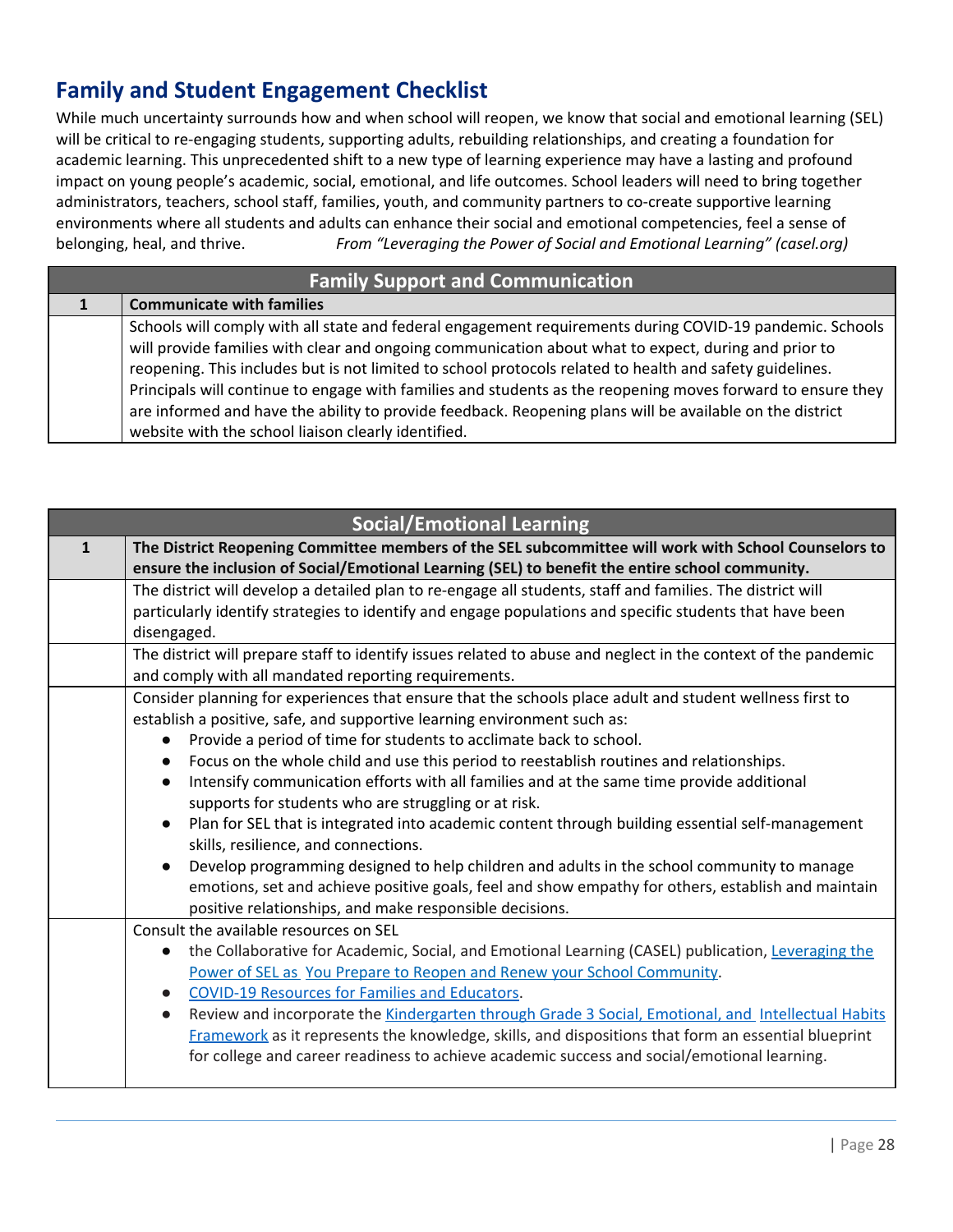| $\overline{2}$ | Coordinate SEL activities prior to the reopening.                                                                                                                                                                                                                                                                                                                                |
|----------------|----------------------------------------------------------------------------------------------------------------------------------------------------------------------------------------------------------------------------------------------------------------------------------------------------------------------------------------------------------------------------------|
|                | Communicate to the school community that SEL is foundational to the holistic success of the school                                                                                                                                                                                                                                                                               |
|                | community and a necessary aspect of a highly functioning school community                                                                                                                                                                                                                                                                                                        |
|                | Revisit the data and anecdotal notes collected in the spring (2020) about the support needed by the                                                                                                                                                                                                                                                                              |
|                | students during prior remote learning to plan for future instruction.                                                                                                                                                                                                                                                                                                            |
|                | Provide professional development as available prior to the start of school.  Share resources on SEL,                                                                                                                                                                                                                                                                             |
|                | including the Collaborative for Academic, Social, and Emotional Learning (CASEL) publication, "Leveraging                                                                                                                                                                                                                                                                        |
|                | the Power of SEL"                                                                                                                                                                                                                                                                                                                                                                |
| 3              | Integrate SEL activities into the reopening process.                                                                                                                                                                                                                                                                                                                             |
|                | Intentionally build structures that promote supportive adult-student relationships and a sense of belonging.                                                                                                                                                                                                                                                                     |
|                | Consider how staff can coordinate to check in regularly with small groups of students and families; and how                                                                                                                                                                                                                                                                      |
|                | counselors, social workers, school psychologists, and nurses can connect with students and families.                                                                                                                                                                                                                                                                             |
|                | Integrate SEL activities such as:                                                                                                                                                                                                                                                                                                                                                |
|                | Create ideas on alternative ways to communicate feelings given that wearing masks may alter the                                                                                                                                                                                                                                                                                  |
|                | understandings of how individuals are feeling.                                                                                                                                                                                                                                                                                                                                   |
|                | Create ideas for positively communicating the need for physical distancing in the classroom as<br>$\bullet$                                                                                                                                                                                                                                                                      |
|                | children naturally hug, touch, etc. when playing.                                                                                                                                                                                                                                                                                                                                |
|                | Create ideas for ways to assist students who need additional support to physically distance or who<br>$\bullet$<br>may not be able to wear a mask due to a manifestation of their disability.                                                                                                                                                                                    |
|                | Support movement to ensure children are expending adequate energy. As student movement from<br>$\bullet$<br>classroom to classroom or recess activities are restricted, there may not be as many opportunities<br>for physical activity during the school day. Assist staff in building in transition activities that allow<br>for movement.                                     |
|                | Engage students in developmentally appropriate conversations and lessons to discuss past, current,<br>$\bullet$<br>and future impacts of the pandemic on themselves, their families, their communities, and the<br>broader world. Include discussions that will elevate racial consciousness as students were not<br>present together in school during recent events in the U.S. |

# **School Liaison, Communication Plans, and Data Collection Checklist**

| The Superintendent of Schools will oversee communications regarding planning and reopening.                 |
|-------------------------------------------------------------------------------------------------------------|
| Families, staff, and the community will receive frequent updates (typically weekly or biweekly, as needed)  |
| via email and the district website during the school year directly from the Superintendent of Schools       |
| regarding the most up-to-date policies and protocols related to all considerations and aspects of this plan |
| and future COVID-19 planning.                                                                               |
| Changes to planning, changes in the status of the schools' schedules, and any school closures will be       |
| communicated directly from the Superintendents or her designee to the school community.                     |
| The Superintendent will gather information via survey from families prior to reopening to properly plan for |
| resuming classes in the fall. Families, staff and community can email feedback, questions and/or concerns   |
| regarding school reopening to reopeningHKschools@rsd17.org                                                  |
| Each school's Principal will be the school community's contact about health and safety. Questions and       |
| concerns will be brought to the District COVID-19Health and Safety Compliance Liaison.                      |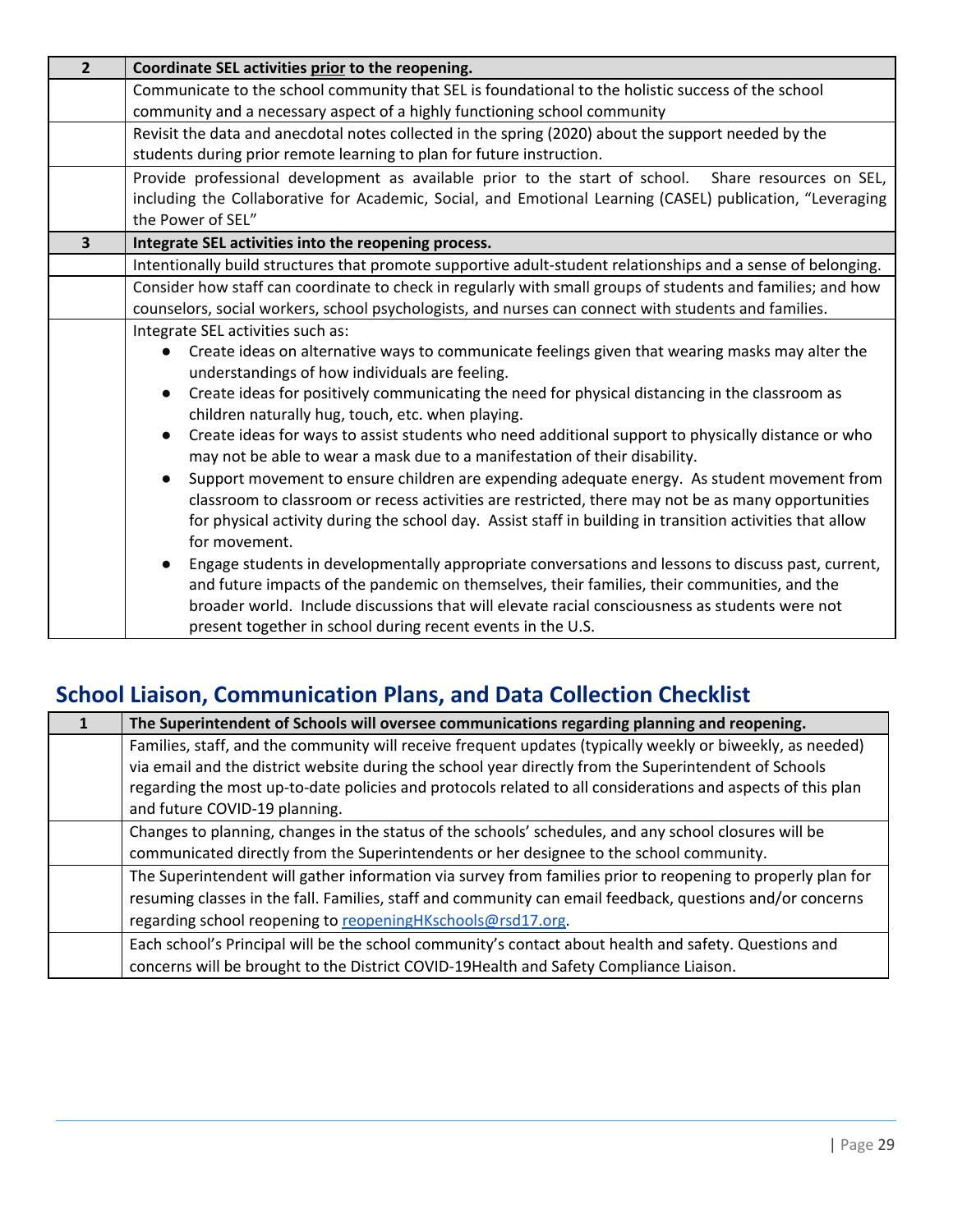## **Operations Checklist**

Policies and protocols related to facilities and operations will be reviewed regularly by the Board of Education, the Superintendent of Schools, and the School Administration with the understanding that schools may need to react quickly to changing conditions. Given the possibility of changes in public health data, there may be an increase or a relaxation of restrictions throughout the school year to respond effectively to health concerns.

| <b>Facilities</b> |                                                                                                              |
|-------------------|--------------------------------------------------------------------------------------------------------------|
| $\mathbf{1}$      | The Director of Operations and School Administrators will ensure that schools meet high cleanliness          |
|                   | standards prior to reopening and maintain a high level of cleanliness during the school year.                |
|                   | The Director of Operations will oversee the reopening for each school building that specifically addresses   |
|                   | high standards of cleanliness for all classrooms, bathrooms, hallways, and offices in the school.            |
|                   | The Director of Operations and School Administrators will communicate cleaning and hygiene protocols as      |
|                   | recommended by the State of Connecticut and the CDC to staff and families.                                   |
|                   | Building plans for disinfecting frequently touched surfaces will include:                                    |
|                   | Door handles<br>$\bullet$                                                                                    |
|                   | Handrails<br>$\bullet$                                                                                       |
|                   | Water bottle filling stations and water bubblers                                                             |
|                   | Sink handles                                                                                                 |
|                   | Restroom surfaces<br>$\bullet$                                                                               |
|                   | Instructional materials that cannot be supplied to a specific student<br>$\bullet$                           |
|                   | Buildings will have a plan for disinfecting the following between uses:                                      |
|                   | Desks that are shared during the day<br>$\bullet$                                                            |
|                   | Tables that are used throughout the day<br>$\bullet$                                                         |
|                   | Chairs that are shared during the day<br>$\bullet$                                                           |
|                   | Classroom/office items, such as phones, headsets, copy machines, etc.                                        |
|                   | Schools will work to enable no-touch usage of items such as doors, trashcans, and bathroom fixtures, where   |
|                   | possible. (Where no touch technologies are not available, prop open doors in accordance with fire and        |
|                   | safety codes, and remove trash lids.)                                                                        |
|                   | Schools will maximize use of disposable towels in lieu of hand dryers, due to ventilation considerations.    |
|                   | Where possible, schools will turn off and avoid use of hand dryers.                                          |
|                   | Schools will place a trash can and paper towel roll by the bathroom door to allow students and staff to use  |
|                   | it in order to prevent the touching of the door handle with hands.                                           |
|                   | Permanent playground fixtures and equipment will not be used as per CDC. Principals will work with           |
|                   | teachers to assess ways to minimize exposure from smaller outside equipment, including but not limited to    |
|                   | ensuring only the cohort uses it at the same time, hand washing before and after use or use of hand          |
|                   | sanitizer, and disinfecting smaller outside equipment after each group of students' use.                     |
|                   | Bathrooms should be sanitized at least twice a day. Where possible, schools will consider designating        |
|                   | separate bathrooms for different classes or establishing shifts for classes to use the bathroom (and thus    |
|                   | avoid mixing of classes).                                                                                    |
|                   | The Director of Operations will use products that are approved for the State of Connecticut that are labeled |
|                   | to be effective against emerging viral pathogens, following label directions for appropriate dilution rates  |
|                   | and contact times.                                                                                           |
|                   | Cleaning logs will be used in each building to track cleaning frequency of areas including bathrooms.        |
|                   | The Director of Operations will ensure that the schools comply with DPH guidelines including:                |
|                   | Guidance for Cleaning and Disinfecting of Schools during COVID-19                                            |
|                   | <b>Return to Service Guidance for Building Water Systems</b><br>$\bullet$                                    |
|                   | The Director of Operations and Lead of Facilities will ensure that the school air handling systems are       |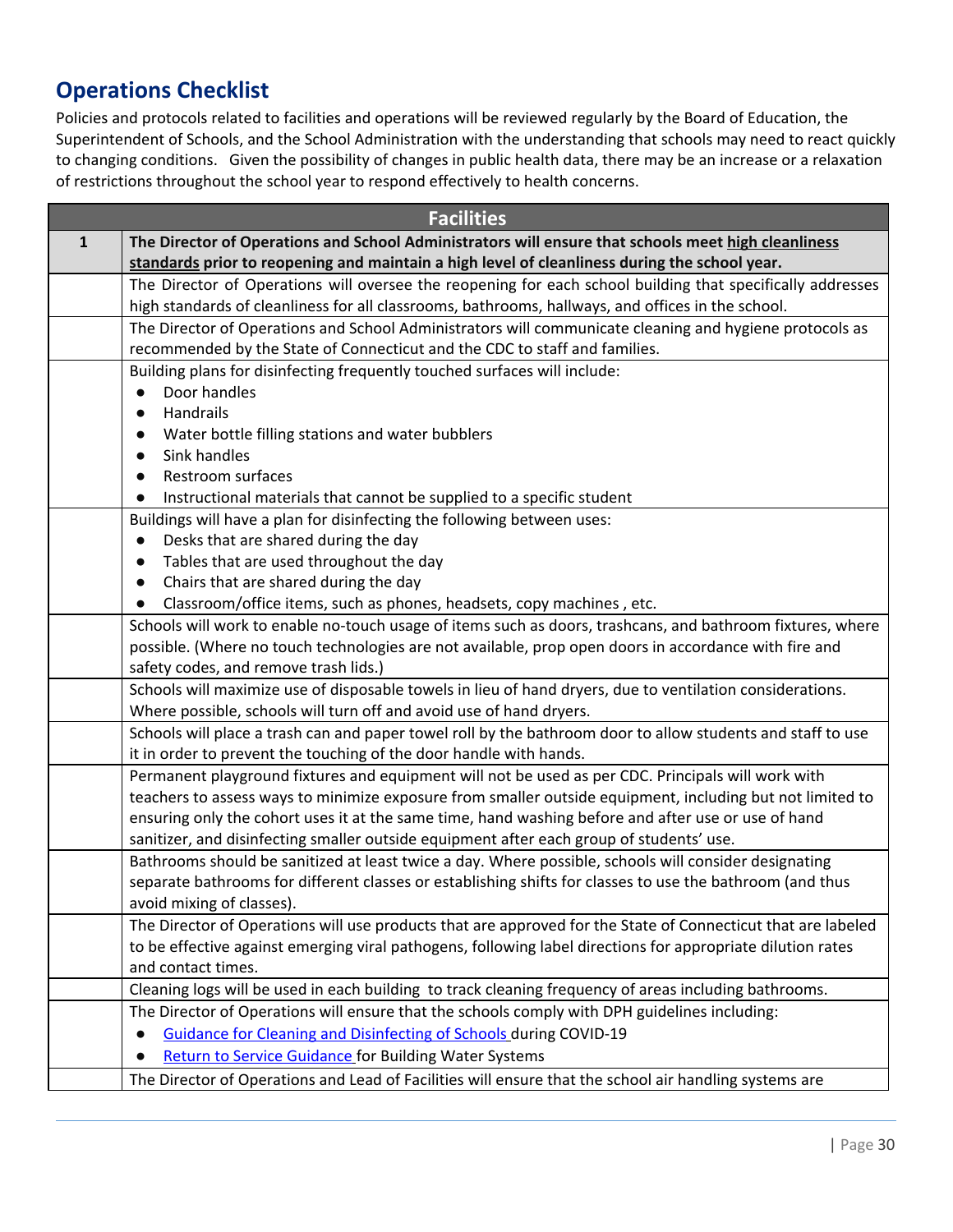|                         | configured by state guidelines to the extent capable.                                                                                                  |
|-------------------------|--------------------------------------------------------------------------------------------------------------------------------------------------------|
|                         | Guidance for School Systems for the Operation of Central and non-Central Ventilation Systems                                                           |
| $\overline{2}$          | The Director of Operations and School Administrators will ensure that schools meet distancing                                                          |
|                         | expectations by adjusting the set up in all classrooms.                                                                                                |
|                         | The Director of Operations will oversee a reopening plan for each building that specifically addresses social                                          |
|                         | distancing for all classrooms, bathrooms, hallways, and offices in the school.                                                                         |
|                         | Maximize social distancing between student workstations, achieving 6 feet if feasible when determining                                                 |
|                         | the classroom layout. Desks should face in the same direction (rather than facing each other) or                                                       |
|                         | students should sit on only one side of tables, spaced apart.                                                                                          |
|                         | Maximize space between the teacher and students due to the risk of increased droplets from teachers                                                    |
|                         | during instruction.                                                                                                                                    |
|                         | Where schools have different entrances, Principals will utilize multiple entry points to reduce clusters of                                            |
|                         | students from gathering. Consider a similar design for assignment of restrooms, classrooms, and outside                                                |
|                         | space where it is possible to restrict primary use to a single cohort or a consistent group of cohorts.                                                |
|                         | Develop planned walking routes with directionality to avoid 2-way traffic where possible. Floor<br>$\bullet$                                           |
|                         | markings throughout classrooms and the school may be included to illustrate social/physical distancing.                                                |
|                         | If a teacher removes face covering or mask during instruction, spacing should be increased beyond six<br>$\bullet$                                     |
|                         | feet. For teachers who stay seated, a physical barrier may be considered as an option.                                                                 |
|                         | Ensure the classroom cohort will have access to hand-washing stations and hand sanitizer dispensers.                                                   |
|                         | The Superintendent of Schools, the building Principal, and the Director of Operations will do a walkthrough                                            |
|                         | of all buildings prior to reopening to review distancing expectations as well as conducting a review of                                                |
|                         | reopening plans specific to each building.                                                                                                             |
|                         | The Health & Safety Compliance Liaison, Director of Operations and Principals will work together to ensure                                             |
|                         | that classroom furniture besides desks is adjusted to create the maximum amount of space between                                                       |
|                         | students. Classroom bookcases, reading nooks, storage cabinets will be removed/repositioned to create the<br>maximum amount of space between students. |
|                         | The Director of Operations and Principals will work together to ensure that a dedicated medical isolation                                              |
|                         | room has been identified in every school building.                                                                                                     |
| $\overline{\mathbf{3}}$ | School Administrators will ensure that schools restrict the shared use of materials.                                                                   |
|                         | Principals will work to ensure that staff minimize the need to have multiple students sharing high touch                                               |
|                         | materials to the extent possible. These materials include, but are not limited to books, manipulatives,                                                |
|                         | computers, calculators, writing utensils, and art supplies). Teachers will ensure that there is a procedure                                            |
|                         | for disinfecting any electronic devices, toys, books, and other games or learning aids that may need to be                                             |
|                         | shared during the same school day.                                                                                                                     |
|                         | When shared space is used by multiple cohorts of high school students disinfecting of materials will occur in                                          |
|                         | between the times when cohorts of groups of high school students use the furnishings/materials.                                                        |
|                         | Any shared seating in reading nooks, group centers, and other areas will not be allowed. Items that cannot                                             |
|                         | be cleaned and sanitized (such as shared stuffed animals in classrooms) will not be allowed in classrooms.                                             |
| $\overline{\mathbf{4}}$ | The Director of Operations will ensure that hand washing and sanitizing stations will be readily available.                                            |
|                         | The school will provide adequate supplies including soap, hand sanitizer with at least 60% ethyl alcohol or                                            |
|                         | 70% isopropyl alcohol (for staff and older students who can safely use hand sanitizer,) paper towels, tissues,                                         |
|                         | disinfectant wipes, cloth face coverings (as feasible), and no-touch/foot-pedal trash cans.                                                            |
| 5                       | The Health & Safety Compliance Liaison, the Director of Operations and School Administrators will                                                      |
|                         | oversee a rapid response plan for suspected or confirmed cases of COVID 19.                                                                            |
|                         | Each building will have a plan for containment and immediate response if an individual has signs or                                                    |
|                         | symptoms of COVID-19, there is a known exposure or a member of the school community has a confirmed                                                    |
|                         | diagnosis of COVID-19.                                                                                                                                 |
|                         | Initiate recommended CDC cleaning procedures following a confirmed COVID-19 case.                                                                      |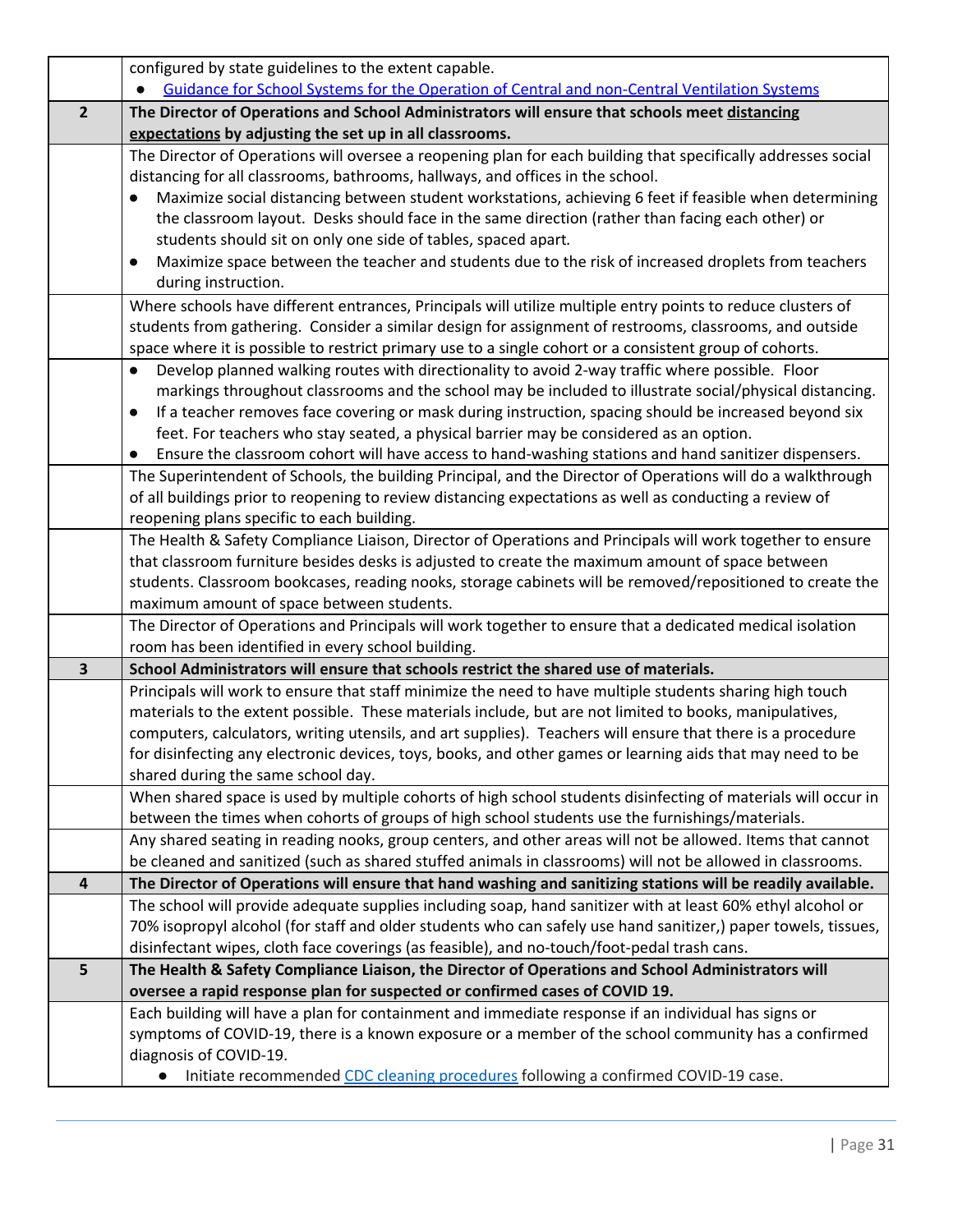|                         | <b>Operations</b>                                                                                             |
|-------------------------|---------------------------------------------------------------------------------------------------------------|
| $\mathbf{1}$            | The Director of Student Services will oversee staff training on the physical protection of the school         |
|                         | community.                                                                                                    |
|                         | The schools will provide required staff training on the following health and safety protocols as part of the  |
|                         | reopening prior to the start of school:                                                                       |
|                         | Physical distancing of staff and students<br>$\bullet$                                                        |
|                         | Symptom screening, including temperature checks<br>$\bullet$                                                  |
|                         | Proper use of protective equipment<br>$\bullet$                                                               |
|                         | The correct use of cloth face coverings / masks<br>$\bullet$                                                  |
|                         | Cough and sneeze etiquette<br>$\bullet$                                                                       |
|                         | Keeping one's hands away from one's face<br>$\bullet$                                                         |
|                         | Frequent hand washing and proper technique<br>$\bullet$                                                       |
|                         | Confidentiality around health recording and reporting<br>$\bullet$                                            |
|                         | Cleaning and disinfecting protocols<br>$\bullet$                                                              |
|                         | The school will provide in-person or online training for students and make it available to families who are   |
|                         | interested that includes:                                                                                     |
|                         | Physical distancing of staff and students<br>$\bullet$                                                        |
|                         | Symptom screening, including temperature checks<br>$\bullet$                                                  |
|                         | Proper use of protective equipment<br>$\bullet$                                                               |
|                         | The correct use of cloth face coverings / masks<br>$\bullet$                                                  |
|                         | Cough and sneeze etiquette<br>$\bullet$                                                                       |
|                         | Keeping one's hands away from one's face<br>$\bullet$                                                         |
|                         | Frequent hand washing and proper technique<br>$\bullet$                                                       |
|                         | Repeat staff and student training during the first months that school reopens, and as needed.                 |
|                         | The school will provide training to substitutes or other approved adults who access the school.               |
| $\overline{2}$          | Signage will be posted in school that is highly visible as well as being accessible for all.                  |
|                         | The Director of Operations and Principals will work together to ensure the distribution of information and    |
|                         | regular communication about the actions school communities can take to stop the spread. Signs will be         |
|                         | posted in highly visible locations (e.g., school entrances, staff areas, and restrooms) that promote everyday |
|                         | protective measures and provide instruction related to properly washing hands and properly wearing a cloth    |
|                         | face coverings or masks. Signs will be accessible for students with disabilities and in languages appropriate |
|                         | for the school population. https://www.cdc.gov/coronavirus/2019-ncov/communication/index.html                 |
| $\overline{\mathbf{3}}$ | Compliance Liaison and Director of Operations will react quickly to changing conditions.                      |
|                         | The Compliance Liaison and Director of Operations will ensure options to increase or relax restrictions are   |
|                         | available throughout the school year to respond effectively to changes in public health data. This requires   |
|                         | compartmentalized solutions that can be deployed or recalled in a timely and organized way.                   |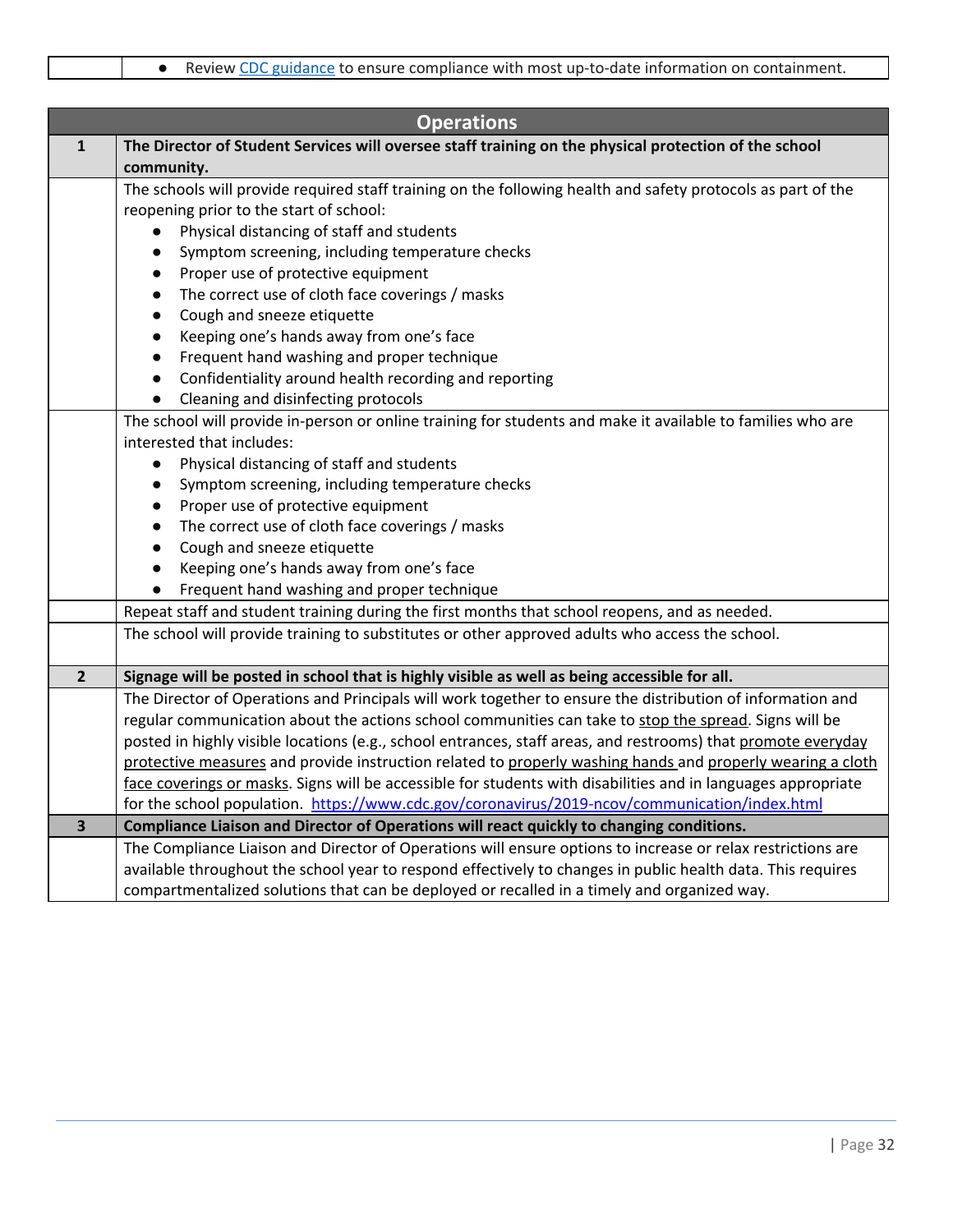## **Transportation**

RSD17 Schools are committed to providing safe transportation to all students when following an In Person or Hybrid model, following all guidelines and expectations of the State and maintaining health standards in accordance with **local health officials.** However, if there is a surge of COVID 19, an increase of local cases, or the occurrence of in-school cases, the models may need to be adjusted as a result. Throughout the year, the RSD17 Schools will be prepared to adjust plans based on health indicators and guidance from state and local health officials (see chart below).



## **Transportation Checklist**

| Transportation status will be determined by the State of Connecticut and/or DPH.                    |
|-----------------------------------------------------------------------------------------------------|
| In the "low status" currently determined to be the status of Connecticut:                           |
| Student passengers will be required to wear a face covering or mask that completely covers the      |
| nose and mouth during transit. The passenger's face covering must be in place prior to boarding the |
| bus and must be kept in place until they are completely off the bus.                                |
| Passengers should load into the bus from the back row to the front (where the first passengers onto |
| the bus sit in the back row) and then unload the bus in a controlled manner upon arrival at the     |
| school from front to back by seat. This will reduce the number of people passengers walk by as they |
| get on the bus and will prevent crowding in the center aisle when the bus arrives for unloading.    |
| If the state determines that we are in a "moderate status" :                                        |
| Student passenger density will be significantly reduced because schools will be employing a hybrid  |
| model of learning (A-B days) when in this status.                                                   |
| Bus passengers should be spaced with family members sitting together and non-family members         |
| should be spaced 6 feet apart utilizing alternating diagonal seating.                               |
| Passengers will be required to wear a face covering or mask that completely covers the nose and     |
| mouth during transit. The rider's face covering must be in place prior to boarding the bus and must |
| be kept in place until they are completely off the bus.                                             |
| Students should load into the bus from the back row to the front (where the first passengers onto   |
| the bus sit in the back row) and then unload the bus in a controlled manner upon arrival at the     |
| school from front to back by seat. This will reduce the number of people passengers pass by as they |
| get on the bus and will prevent crowding in the center aisle when the bus arrives for unloading.    |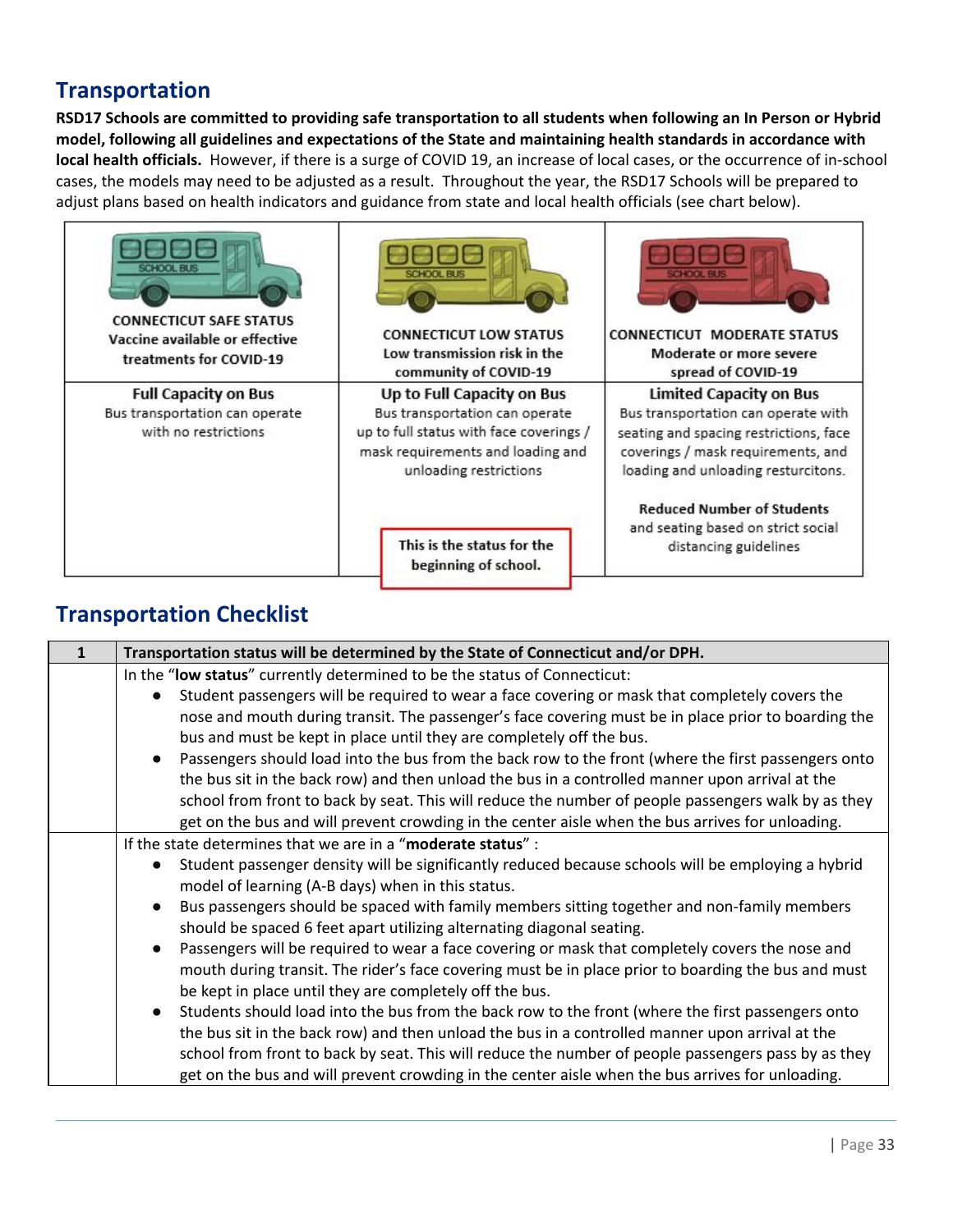| $\overline{2}$ | Transportation to and from school.                                                                              |
|----------------|-----------------------------------------------------------------------------------------------------------------|
|                | District will survey to find out which students will be driven by parents at the start of the school year.      |
|                | Principals will plan vehicle flow and logistics, particularly if there are more families electing to transport. |
|                | Principals will develop arrival/departure procedures that limit unnecessary entrance of parents and             |
|                | guardians into the building. Each school will allow for minimal contact of parents with school personnel and    |
|                | students while dropping off and/or picking up students during the day.                                          |
| $\overline{3}$ | Proper hygiene habits will be practiced on the bus.                                                             |
|                | Parents of students in younger grades will be asked to assist in social distancing at bus stops and during      |
|                | pick-up and drop-off.                                                                                           |
|                | Parents of students in younger grades will be asked to secure masks on students at bus stops prior to           |
|                | students entering the bus.                                                                                      |
|                | Students will be required to wear a face covering or mask that completely covers the nose and mouth and         |
|                | keep it on during the entire bus ride.                                                                          |
|                | Seating arrangements will be adjusted on buses to prevent students from passing one another while               |
|                | loading/unloading as much as possible.                                                                          |
|                | First students to load on bus sit in back, filling seats toward the front of bus                                |
|                | Students in front unload first                                                                                  |
|                | Loading process at school based on route to promote limited passing in aisles                                   |
|                | Assigned seats will be arranged for students                                                                    |
| $\overline{a}$ | Bus drivers will follow the expectations for school employees regarding health and screening.                   |
|                | Passive Screening: Drivers are instructed to self-screen before leaving for school by checking to ensure        |
|                | temperatures below 100.4 degrees and to observe for symptoms outlined by public health officials. Drivers       |
|                | are to stay at home if they are feeling sick, have any symptoms associated with COVID-19, or have had close     |
|                | contact with a person diagnosed with COVID-19.                                                                  |
|                | Drivers with a temperature greater than 100.4 degrees are not permitted to drive. Drivers will be allowed to    |
|                | return 24 hours after a fever has broken, or with a note from their healthcare provider, or with a              |
|                | documented negative COVID-19 test.                                                                              |
|                | All drivers will sanitize their hands upon entering buses.                                                      |
|                | Bus Drivers must wear face masks. These must always be worn when children are in the bus.                       |
|                |                                                                                                                 |

|                                                     | If the State of Connecticut adjusts social distancing guidelines due to a surge in COVID 19:           |
|-----------------------------------------------------|--------------------------------------------------------------------------------------------------------|
| The number of students on each bus may be adjusted. |                                                                                                        |
|                                                     | The schools will limit the number of students on buses based on guidelines issued from the State of    |
| Connecticut. Seating options include:               |                                                                                                        |
|                                                     | Seat one student to a bench on both sides of the bus.                                                  |
|                                                     | Seat one student to a bench on both sides of the bus, skipping every other row.                        |
|                                                     | Seat one student to a bench, alternating rows on each side, creating a zigzag pattern on the bus.      |
| Bus populations may be adjusted as follows:         |                                                                                                        |
| 70 students per bus                                 |                                                                                                        |
|                                                     | 48 students per bus - 50% more secondary bus runs; 100% more elementary bus runs                       |
|                                                     | 24 students per bus - 100% more secondary bus runs; 150% more elementary bus runs                      |
|                                                     | 12 students per bus - 150% more secondary bus runs; 200% more elementary bus runs                      |
|                                                     | In each of these scenarios there is a tremendous impact on classes with students arriving/departing at |
| different times.                                    |                                                                                                        |
|                                                     | The school schedule may be adjusted to meet the needs of social distancing (on buses) based on         |
| guidelines issued from the State of Connecticut.    |                                                                                                        |
|                                                     | If numbers are limited the schedule may result in A-B day scheduling for students.                     |
|                                                     | Adjusted State Guidelines may result in an extended period of remote Learning by all students.         |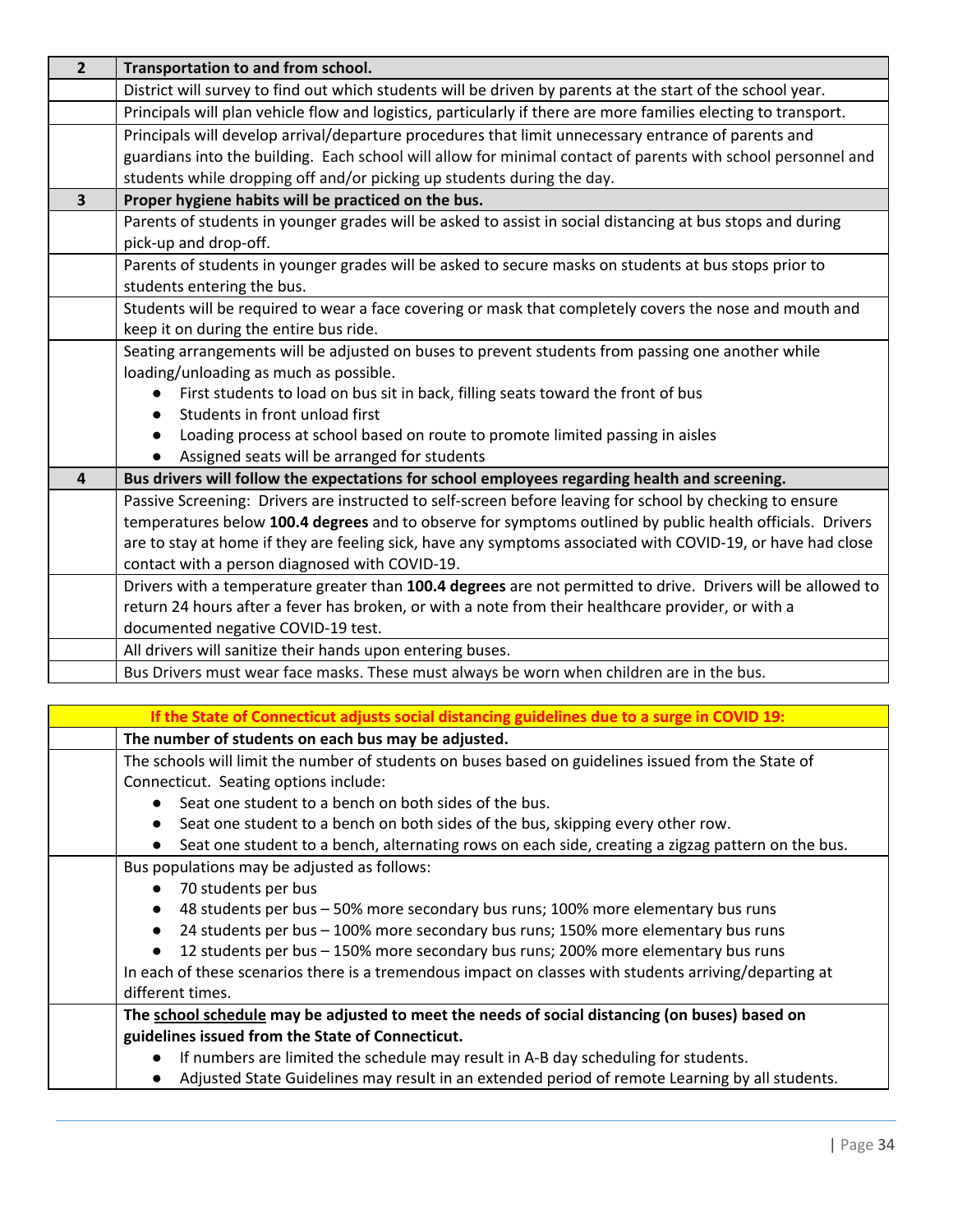## **Food Services Checklist**

The district is committed to continuing to provide meals to students and families in all learning models. The list below provides details about how that will happen in accordance with health and safety regulations.

| $\mathbf{1}$   | The Director of Food Services will ensure compliance with federal guidelines and local health official<br>guidelines and any additional guidelines introduced regarding child nutrition. |
|----------------|------------------------------------------------------------------------------------------------------------------------------------------------------------------------------------------|
|                | The Director of Food Services will actively promote and determine eligibility for and make available free and                                                                            |
|                | reduced-price meals and snacks and free milk to all eligible students.                                                                                                                   |
|                | The Director of Food Services will comply with the U.S. Department of Agriculture's (USDA) regulations and                                                                               |
|                | policies (and any changes occurring) for school meals and milk including the meal pattern requirements.                                                                                  |
|                | The Director of Food Services will ensure that the schools claim meals/ milk provided to eligible students                                                                               |
|                | using accurate counting and claiming methods.                                                                                                                                            |
|                | The Director of Food Services will proactively plan and be prepared at all times throughout the year for                                                                                 |
|                | expedited meal access during including a short period (2-5 days) and a longer period (2 weeks) of closure.                                                                               |
|                | The Director of Food Services will oversee PPE for food service operations such as masks, gloves, physical                                                                               |
|                | barriers in serving areas, etc.                                                                                                                                                          |
| $\overline{2}$ | Food service in each school will be designed to promote social distancing.                                                                                                               |
|                | The Director of Food Services working with Principals will determine the appropriate meal distribution                                                                                   |
|                | method (Cafeteria Pick-up Model, Classroom Delivery Model, or a Hybrid Delivery Model) of meal service                                                                                   |
|                | based on social distancing, physical location, student traffic, space, staffing, etc.                                                                                                    |
|                | Each school will communicate age-appropriate and school-appropriate strategies to families about school                                                                                  |
|                | meal service and options. Meals service communications will communicate social distancing requirements                                                                                   |
|                | and include any additional school options as follows:                                                                                                                                    |
|                | additional lunch waves to separate classroom cohorts;                                                                                                                                    |
|                | staggering cafeteria use throughout the late morning/early afternoon;                                                                                                                    |
|                | increasing the number of meal service access points;                                                                                                                                     |
|                | serving meals in cafeteria and then returning to classrooms or alternate locations;                                                                                                      |
|                | serving meals in classrooms and alternate locations;                                                                                                                                     |
|                | School cafeteria and meal service plans will be adjusted based on level of concern of transmission.                                                                                      |
|                | There will be no "share tables" or self-service buffets for food and condiments.                                                                                                         |
|                | Physical barriers, such as sneeze guards and partitions, at point of sale and other areas will be installed                                                                              |
|                | where maintaining physical distance of 6 feet is difficult.                                                                                                                              |
|                | If meals are provided in classrooms or alternate locations, sufficient trash removal and cleaning will be in                                                                             |
|                | place.                                                                                                                                                                                   |